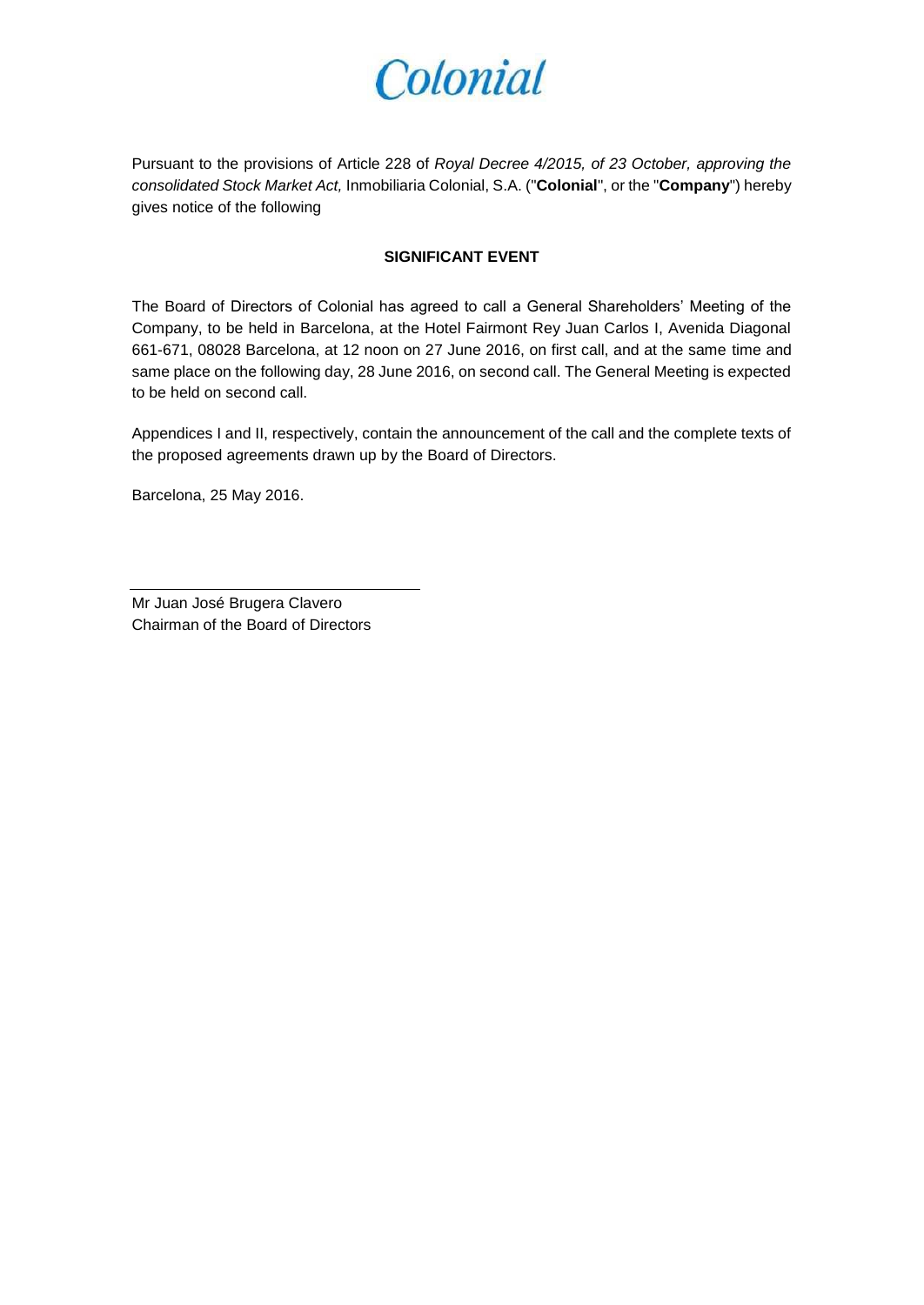

#### **Appendix I**

### **INMOBILIARIA COLONIAL, S.A. NOTICE OF ORDINARY GENERAL SHAREHOLDERS' MEETING**

Following a resolution of the Board of Directors of Inmobiliaria Colonial, S.A. (the "**Company**"), shareholders are hereby called to attend the Ordinary General Shareholders' Meeting to be held at the Hotel Fairmont Rey Juan Carlos I, Avenida Diagonal 661-671, 08028 Barcelona, on 27 June 2016, at 12 noon at first call, and at the same time and place on the following day, 28 June 2016, at second call.

**It is expected that the General Shareholders' Meeting will be held on second call, i.e. 28 June, 2016, at 12 noon. Any change to this provision will be duly notified.** 

The Meeting shall be held in accordance with the following

#### **AGENDA**

### **I. Items relating to the annual financial statements, corporate management and the appointment of the auditor**

| <b>First</b>  | Examination and ratification of the individual financial statements of<br>Inmobiliaria Colonial, S.A. and the consolidated financial statements of<br>Inmobiliaria Colonial, S.A. and its subsidiaries for the year ended 31<br>December 2015. |
|---------------|------------------------------------------------------------------------------------------------------------------------------------------------------------------------------------------------------------------------------------------------|
| 1.1           | Ratification of the individual financial statements of Inmobiliaria Colonial,<br>S.A. for the year ended 31 December 2015.                                                                                                                     |
| 1.2           | Ratification of the consolidated financial statements of Inmobiliaria<br>Colonial, S.A. for the year ended 31 December 2015.                                                                                                                   |
| Second        | Examination and ratification of the proposed distribution of profits for the<br>Company for the year ended 31 December 2015.                                                                                                                   |
| <b>Third</b>  | Examination and ratification of the individual and consolidated<br>Management Reports and approval of the Board of Directors' corporate<br>management during the year ended 31 December 2015.                                                  |
| <b>Fourth</b> | Re-appointment of the statutory auditor of Inmobiliaria Colonial, S.A. and<br>its consolidated group for the 2016 financial year.                                                                                                              |
| <b>Fifth</b>  | Appointment of a new statutory auditor of Inmobiliaria Colonial, S.A. and<br>its consolidated group for the years ending 31 December 2017, 2018 and<br>2019.                                                                                   |
| <b>Sixth</b>  | Offset of accumulated prior years' losses                                                                                                                                                                                                      |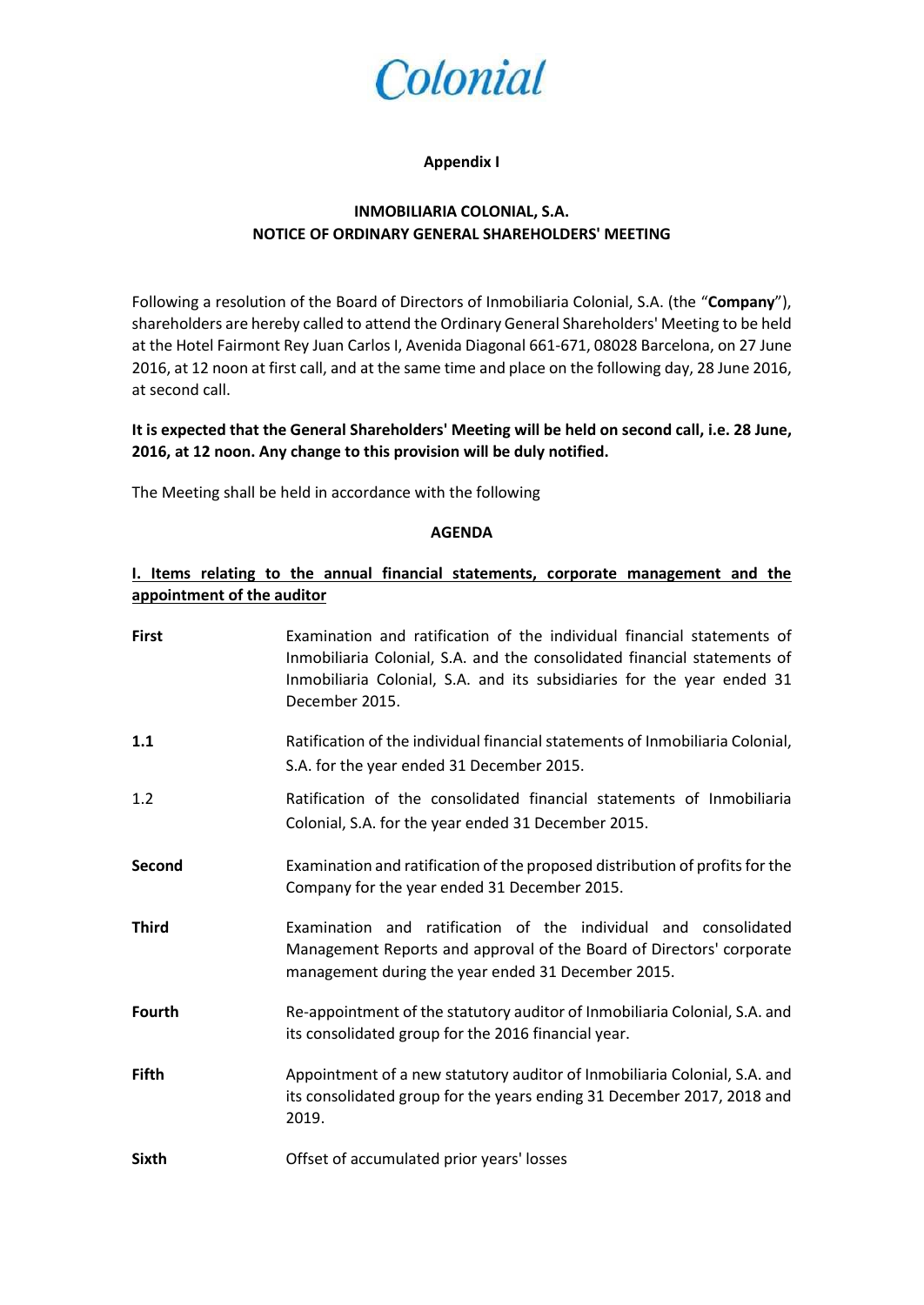### **II. Items relating to the non-monetary share capital increases and the authorisation of the Board of Directors to increase share capital.**

- **Seventh** A share capital increase paid through non-monetary contributions for a nominal amount of €22,701,480, through the issue and circulation of 90,805,920 new ordinary shares, each with a par value of €0.25 and allowing for incomplete subscription, for which the consideration consists of shares in *Société Foncière Lyonnaise* (SFL) owned by Reig Capital Group Luxembourg Sàrl. Delegation of powers.
- **Eighth** A share capital increase paid through non-monetary contributions for a nominal amount of €72,142,857.50, through the issue and circulation of 288,571,430 new ordinary shares, each with a par value of €0.25 and allowing for incomplete subscription, for which the consideration consists of all the shares in Hofinac Real Estate, S.L. owned by Hofinac B.V. Delegation of powers.
- **Ninth Authorisation of the Board of Directors**, in accordance with article 297.1.b) of the Consolidated Text of the Spanish Limited Liability Companies Law, to increase, within a maximum period of five years, share capital, in the form of cash contributions, by up to half the existing amount of share capital, on one or more occasions, when and for the amounts deemed appropriate. Within the maximum amount indicated, the Board of Directors is empowered to exclude the pre-emptive subscription right under certain conditions, with this power being limited to a maximum nominal amount, overall, equal to 20% of the share capital. Revoking the authorisation granted through resolution nine at the Company's General Shareholders' Meeting held on 30 June 2014.

#### **III. Items relating to the appointment and remuneration of Company Directors**

| <b>Tenth</b>      | Determination of the number of members of the Board of Directors.                                                                          |
|-------------------|--------------------------------------------------------------------------------------------------------------------------------------------|
| <b>Eleventh</b>   | Ratification and appointment of Sheikh Ali Jassim M. J. Al-Thani as<br>Director of the Company, with the category of proprietary director. |
| <b>Twelfth</b>    | Appointment of Adnane Mousannif as Director of the Company, with the<br>category of proprietary director.                                  |
| <b>Thirteenth</b> | Appointment of Mr. Carlos Fernández González as Director of the<br>Company, with the category of proprietary director.                     |
| <b>Fourteenth</b> | Vote of a consultative nature on the Annual report for 2015 on the<br>Remuneration of Company Directors of Inmobiliaria Colonial, S.A.     |
| <b>Fifteenth</b>  | Directors' Remuneration Policy of Inmobiliaria Colonial, S.A.                                                                              |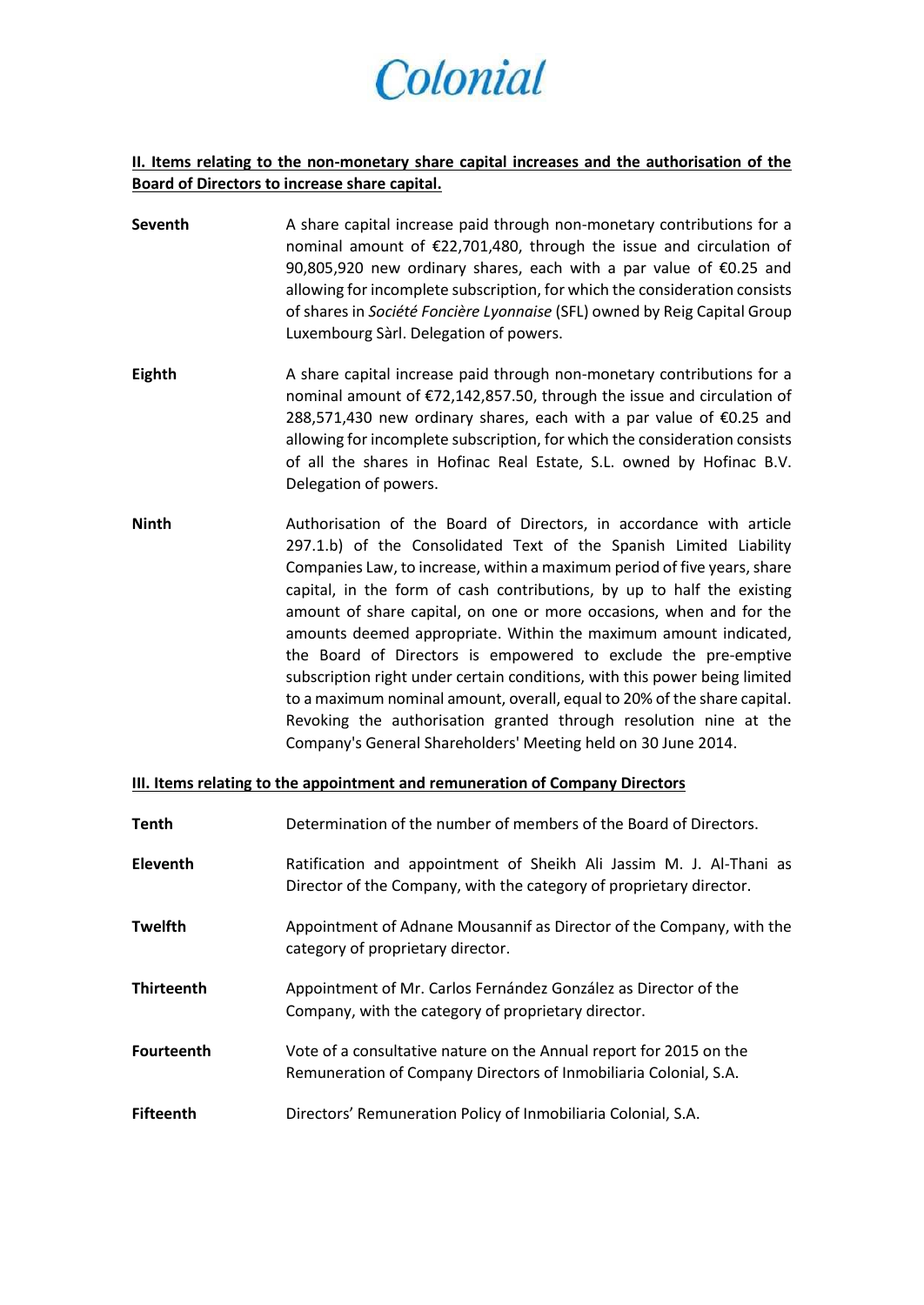## **IV. Items relating to amendments to the Company Bylaws and the Regulations of the Shareholders' Meeting**

| <b>Sixteenth</b> | Amendments to the Company Bylaws for the adaptation thereof to the<br>latest legislative developments during 2015.                                                                                                                                                                                                                                        |
|------------------|-----------------------------------------------------------------------------------------------------------------------------------------------------------------------------------------------------------------------------------------------------------------------------------------------------------------------------------------------------------|
| 16.1             | Amendment to article 2 of the Company Bylaws to adapt them to Royal<br>Legislative Decree 1/2010 of 2 July, approving the Consolidated Text of the<br>Spanish Limited Liability Companies Law after the amendments<br>introduced by Law 9/2015, of 25 May on urgent bankruptcy measures.                                                                  |
| 16.2             | Amendment to article 22 of the Company Bylaws to adapt them to Royal<br>Legislative Decree 1/2010 of 2 July, approving the Consolidated Text of the<br>Spanish Limited Liability Companies Law after the amendments<br>introduced by Law 5/2015, of 27 April on the development of business<br>financing.                                                 |
| 16.3             | Amendment to article 32 of the Company Bylaws to adapt them to Royal<br>Legislative Decree 1/2010 of 2 July, approving the Consolidated Text of the<br>Spanish Limited Liability Companies Law after the amendments<br>introduced by Law 22/2015, of 20 July on Financial Auditing.                                                                       |
| Seventeenth      | Amendments to the Regulations of the Shareholders' Meeting, principally<br>to adapt them to the latest legislative changes carried out in 2015.                                                                                                                                                                                                           |
| 17.1             | Amendment to articles 5, 16 and 22 of the Company's Regulations of the<br>Shareholders' Meeting, to adapt them to Royal Legislative Decree 1/2010<br>of 2 July, approving the Consolidated Text of the Spanish Limited Liability<br>Companies Law after the amendments introduced by Law 5/2015, of 27<br>April on the development of business financing. |
| 17.2             | Amendment to article 8 of the Company's Regulations of the<br>Shareholders' Meeting, to adapt them to Royal Legislative Decree 1/2010<br>of 2 July, approving the Consolidated Text of the Spanish Limited Liability<br>Companies Lawafter the amendments introduced by Law 15/2015, of 2<br>July, on Voluntary Jurisdiction.                             |
| 17.3             | Amendment to article 18 of the Company's Regulations of the<br>Shareholders' Meeting, to adapt its content to the provisions of various<br>articles of said Regulations of the Shareholders' Meetings and the<br>Company Bylaws in relation to the right to attend the General<br>Shareholders' Meeting.                                                  |

### **V. Items relating to the grouping of shares and delegation of powers**

**Eighteenth** Grouping and cancellation of the shares into which the Company's share capital is divided at the time when the resolution is implemented, for the exchange of the existing shares for new shares, in the ratio of 1 new share for 10 old shares, increasing the current face value of €0.25 to €2.50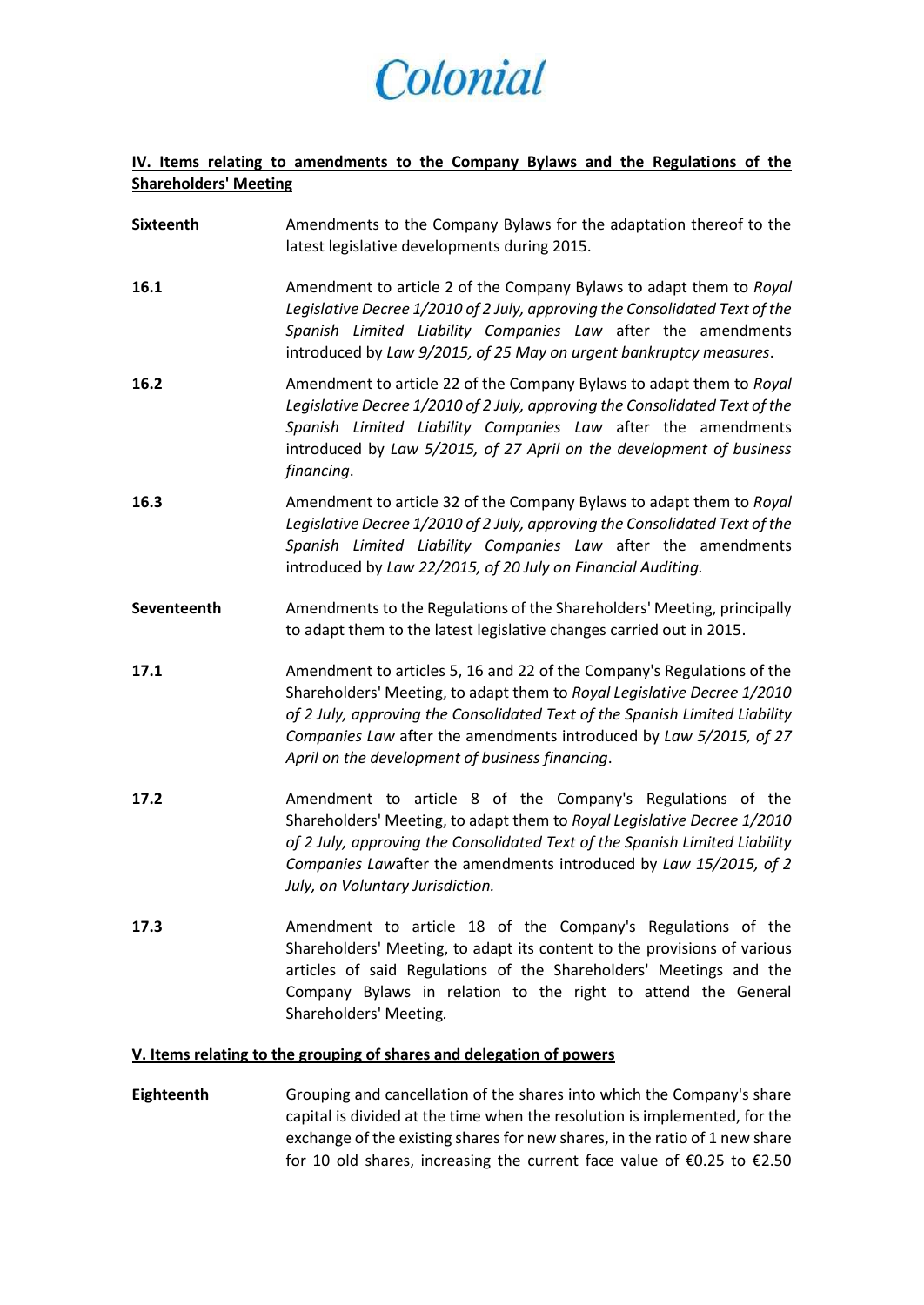

without affecting the total amount of the company's capital. Delegation of powers.

**Nineteenth** Delegation of powers.

#### **ADDENDUM TO THE CALL NOTICE AND SUBMISSION OF NEW MOTIONS**

Pursuant to article 16 of the Company Bylaws and article 519 of *Royal Legislative Decree 1/2010 of 2 July, approving the Consolidated Text of the Spanish Limited Liability Companies Law*, shareholders, representing at least 3% of the Company's share capital, may request that an addendum to this present call notice be published, adding one or more items to the agenda, provided that such new items are accompanied by a justification or, where appropriate, a wellgrounded proposed resolution. To exercise this right, the shareholder must provide reliable notice to the Company, with said notice to be received at the Company's registered office within 5 days following the publication of the notice. The addendum to the call notice must be published at least 15 days prior to the scheduled date of the meeting.

In addition, shareholders, representing at least 3% of the Company's share capital may, by the same deadline and in the same form as indicated in the preceding paragraph, present wellgrounded proposals on items already on the agenda or which should be included in the meeting agenda. As they are received, the Company will ensure that these proposed resolutions, and any documentation attached to them, are distributed to all shareholders, continuously publishing them on its corporate website [\(www.inmocolonial.com\)](http://www.inmocolonial.com/).

#### **ONLINE SHAREHOLDERS' FORUM**

Pursuant to article 11 of the Regulations of the Shareholders' Meeting and article 539.2 of the Spanish Limited Liability Companies Law, from the publication of this call notice and until the end of the day before the date the General Shareholders' Meeting is held, an Online Shareholders Forum will be set up on the Company's website which may be accessed, with the due safeguards, by shareholders and specific and voluntary associations of shareholders that may legally be established and are recorded in the special register created by the Spanish National Securities Market Commission (CNMV). Proposals to be presented as an addendum to the agenda announced in this call notice, requests for support for such proposals, initiatives to achieve a sufficient percentage to exercise a minority right envisaged in the law, or offers or requests for proxies may be posted on the Online Shareholders' Forum.

#### **RIGHT TO INFORMATION**

Shareholders have until five days before the scheduled date of the General Shareholders' Meeting, from the publication of this present call notice, to request such information or clarifications as they deem necessary in relation to the items included on the agenda, or to prepare in writing such questions as they consider appropriate. They may also do so verbally during the meeting. Shareholders may also request in writing within the same time frame, or verbally during the meeting, the clarifications they consider necessary in relation to any public information that the Company may have disclosed to the Spanish National Securities Market Commission (CNMV) since the date of the immediately preceding General Meeting, or regarding the auditor's report.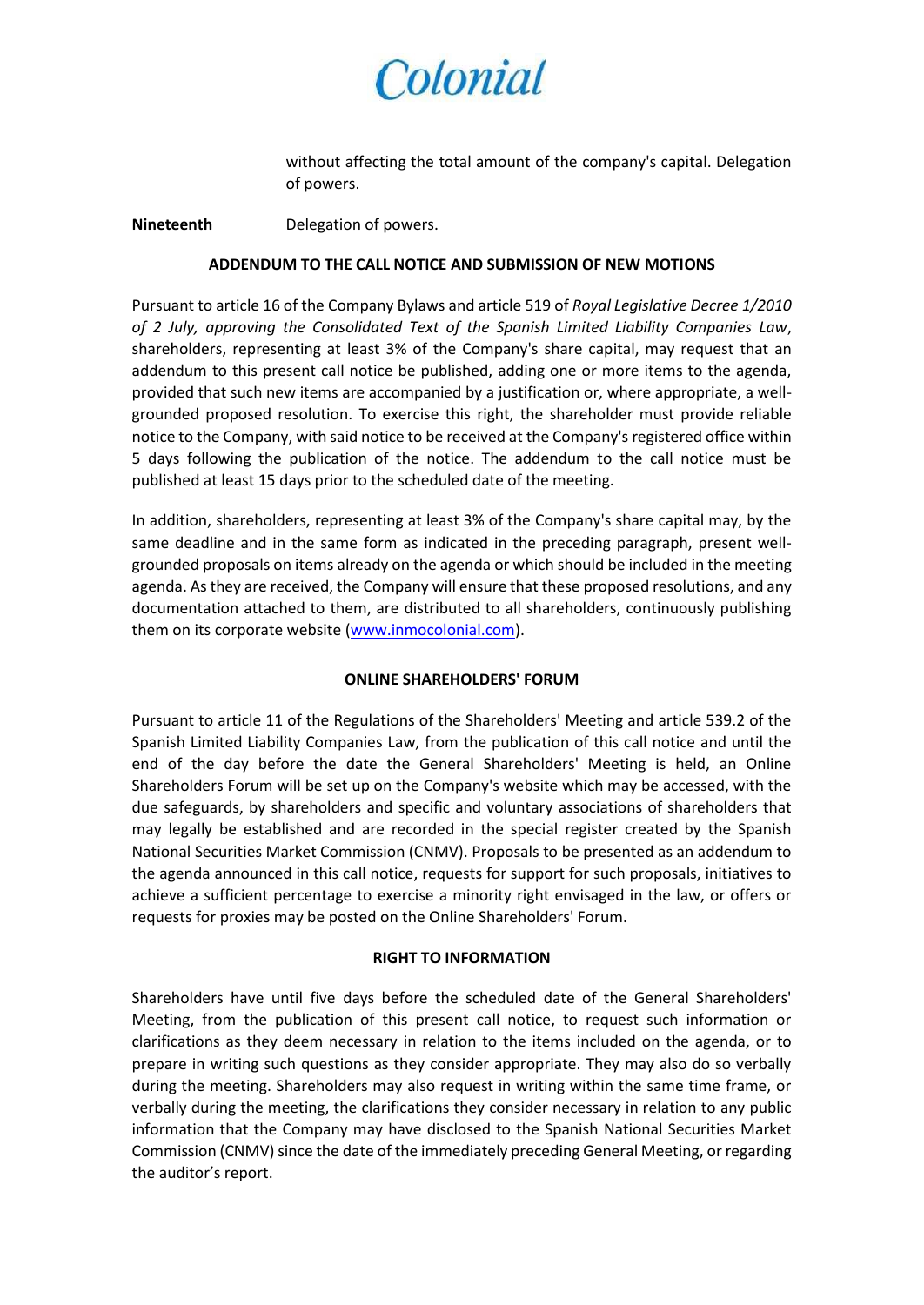In accordance with the requirements of articles 197, 272, 286, 287, 518, 520 and related provisions of the Spanish Limited Liability Companies Law, shareholders have the right to examine and consult the following documentation at the Company's registered office, at Avda. Diagonal 532, in Barcelona; on Colonial's corporate website [\(www.inmocolonial.com\)](http://www.inmocolonial.com/); or to request it to be delivered to them free of charge:

- Notice of the meeting.
- The total number of shares and voting rights at the date the call notice is issued.
- The complete texts of the draft resolutions of each and every item on the agenda and, where appropriate, the draft resolutions presented by shareholders.

Likewise, with regard to the items on the agenda related to the financial statements, corporate management and the appointment of the auditor:

- The 2015 individual and consolidated annual financial statements (balance sheet, income statement, statement of changes in equity, cash flow statement and notes to the financial statements), along with the respective Auditors' Reports.
- 2015 Individual and Consolidated Management Reports.
- 2015 Annual Corporate Governance Report.
- Audit and Control Committee report on the independence of the external auditor.
- Audit and Control Committee report on its functioning.

With regard to items on the agenda relating to the non-monetary capital increases and the authorisation of the Board of Directors to increase share capital:

- Report by the Board of Directors of Inmobiliaria Colonial, S.A. in relation to the proposed capital increase paid through non-monetary contributions, consisting of shares of *Société Foncière Lyonnaise* (SFL) owned by Reig Capital Group Luxembourg Sàrl, and with incomplete subscription provided for.
- Independent expert report in relation to the proposed capital increase paid through nonmonetary contributions, consisting of shares of *Société Foncière Lyonnaise* (SFL) owned by Reig Capital Group Luxembourg Sàrl.
- Report by the Board of Directors of Inmobiliaria Colonial, S.A. in relation to the proposed capital increase paid through non-monetary contributions, consisting of all the shares of Hofinac Real Estate, S.L., owned by Hofinac B.V., and with incomplete subscription provided for.
- Independent expert report in relation to the proposed capital increase paid through nonmonetary contributions, consisting of all the shares of Hofinac Real Estate, S.L. owned by Hofinac B.V.
- Report by the Board of Directors of Inmobiliaria Colonial, S.A. on the motion to delegate to the Board the power to increase share capital by virtue of article 297.1.b) of the Consolidated Text of the Spanish Limited Liability Companies Law.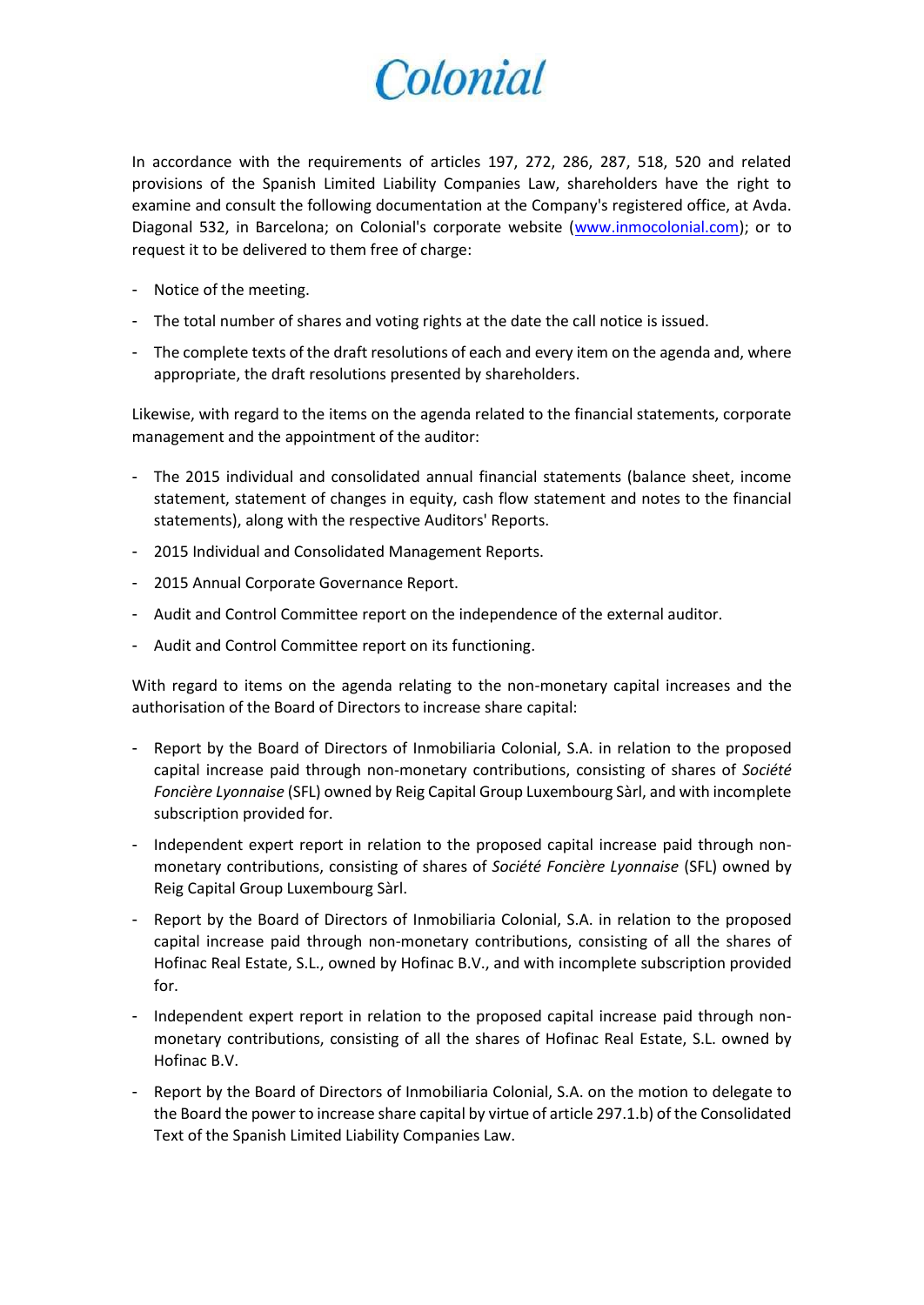With regard to the items on the agenda related to the appointment and remuneration of Company Directors:

- Directors' Remuneration Policy of Inmobiliaria Colonial, S.A.
- Report of the Appointments and Remuneration Committee of Inmobiliaria Colonial, S.A. on the Directors' Remuneration Policy.
- Reasoned proposal presented by the Board of Directors of Inmobiliaria Colonial, S.A. regarding the Directors' Remuneration Policy of Inmobiliaria Colonial, S.A.
- Annual report for 2015 on the remuneration of Company Directors.
- Explanatory reports from the Board of Directors assessing the competence, experience and merit of the candidate whose ratification and/or appointment is proposed.
- Report on the Directors whose appointment or ratification is put to the General Meeting.
- Report of the Appointments and Remuneration Committee on its functioning

With regard to the items on the agenda related to the amendment to the Company Bylaws and the Regulations of the Shareholders' Meeting:

- Board of Directors Report on the motions to partially amend the Bylaws.
- Consolidated Text of the Company Bylaws.
- Report by the Board of Directors in relation to the proposed amendment to the Regulations of the Shareholders' Meeting.
- Consolidated Text of the Regulations of the Shareholders' Meeting.

With regard to the items on the agenda relating to the grouping of shares and delegation of powers:

- Report of the Board of Directors of Inmobiliaria Colonial, S.A. on the proposed grouping of the shares into which the Company's capital is divided for the purpose of exchanging the existing shares for new shares.

Likewise, and in general:

- Information on the communication channels between the Company and the shareholders.
- Attendance, proxy voting and remote voting card.
- Methods and procedures for appointing a proxy at the General Shareholders' Meeting and for remote voting.
- Operating rules for the Online Shareholders Forum.
- Corporate Social Responsibility policy.

#### **RIGHT TO ATTENDANCE**

Pursuant to article 19 of the Company Bylaws and article 12 of the Regulations of the Shareholders' Meeting, shareholders who, alone or as a group, hold a minimum of 500 shares,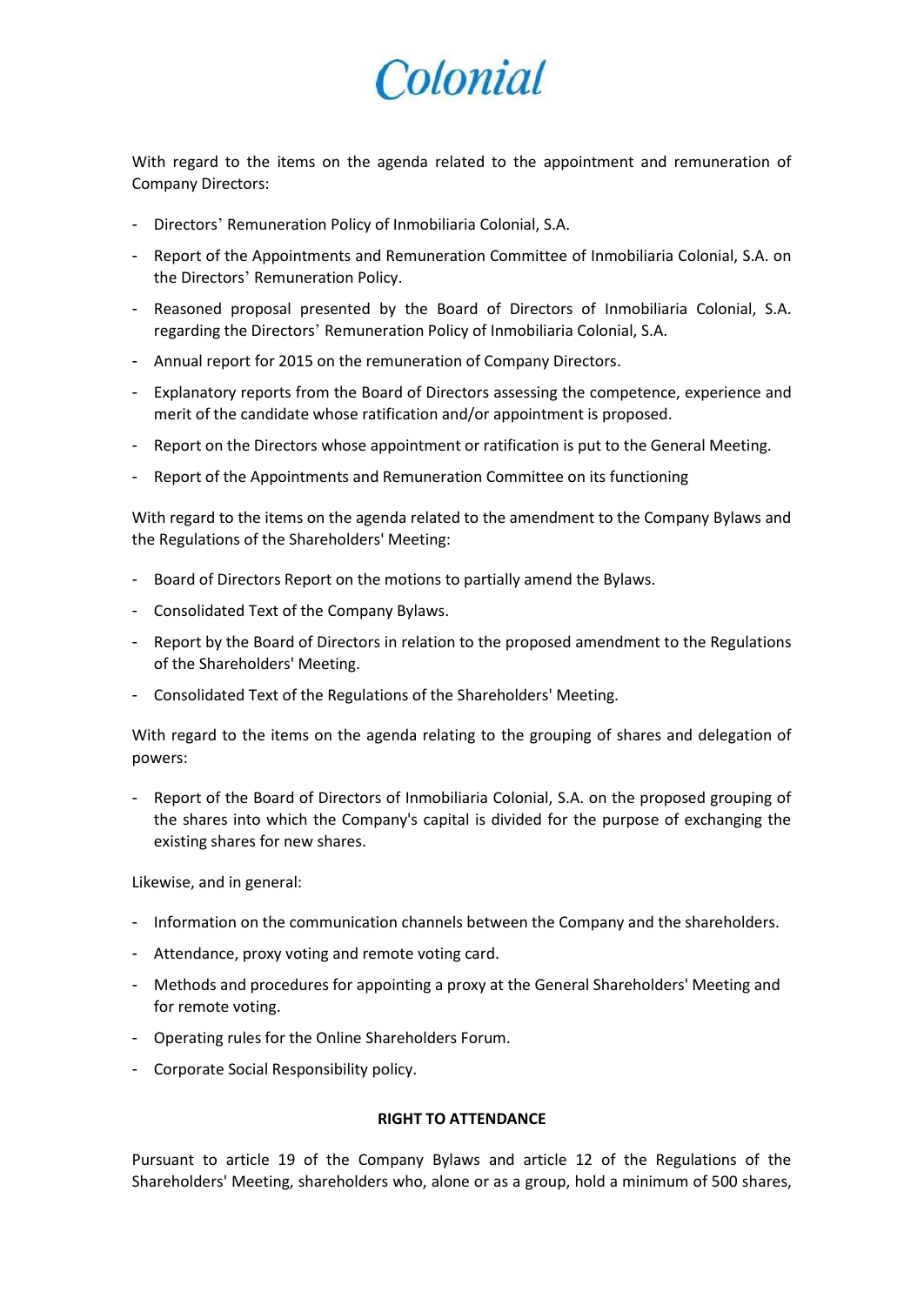which must be registered in the book entry register 5 days prior to the date scheduled for the meeting, and who are able to prove this by presenting the corresponding certificate of status or attendance card issued by the Company or entities responsible for keeping the book entry register, may attend General Meetings and vote in person or arrange to be duly represented.

#### **RIGHT TO REPRESENTATION**

In accordance with the requirements of article 20 of the Company Bylaws and article 13 of the Regulations of the Shareholders' Meeting all shareholders entitled to attend meetings may arrange to be represented at General Meetings by another person. Proxies must be granted in writing or by means of remote communication, in accordance with the terms established in the following section, and specifically for the present General Meeting in accordance with the provisions of article 184 of the Spanish Limited Liability Companies Law.

The proxy may represent more than one shareholder with no limit on the number of shareholders they may represent. When the proxy holder represents more than one shareholder, he or she may cast contrary votes in response to the instructions given by each such shareholder.

The right to representation by proxy should be exercised in compliance with both applicable regulations and those on the corporate website.

Proxies may be revoked at any time. The attendance of the shareholder represented by proxy at the General Shareholders' Meeting , either in person or by having voted remotely, supposes the revocation of any proxy, whatever its date.

The Chairman and Secretary of the General Shareholders' Meeting shall have wide ranging powers to acknowledge the validity of the document or medium accrediting the proxy.

The proxy can exercise the right to representation by presenting the attendance, proxy and remote voting card, duly completed and signed, on the day of the General Shareholders' Meeting.

Where proxies are received that do not indicate the specific person upon whom the shareholder has placed representation, the proxy will be understood to be granted in favour of the Chairman of the Board of Directors or any person acting as their substitute in case of a conflict of interests.

Pursuant to articles 523 and 526 of the Spanish Limited Liability Companies Law, it is hereby disclosed that the following could find themselves in a situation of conflict of interests: (i) the Chairman, and any other member of the Board of Directors, with respect to items three, eleven, twelve, thirteen, fourteen and fifteen of the agenda, and (ii) those member of the Board affected, where appropriate, by the circumstances described in sections b) and c) of article 526.1 of the Spanish Limited Liability Companies Law that may arise in addition to items on the agenda. In relation to any of these, if a shareholder represented by proxy has not given specific voting instructions, the proxy, will be deemed to be granted to the Secretary of the General Shareholders' Meeting.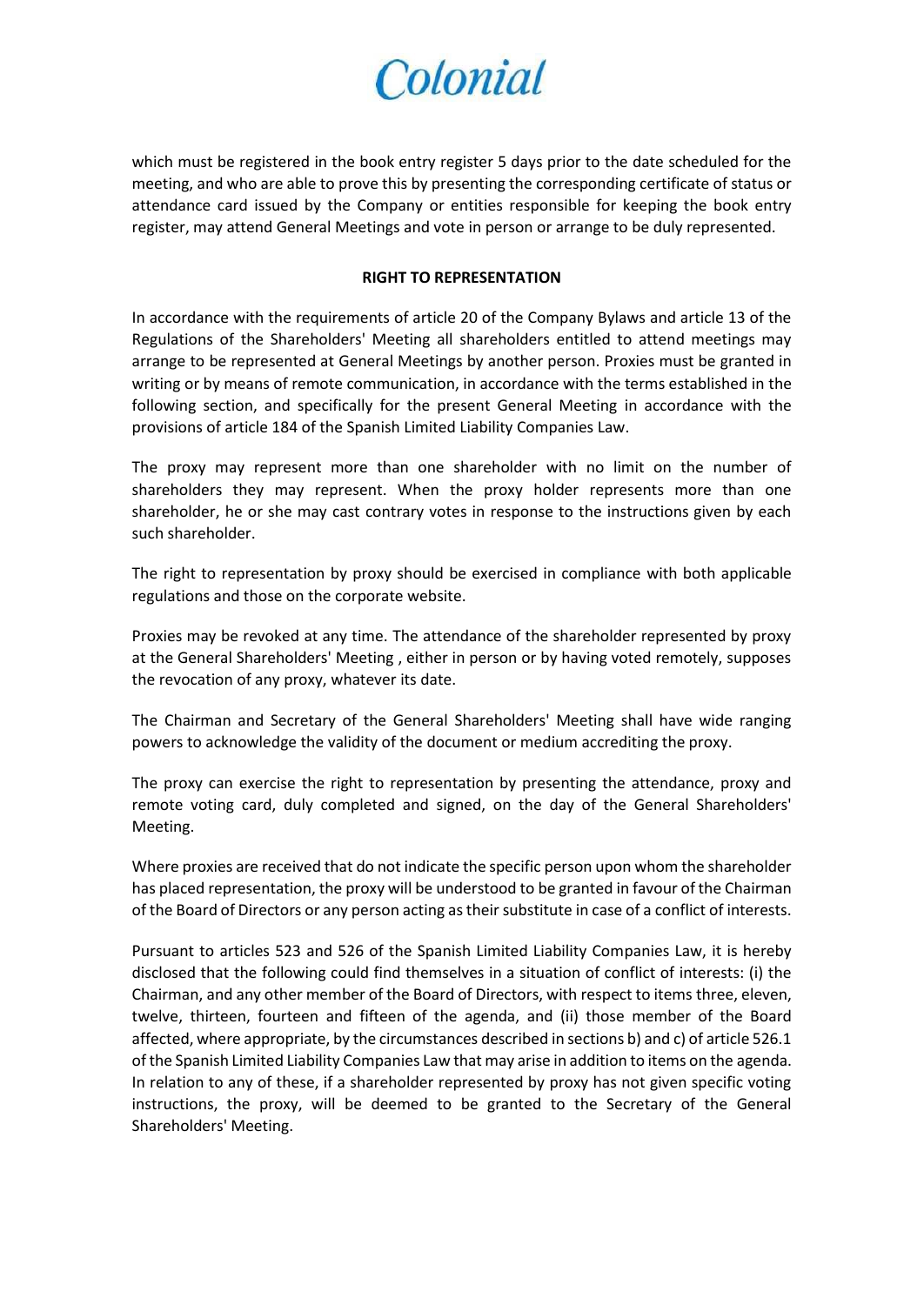

#### **PROXY VOTING AND REMOTE VOTING**

Shareholders should inform the Company, prior to the holding of the General Shareholders' Meeting, of their intention to exercise their proxy right, or they can cast their vote on the items included in the agenda in writing and inform the Company of this, prior to the meeting, through the following methods:

- a) Personal delivery of the attendance, proxy and remote voting card received from the securities depository, or, where appropriate, the printable version of this card included on the Company's website, duly completed and signed in the section "*Proxy*" or, where appropriate, "*Remote Voting*", to the Company's registered office (Avda. Diagonal number 532, 08006 Barcelona), between 09:00 to 14:00, addressed for the attention of the Shareholder Service Office.
- b) Sending by post of the attendance, proxy and remote voting card received from the securities depository, or, where appropriate, the printable version of this cardincluded on the Company's website, duly completed and signed in the section "*Proxy*" or, where appropriate, "*Remote Voting*", to the Company's registered office (Avda. Diagonal number 532, 08006 Barcelona), addressed for the attention of the Shareholder Service Office.
- c) Via the platform for proxy votes and votes by electronic media, available on the corporate website [\(www.inmocolonial.com\)](http://www.inmocolonial.com/), in accordance with the procedures indicated there.

The proxy or the vote submitted by whichever of the methods shown in sections a), b) and c) above, must be received by the Company at least twenty-four hours before the holding of the General Shareholders' Meeting on first call, although the Chairman has the power to accept any votes and proxy votes received after that deadline. Otherwise the vote or proxy shall be deemed not to have been granted.

Votes cast remotely shall be rendered null and void:

- a) By subsequent and express revocation made by the same medium employed for the casting of the vote and within the period established to this end.
- b) By physical attendance at the meeting of the shareholder who cast the vote in question.

Shareholders voting remotely shall be deemed present for the purposes of constituting a quorum for the General Shareholders' Meeting.

#### **PERSONAL DATA PROTECTION**

Pursuant to applicable personal data protection regulations (*Organic Law 15/1999, of 13 December, on Personal Data Protection*), shareholders are informed of the existence of an automated file or handling of personal data provided by the shareholders or banking institutions and securities brokers and dealers in which said shareholders have deposited their shares, through the entity legally qualified to keep the registry of book entries, IBERCLEAR, on the occasion of the General Shareholders' Meeting, as well as any other data that may stem as a result. The purpose of said automated file or handling is solely to manage and administer the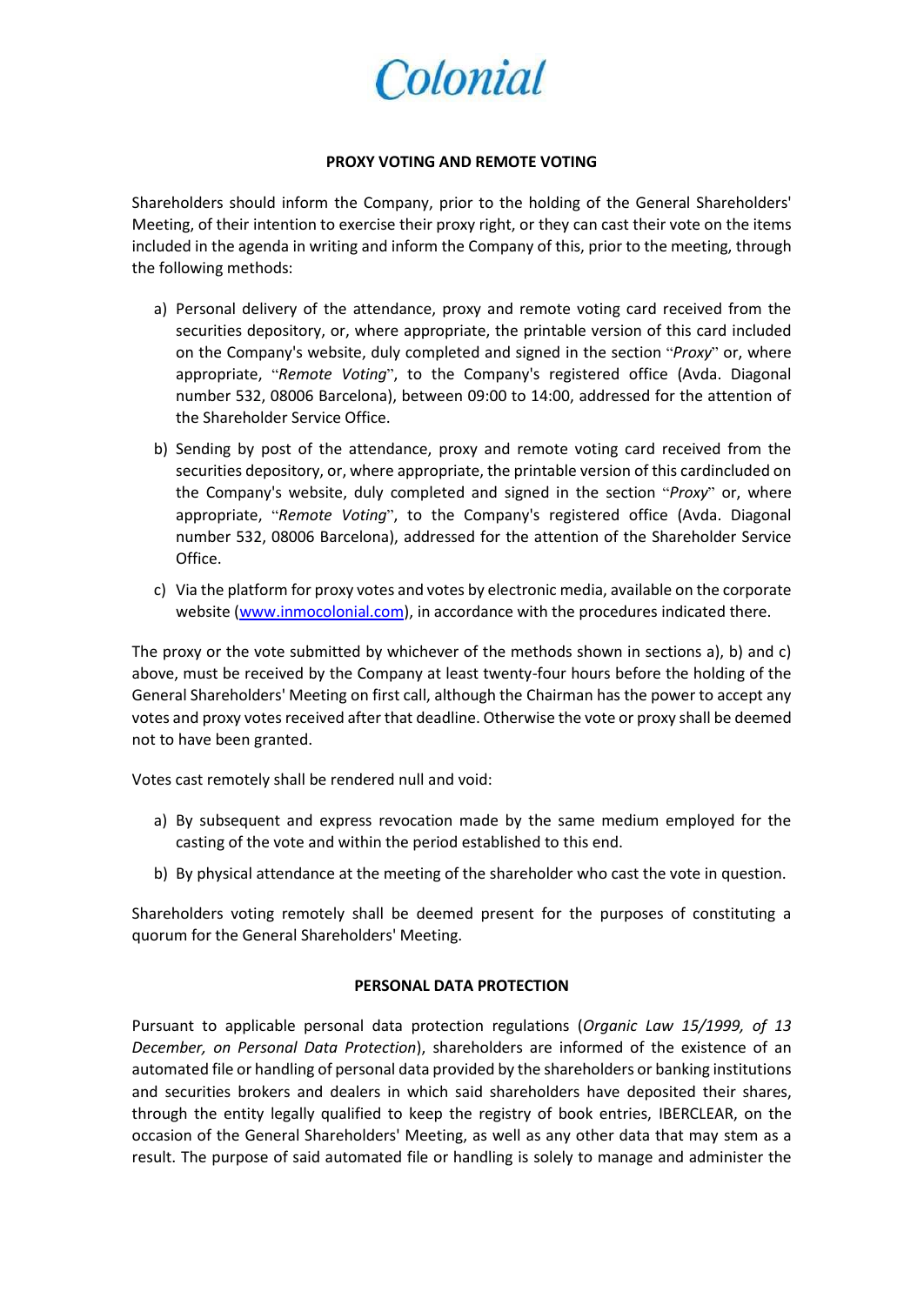data of shareholders and, if applicable, that of their representatives in the context of the of the Company's General Shareholders' Meeting.

Pursuant to the provisions of the Law, shareholders or their representatives may exercise the right to access, rectify, cancel and oppose the data in the file by issuing the respective notification (which shall include the identification of the holder of the rights by means of a photocopy of the national ID document) to the following address: Inmobiliaria Colonial, S.A., Avda. Diagonal, number 532, 08006 Barcelona.

In its capacity as the data controller, Inmobiliaria Colonial, S.A. hereby informs about the adoption of the security measures required by law for its facilities, systems and files guaranteeing the confidentiality of personal data, with the exception of cases where said data must be disclosed as established by law or a judicial or administrative resolution.

#### **PRESENCE AT THE GENERAL MEETING OF A NOTARY**

The Board of Directors has requested that the minutes of the General Shareholders' Meeting be drawn up by a public notary, in accordance with the requirements of article 203 of the Spanish Limited Liability Companies Law.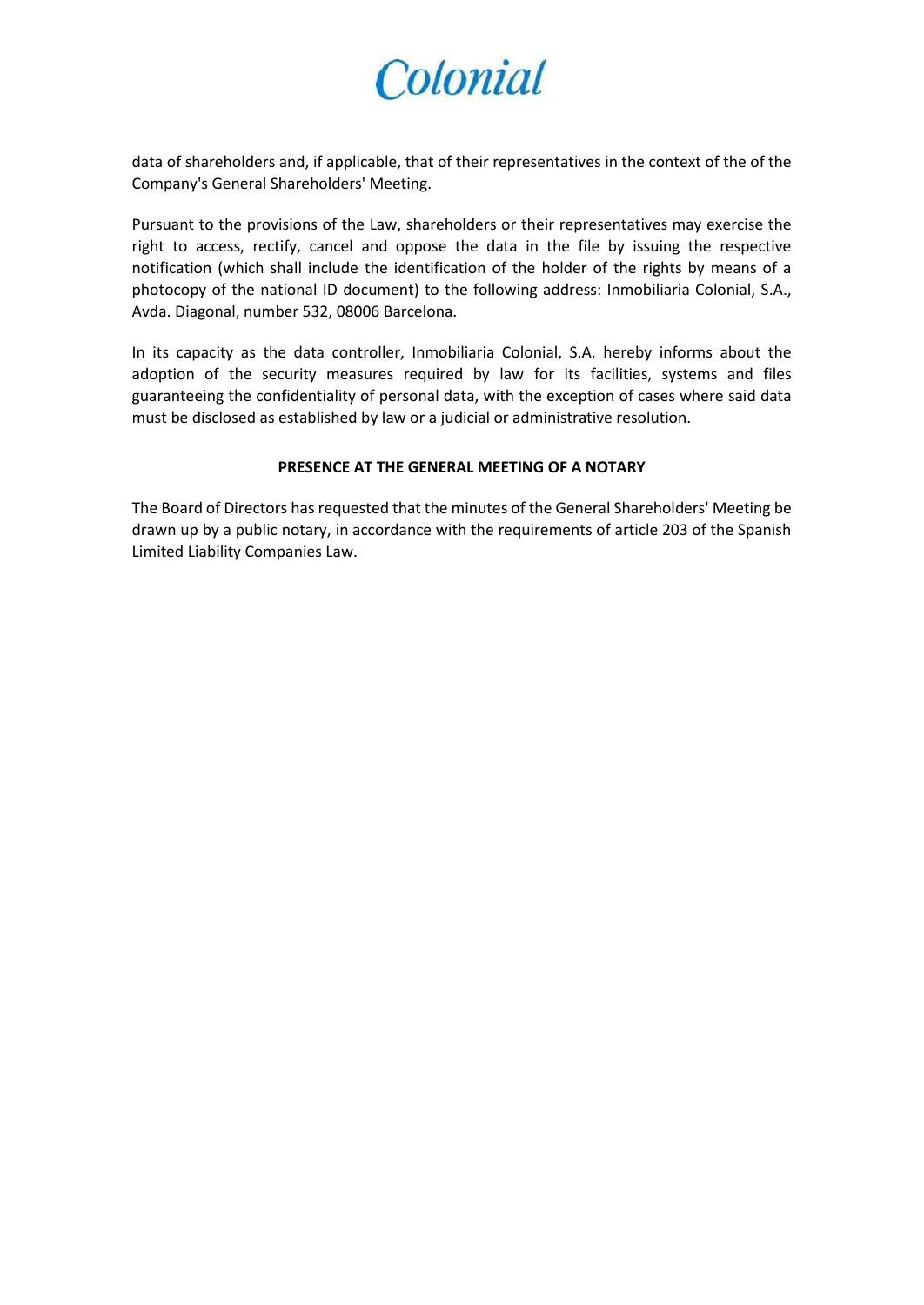

#### **GENERAL INFORMATION**

For any further information or clarification, shareholders can contact the Shareholder Service Office, using the following methods:

- Postal correspondence to the registered office: Avenida Diagonal, number 532, 08006 Barcelona
- Telephone number (+34) 934 047 910, Monday to Friday, from 09:00 to 14:00.
- E-mail[: accionistas@inmocolonial.com](mailto:accionistas@inmocolonial.com)

On the day of the General Shareholders' Meeting, a Shareholder Service Office will be set up in a visible place within the building where the meeting is held, so as to attend to any questions and doubts that shareholders may have.

All references made to the corporate website in this notice should be understood to refer to [www.inmocolonial.com.](http://www.inmocolonial.com/)

Barcelona, 24 May 2016.

Juan José Brugera Clavero Chairman of the Board of Directors

\_\_\_\_\_\_\_\_\_\_\_\_\_\_\_\_\_\_\_\_\_\_\_\_\_\_\_\_\_\_\_\_\_\_

\* \* \* \*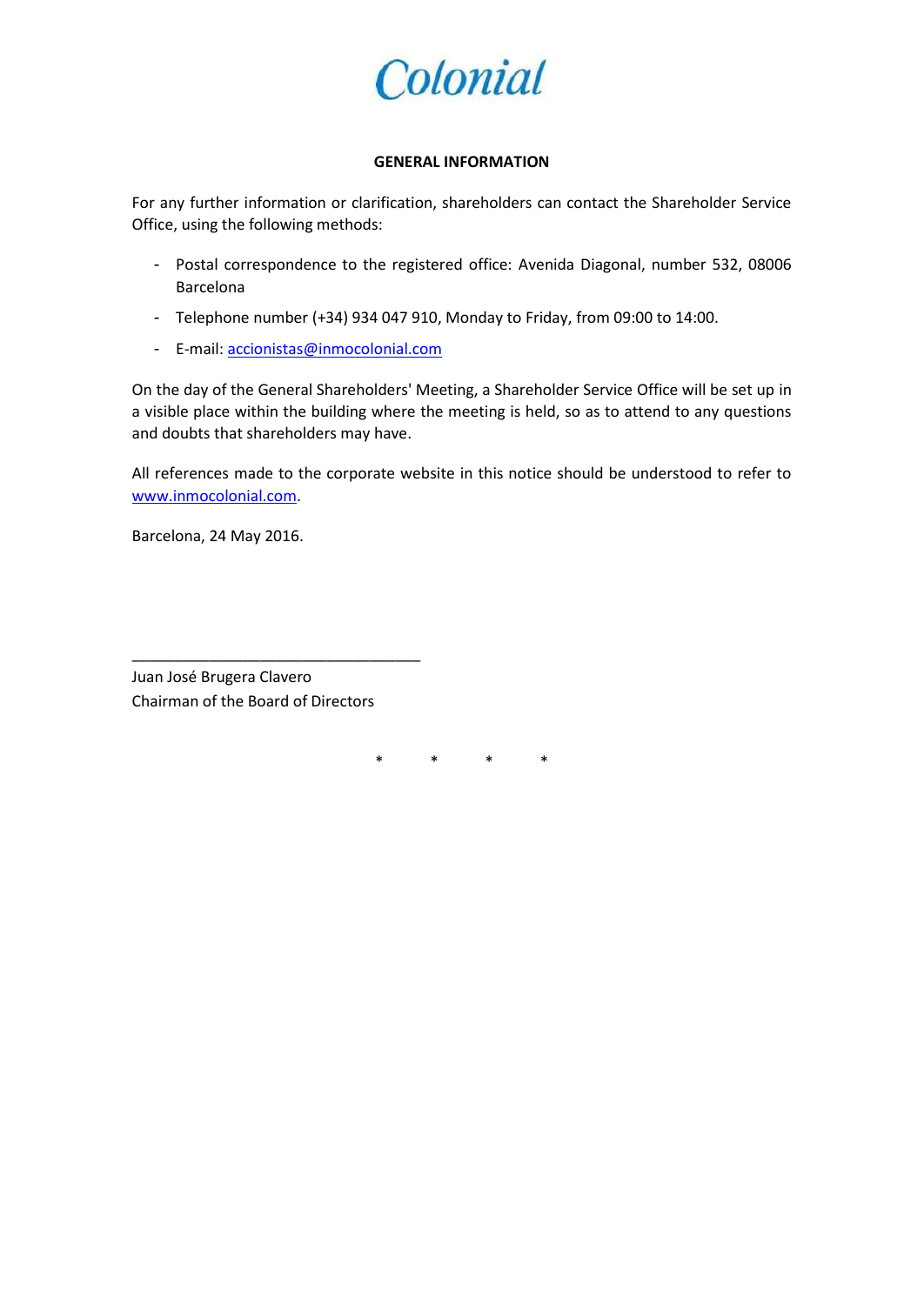

#### **Appendix II**

**RESOLUTION PROPOSALS ON THE ITEMS ON THE AGENDA OF THE ORDINARY GENERAL MEETING OF SHAREHOLDERS OF INMOBILIARIA COLONIAL, S.A. TO BE HELD ON 27 JUNE 2016 ON FIRST CALL OR, AS EXPECTED, ON 28 JUNE 2016 ON SECOND CALL.**

### **I. Items concerning the financial statements, the corporate management and the election of the auditor.**

*First.- Examination and ratification of the individual financial statements of Inmobiliaria Colonial, S.A. and the consolidated financial statements of Inmobiliaria Colonial, S.A. and its subsidiaries for the year ended 31 December 2015.* 

**1.1 Ratification of the individual financial statements of Inmobiliaria Colonial, S.A. for the year ended 31 December 2015.**

The ratification is agreed of the individual financial statements of Inmobiliaria Colonial, S.A. for the year ended 31 December 2015, which include the Balance Sheet, Profit and Loss Account, Statement of Changes in Equity, Statement of Cash Flows and Annual Report for the year in question.

## **1.2 Ratification of the consolidated financial statements of Inmobiliaria Colonial, S.A. for the year ended 31 December 2015.**

The ratification is agreed of the consolidated financial statements of Inmobiliaria Colonial, S.A. for the year ended 31 December 2015, which include the consolidated Balance Sheet, consolidated Profit and Loss Account, consolidated Statement of Changes in Equity, consolidated Statement of Cash Flows and consolidated Annual Report for the year in question.

## *Second.- Examination and ratification of the proposed distribution of profits for the Company for the year ended 31 December 2015.*

In view of the individual annual accounts of Inmobiliaria Colonial, S.A., which show a profit for the year ending on 31 December 2015 of €285,350,637.53, it is resolved to distribute the profit as follows:

- €28,535,063.75 to statutory reserves.
- €47,832,849.60 to dividends.
- €208,982,724.18 to offset prior years' losses.

The dividend will be paid through members of Sociedad de Gestión de los Sistemas de Registro, Compensación y Liquidación de Valores, S.A. (Iberclear) within the 30 days following the present General Meeting. The number of shares currently outstanding means that the dividend will be equivalent to €0.015 per share.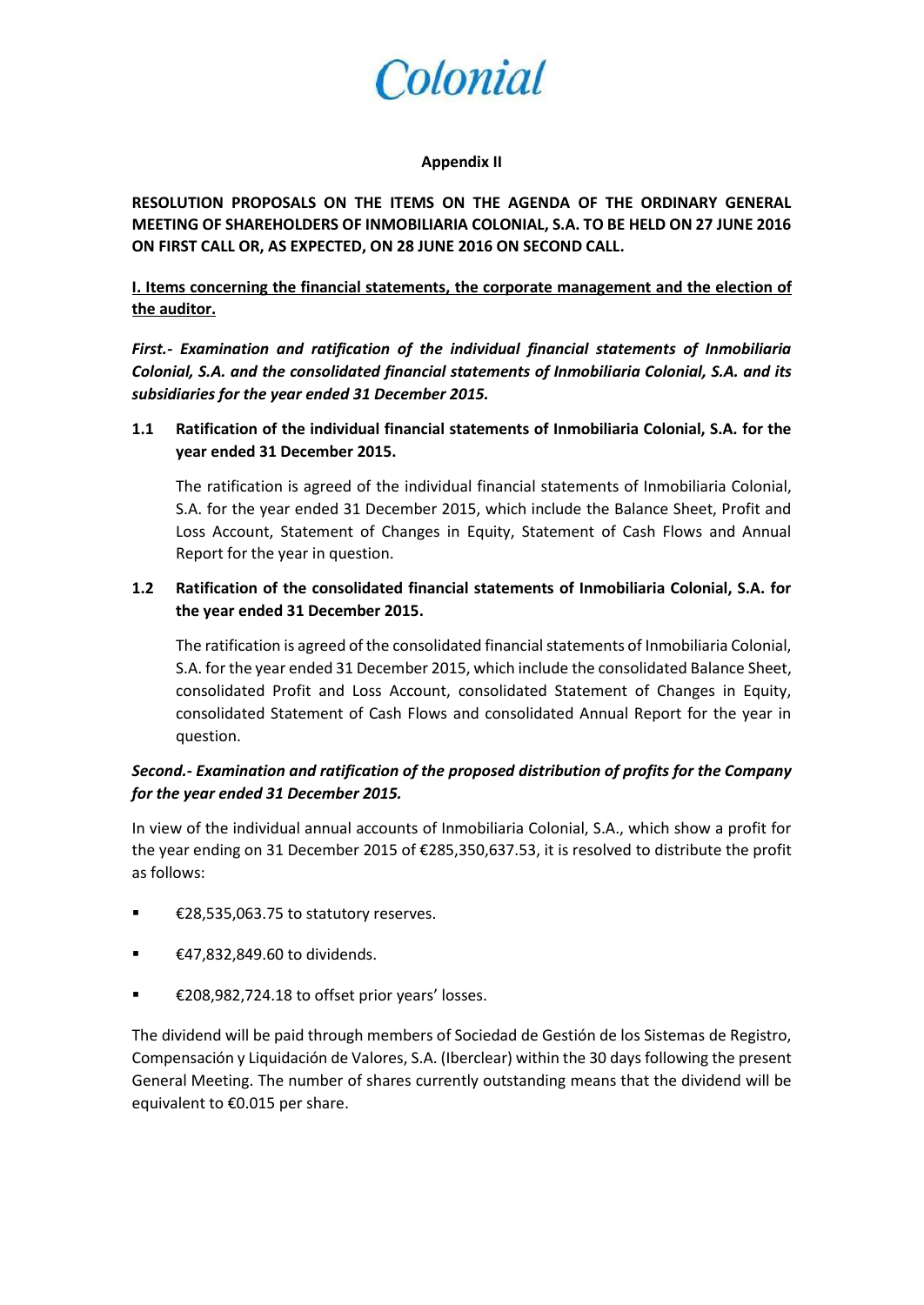## *Third.- Examination and ratification of the individual and consolidated Management Reports and approval of the Board of Directors' corporate management during the year ended 31 December 2015.*

It is resolved to approve the individual and consolidated Management Reports for the year ended 31 December 2015, including the Annual Corporate Governance Report for the year ended 31 December 2015.

It is also resolved to approve the management of the Board of Directors and the Chief Executive Officer during the year ended 31 December 2015, in view of the individual and consolidated Management Reports that have been made available to the shareholders.

## *Fourth.- Re-appointment of the statutory auditor of Inmobiliaria Colonial, S.A. and its consolidated group for FY 2016.*

It is resolved, at the proposal of the Audit and Control Committee, to re-appoint Deloitte, S.L. as the Company's auditor to audit the individual and consolidated annual accounts for the period of one year, thus including the annual accounts for the year ending on 31 December 2016.

It is noted that Deloitte, S.L. has its registered office in Madrid, at Plaza Pablo Ruiz Picasso, number 1, its fiscal identification code is B-79.104.469 and it is registered in the Madrid Company Register, Volume 13,650, Section 8, Folio 188, on page M-54,414, Inscription 96, and with number S0692 in the Official Register of Financial Auditors (ROAC in Spanish).

## *Fifth.- Appointment of a new statutory auditor of Inmobiliaria Colonial, S.A. and its consolidated group for the FYs ending on 31 December 2017, 2018 and 2019.*

It is resolved, after the expiration of the appointment of the current statutory auditor of the Company's accounts for the year ending on 31 December 2016, to select the company PricewaterhouseCoopers Auditores, S.L. as the new auditor at the proposal of the Audit and Control Committee. This complies with the current legislation and, in particular, *Law 22/2015, of 20 July, on Financial Auditing*. The new auditor will audit the individual and consolidated annual accounts for a period of three years, those ending on 31 December 2017, 2018 and 2019.

It is noted that PricewaterhouseCoopers Auditores, S.L. has its registered office in Madrid, at Paseo de la Castellana, nº 259 B, its fiscal identification code is B-79.031.290 and it is registered in the Madrid Company Register, Volume 9,267, Section 3, Folio 75, on page M-87,250-1, Inscription 96, and with number S0242 in the Official Register of Financial Auditors (ROAC).

### *Sixth.- Offset of accumulated prior years' losses*

According to the Company's individual balance sheet as at 31 December 2015, and after the appropriation of €208,982,724.18 to offset losses from previous years as provided in agenda item 2, the company's accumulated losses, booked under Retained Earnings, stand at €938,992,476.50.

In the same balance sheet, the Other Reserves item has a balance of €1,158,873,344.75.

In order to provide a clearer picture of the capital position, it was resolved to appropriate €938,992,476.50 from Other Reserves to fully offset the accumulated losses of previous years booked under Retained Earnings.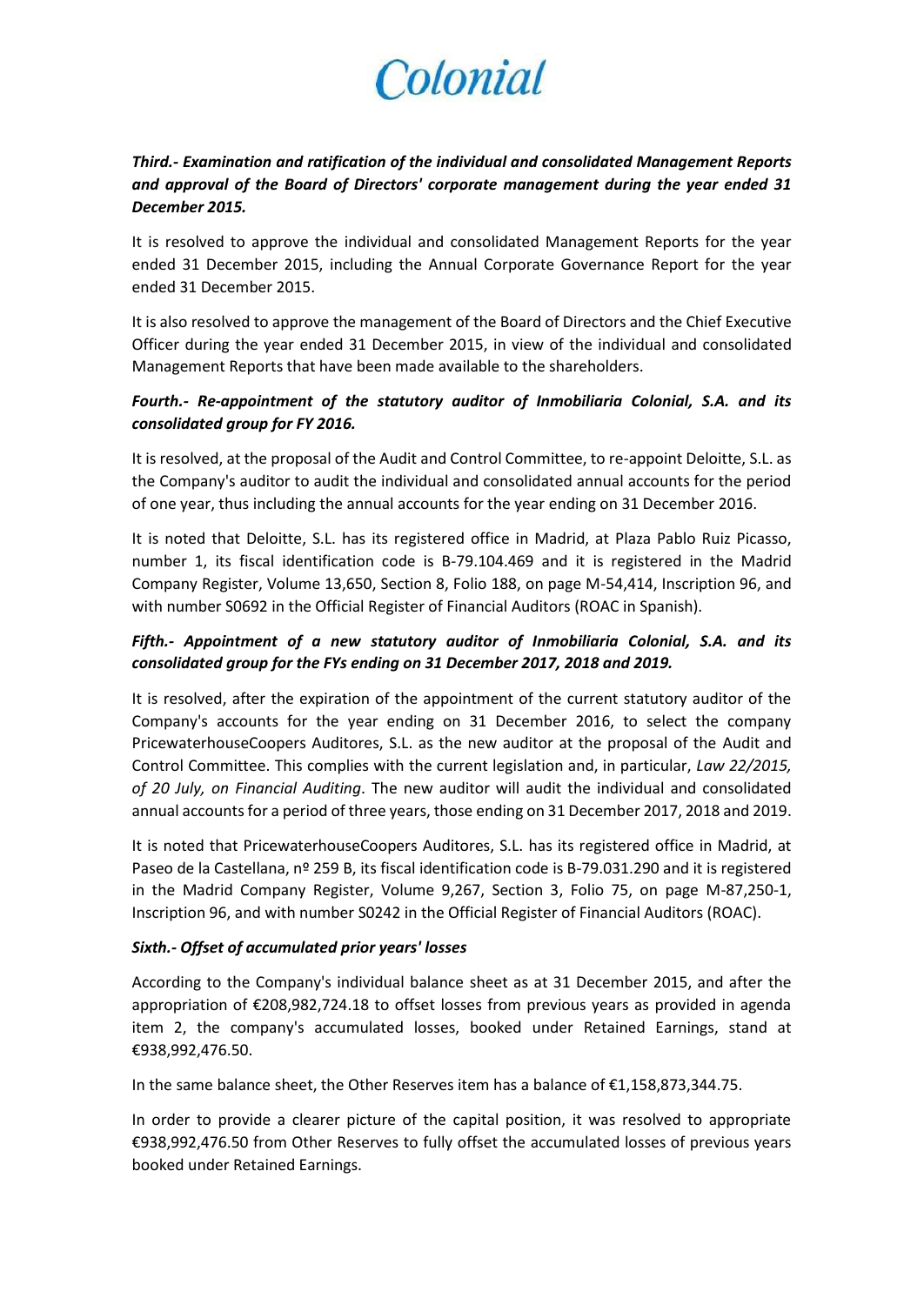Following the partial appropriation of Other Reserves to offset the accumulated losses of previous years, the balance of these losses will be reduced to €0 and the balance on Other Reserves to €219,880,868.25

**II. Items regarding the non-monetary capital increases and the authorization to the Board of Directors to increase capital.**

**Seventh.-** *Capital increase with a charge to non-monetary contributions for a nominal amount of EUR 22,701,480 through the issue of 90,805,920 new ordinary shares of EUR 0.25 par value each, with a forecast of incomplete subscription, the consideration of which consists of the shares of Société Foncière Lyonnaise ("SFL") held by Reig Capital Group Luxembourg Sàrl. Delegation of powers.*

The shareholders at the Annual General Meeting of Inmobiliaria Colonial, S.A. (**"Colonial"** or **"the Company"**) resolve to increase capital with a charge to non-monetary contributions, on the terms and conditions established below, so as to issue the Colonial shares required to acquire, in consideration for the contributions, the shares of *Société Foncière Lyonnaise* (**"SFL"**) held by Reig Capital Group Luxembourg Sàrl (**"REIG"** or the **"Contributing Company"**).

For the purposes of this resolution, all words beginning with a capital letter that are not expressly defined herein will have the same meaning as established for the words in the report by the directors giving rise to this resolution.

#### **1. CAPITAL INCREASE**

It is resolved to increase Colonial's share capital by a nominal amount of EUR 22,701,480 through the issue of 90,805,920 new ordinary shares of EUR 0.25 par value each, of the same class and series as those currently outstanding. The consideration for the new shares to be issued consists of non-monetary contributions, in particular, of SFL shares, free and clear of liens and charges, which are currently listed of the Paris Stock Exchange, "*Euronext Paris*—*Compartiment A"*.

### **2. DESCRIPTION OF THE NON-MONETARY CONTRIBUTION AND IDENTIFICATION OF THE CONTRIBUTING COMPANY**

The contribution consists of 1,019,478 SFL book-entry shares, representing 2.19% of share capital, of the same class and series and paid in full.

SFL is a French company registered at the *Registre du Commerce et des Sociétés* in Paris with number 552,040,982 (Code NAF 6820 B), which has its registered address in Paris (France), 42, Rue Washington (75008). Its shares are listed on the Paris Stock Exchange, *"Euronext Paris— Compartiment A"*. This company is regulated as a listed real estate investment trust (*Société d'Investissement Immobilier Cotée* or SIIC) and is 53.14%-owned by Colonial.

The purpose of the capital increase covered in this resolution is to issue new shares, in consideration for the contribution, that will be delivered exclusively to Reig Capital Group Luxembourg Sàrl, a Luxembourg company with Spanish tax identification number N-0182062-J, registered address at 65 Boulevard Grande-Duchesse Charlotte, L-1331, Luxembourg and registered at the Luxembourg Mercantile Registry under number B-125.465.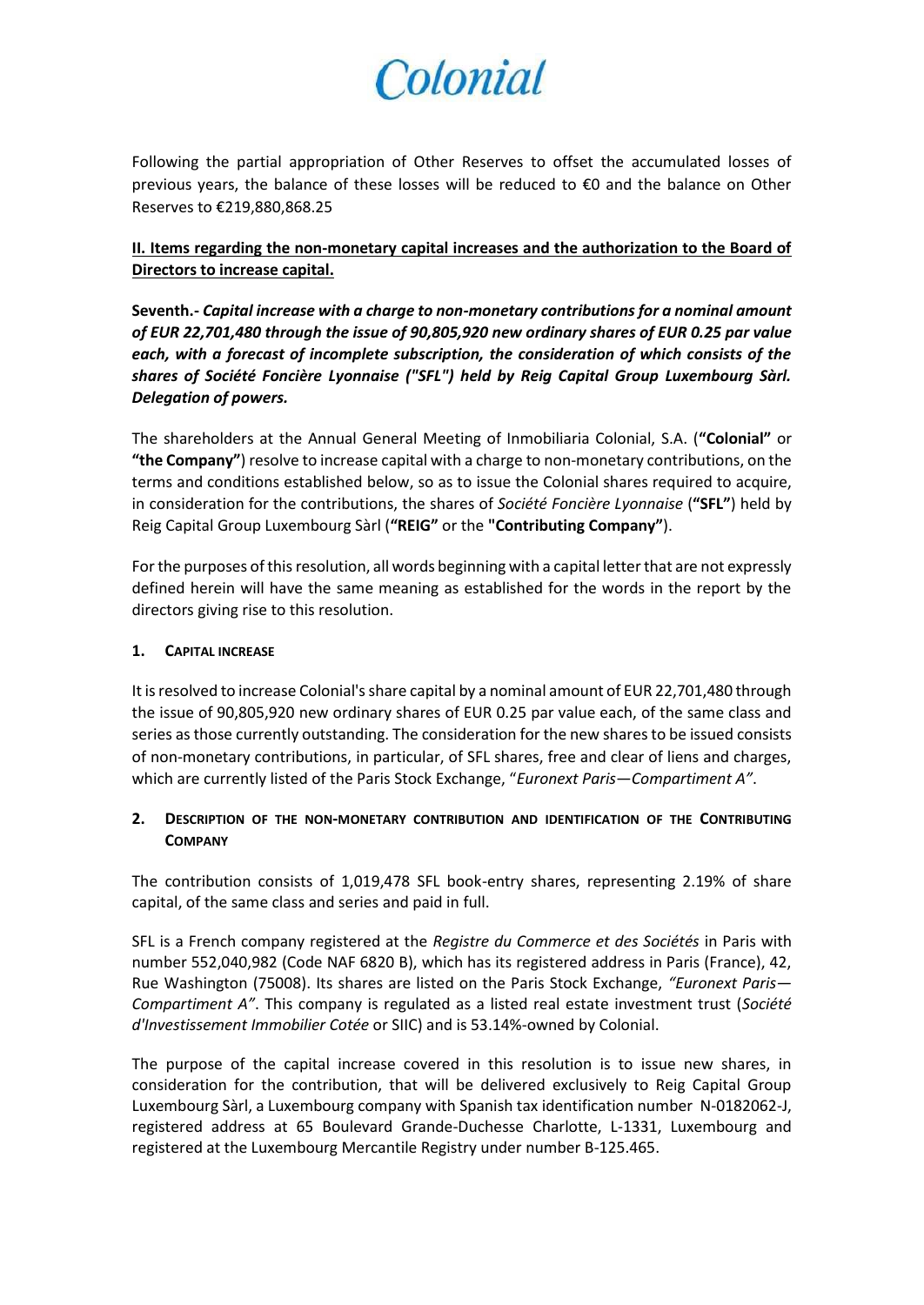

#### **3. NUMBER OF NEW SHARES TO BE ISSUED**

In consideration for the non-monetary contribution consisting of 1,019,478 SFL shares, it is resolved to issue a total of 90,805,920 shares of EUR 0.25 par value and with a share premium of EUR 0.45 each, of the same class and series as those currently outstanding, which will be subscribed and paid in fully by the Contributing Company through the contribution of 1,019,478 SFL shares which it holds. Accordingly, the effective amount of the capital increase is EUR 63,564,144.00.

The exchange ratio is 89.071 Colonial shares of EUR 0.25 par value each for each SFL share.

#### **4. ISSUE PRICE**

The new Colonial shares will be issued at a unit par value of EUR 0.25 each, plus a share premium of EUR 0.45 per share. Accordingly, the issue price is set at EUR 0.70 per share.

#### **5. SUBSCRIPTION AND PAYMENT**

The new Colonial shares will be subscribed by the Contributing Company and the par value and share premium of the shares will be fully paid on execution of the capital increase deed.

#### **6. INCOMPLETE SUBSCRIPTION**

In accordance with Article 311 of *Legislative Royal Decree 1/2010, of 2 July, approving the Consolidated Spanish Limited Liability Companies Law* (**"Spanish Limited Liability Companies**  Law"), the possibility of the incomplete subscription of the capital increase covered in this resolution is expressly provided for. Consequently, the capital increase (with the limit set forth herein) will be limited to the amount relating to the nominal amount of the new Colonial shares effectively subscribed and paid in consideration for the SFL shares effectively contributed.

#### **7. INEXISTENCE OF PRE-EMPTION RIGHTS**

Under Article 304 of the Spanish Limited Liability Companies Law and since the consideration for the capital increase consists of non-monetary contributions, the Company's shareholders will not have pre-emption rights to subscribe the shares to be issued pursuant to the capital increase with a charge to non-monetary contributions covered in this resolution.

#### **8. RIGHTS OF THE NEW SHARES**

The new shares will confer on their holders the same voting and dividend rights as the Company's currently outstanding shares from the date on which they are registered in their name in the related accounting records. In particular, as regards dividend rights, the new shares will entitle holders to receive interim or final dividends, the payment of which is agreed on as from such date.

#### **9. REPRESENTATION OF THE NEW SHARES**

The newly issued shares will be represented through book entries, of which the recording for accounting purposes will be assigned to Sociedad de Gestión de los Sistemas de Registro, Compensación y Liquidación de Valores, S.A. (**"Iberclear"**) and its investees.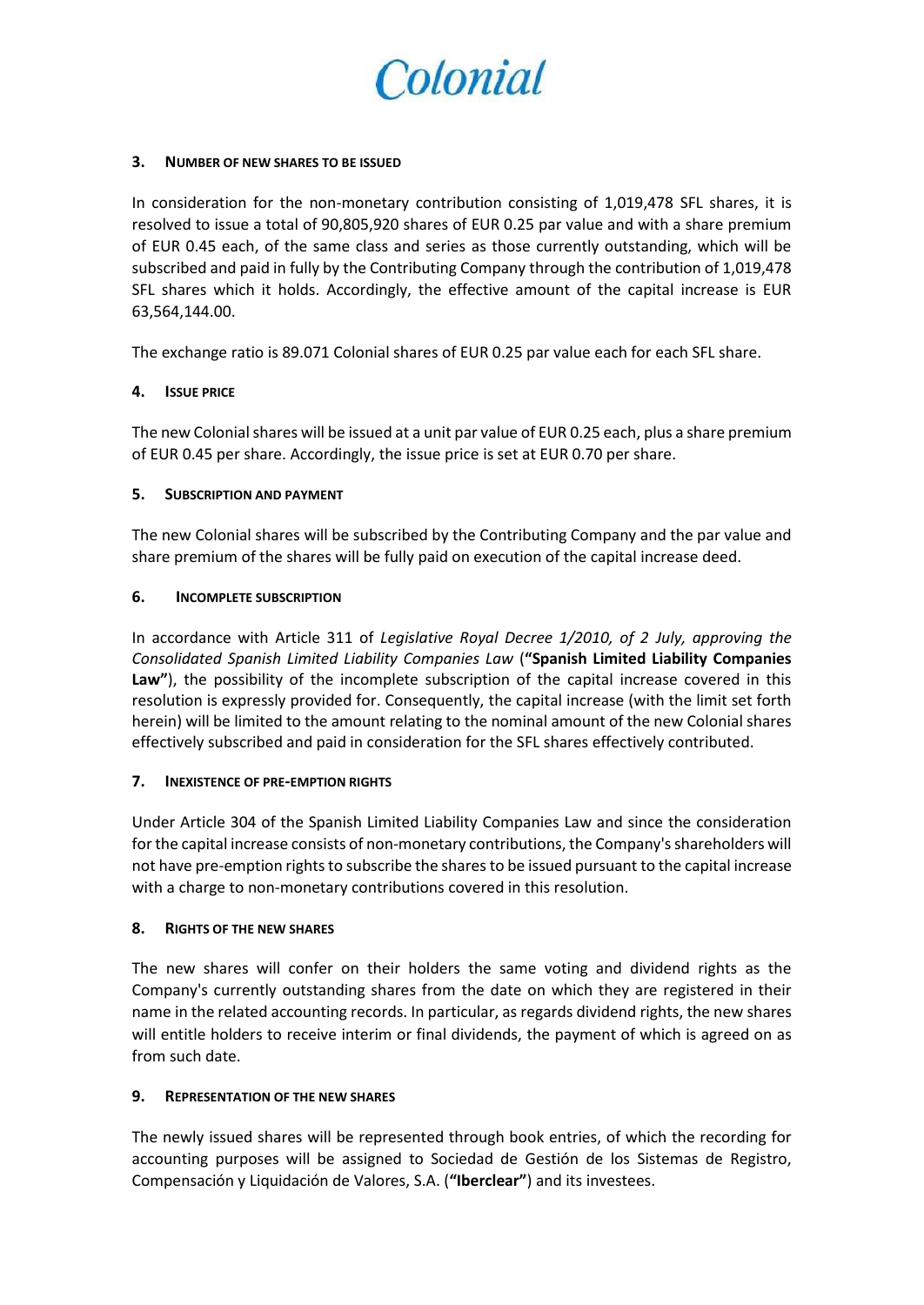

#### **10. LISTING OF THE NEW SHARES**

It is resolved to request the admission to trading of the new Colonial shares on the Madrid and Barcelona Stock Exchanges and on any other Spanish or international market on which the Company's shares are listed at the time of execution of this resolution, and the inclusion thereof on the Spanish Stock Market Interconnection System.

It is expressly put on record that, should a request subsequently be made to delist the Company's shares, such delisting will take place in adoption of the legal formalities and meeting the requirements provided in current legislation.

#### **11. GUARANTEES OF THE NON-MONETARY CONTRIBUTIONS**

No special guarantees were arranged, given the nature of the assets contributed. Notwithstanding the foregoing, there is a commitment on the part of the Contributing Company to contribute the shares referenced in section 2.

#### **12. AMENDMENT OF ARTICLE 5 OF THE BYLAWS**

The Board of Directors is expressly empowered to redraft Article 5 of the Company's bylaws with regard to the shares that are subscribed and paid.

#### **13. DELEGATION OF POWERS**

Notwithstanding the specific delegations of powers contained in the foregoing sections (which should be understood to have been granted with express powers to replace the persons indicated herein), it is resolved to empower the Board of Directors, as permitted by law and with the express power to replace the Chairman, CEO and Secretary and Deputy Secretary of the Board, so that any of them, indistinctly and with a single signature, may execute this resolution within one year from the date of this Annual General Meeting. Should this period elapse without the resolution being executed, it shall become null and void and, in particular, the following may be performed, for information purposes and without limitation:

- Declare the share capital relating to the capital increase to be subscribed and paid, even in the event that, in accordance with Article 311 of the Spanish Limited Liability Companies Law, all the securities issued were not subscribed and an incomplete subscription took place, in which case the capital increase may be declared to have been completed at the amount of the subscriptions made; Adopt for such purpose all the agreements legally required to formalise the agreement or agreements to perform the capital increase and the related amendments to the final article of the bylaws relating to the Company's share capital;
- Expand and develop this resolution, setting the terms and conditions of the issue in all matters that are not provided for, including, without limitation, establishing the date on which the capital increase should become effective;
- Prepare, subscribe and submit, as appropriate, before the Spanish National Securities Market Commission ("**CNMV**"), the French Financial Markets Authority ("AMF") and/or any other supervisory authority as may be appropriate, in respect of the issue and admission to trading of the new shares issued under this resolution, (i) such prospectuses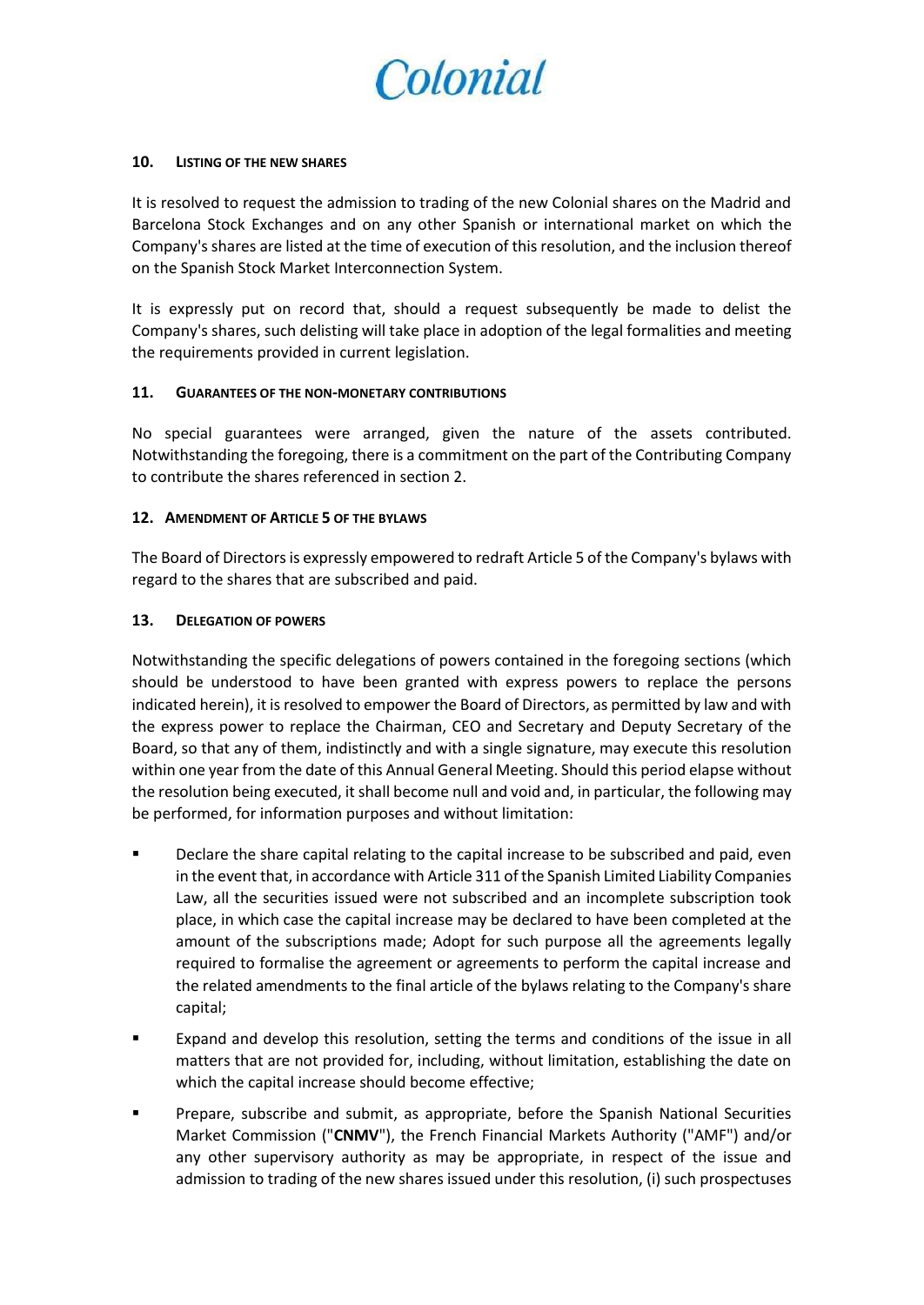and supplementary materials as may be required, taking responsibility therefor; and (ii) such documents and information required pursuant to *Directive 2003/71/EC of the European Parliament and of the Council of 4 November 2003 on the prospectus to be published when securities are offered to the public or admitted to trading and amending Directive 2001/34/EC*, to *Legislative Royal Decree 4/2015, of 23 October, approving the Consolidated Spanish Securities Law*, to *Royal Decree 1310/2005, of 4 November, concerning the admission to listing (or trading) of securities in official secondary markets, initial and secondary public offerings and the required prospectus for these purposes* and any other Spanish or foreign regulations as may be applicable for execution of this resolution; and to perform on behalf of the Company any action, statement or formality as may be required before the CNMV, the AMF, IBERCLEAR, stock exchange governing companies and any other Spanish and international public or private body, entity or registry in order to achieve the authorisation, verification and subsequent performance of the capital increase under this resolution and the admission to trading of the new shares on the Madrid and Barcelona Stock Exchanges and on any other Spanish or international market on which the Company's shares are listed at the time of execution of this resolution, and the inclusion thereof in the Spanish Stock Market Interconnection System (SIBE);

- **Negotiate and execute, as appropriate and in the terms it deems most appropriate, the** agreements required for the proper performance of the capital increase covered in this resolution;
- Request the admission to trading on the Madrid and Barcelona Stock Exchanges and/or on any other market on which the Company's shares are listed at the time of execution of this resolution, and the inclusion thereof on the Spanish Stock Market Interconnection System;
- Execute on behalf of the Company such public or private documents as required or appropriate to issue the new shares covered in this resolution and to admit such shares to trading and, in general, perform such legal formalities as required for execution thereof and rectify, clarify, interpret, specify or supplement the resolutions adopted by the shareholders at the Annual General Meeting, in particular, such defects, omissions or errors, in substance or in form, arising from the oral or written assessment, that may prevent registration of the resolutions and related consequences at the Mercantile Registry, the official registries of the CNMV or any other registries.

## *Eighth.- Capital increase with a charge to non-monetary contributions for a nominal amount of EUR 72,142,857.50 through the issue of 288,571,430 new ordinary shares of EUR 0.25 par value each, with a forecast of incomplete subscription, the consideration of which consists of all the shares of Hofinac Real Estate, S.L. held by Hofinac B.V. Delegation of powers.*

The shareholders at the Annual General Meeting of Inmobiliaria Colonial, S.A. (**"Colonial"** or **"the Company"**) resolve to increase capital with a charge to non-monetary contributions, on the terms and conditions established below, so as to issue the Colonial shares required to acquire, in consideration for the contributions, all the shares of Hofinac Real Estate, S.L. (**"Hofinac"**) held by Hofinac B.V.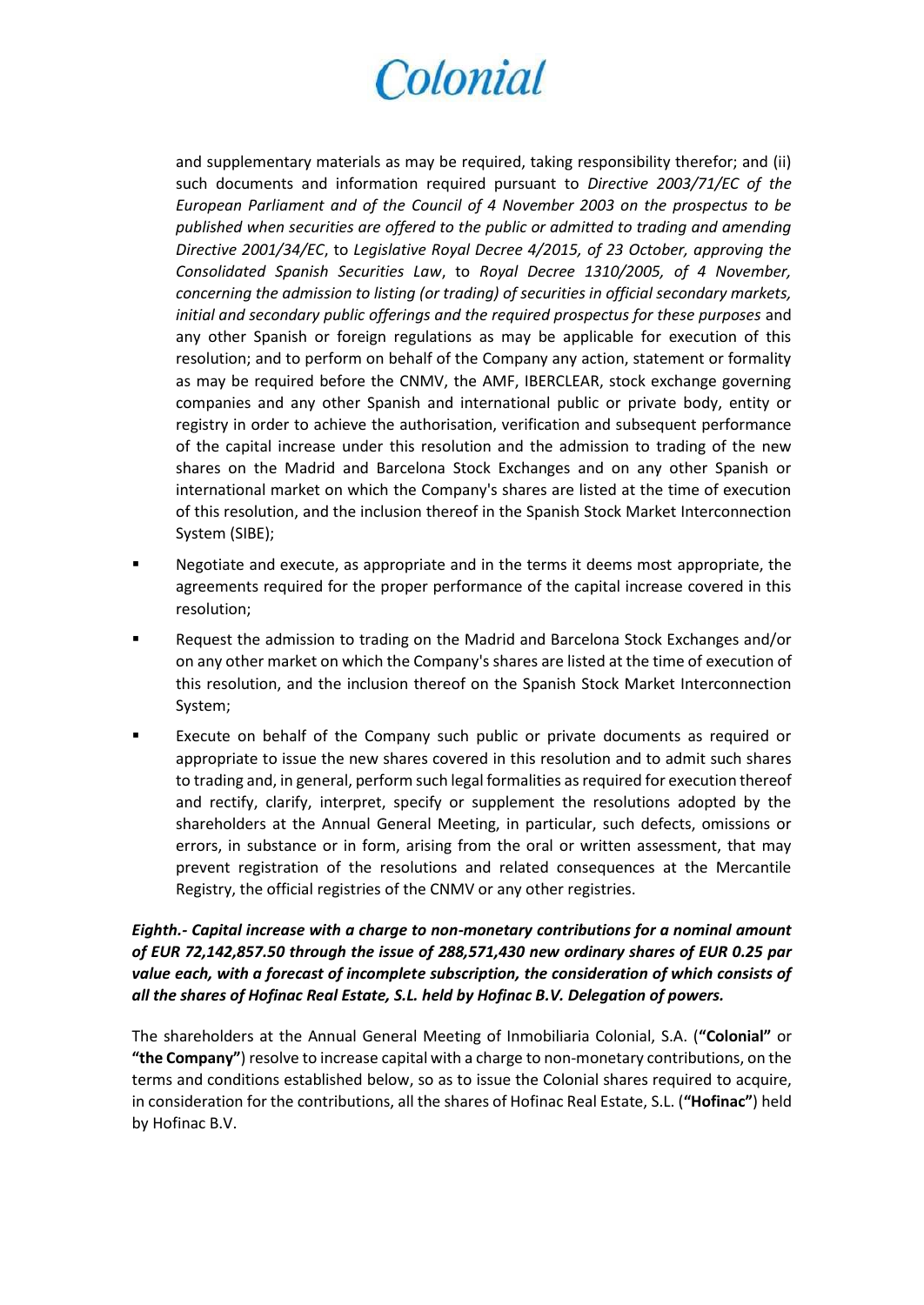For the purposes of this resolution, all words beginning with a capital letter that are not expressly defined herein will have the same meaning as established for the words in the report by the directors giving rise to this resolution.

### **1. CAPITAL INCREASE**

It is resolved to increase Colonial's share capital by a nominal amount of EUR 72,142,857.50 through the issue of 288,571,430 new ordinary shares of EUR 0.25 par value each, of the same class and series as those currently outstanding. The consideration for the new shares to be issued consists of non-monetary contributions, in particular, of 24,943,470 shares of Hofinac, numbered sequentially from 1 to 24,943,470, inclusive, and free and clear of any liens and charges, representing all the share capital.

## **2. DESCRIPTION OF THE NON-MONETARY CONTRIBUTION AND IDENTIFICATION OF THE CONTRIBUTING COMPANY**

The contribution consists of 24,943,470 shares of Hofinac, numbered sequentially from 1 to 24,943,470, inclusive, and free and clear of any liens and charges, representing all the share capital.

Hofinac is a Spanish company incorporated on 15 September 2000 under the name of Gic Real Estate España, S.L. before the Notary of Madrid Mr José Aristónico García Sánchez, under number 2703 of his protocol, with registered address at Torre Picasso, Plaza de Pablo Ruiz Picasso 1, registered at the Madrid Mercantile Registry in volume 15,813, folio 101, sheet number M–266.935 and bearing employer identification number B–82759242, which engages in the purchase and sale, ownership, lease and administration of all manner of properties and which owns the Properties referenced in the report by the directors giving rise to this resolution.

The purpose of the capital increase covered in this resolution is to issue new shares, in consideration for the contribution, that will be delivered exclusively to Hofinac B.V., a Dutch company with tax identification number N0038152E, registered address in Amsterdam (the Netherlands) at Herengracht 466 (1017 CA) and registered at the Amsterdam Mercantile Registry with number 60439157 (the "**Contributing Company**").

### **3. NUMBER OF NEW SHARES TO BE ISSUED**

In consideration for the non-monetary contribution consisting of 24,943,470 shares of Hofinac, it is resolved to issue a total of 288,571,430 new shares of EUR 0.25 par value and with a share premium of EUR 0.45 each, of the same class and series as those currently outstanding, which will be subscribed and paid in full by the Contributing Company through the contribution of 24,943,470 shares of Hofinac, representing all the share capital, which it holds. Accordingly, the effective amount of the capital increase is EUR 202,000,001.00.

The exchange ratio is 11.569 Colonial shares of EUR 0.25 par value each for each share of Hofinac.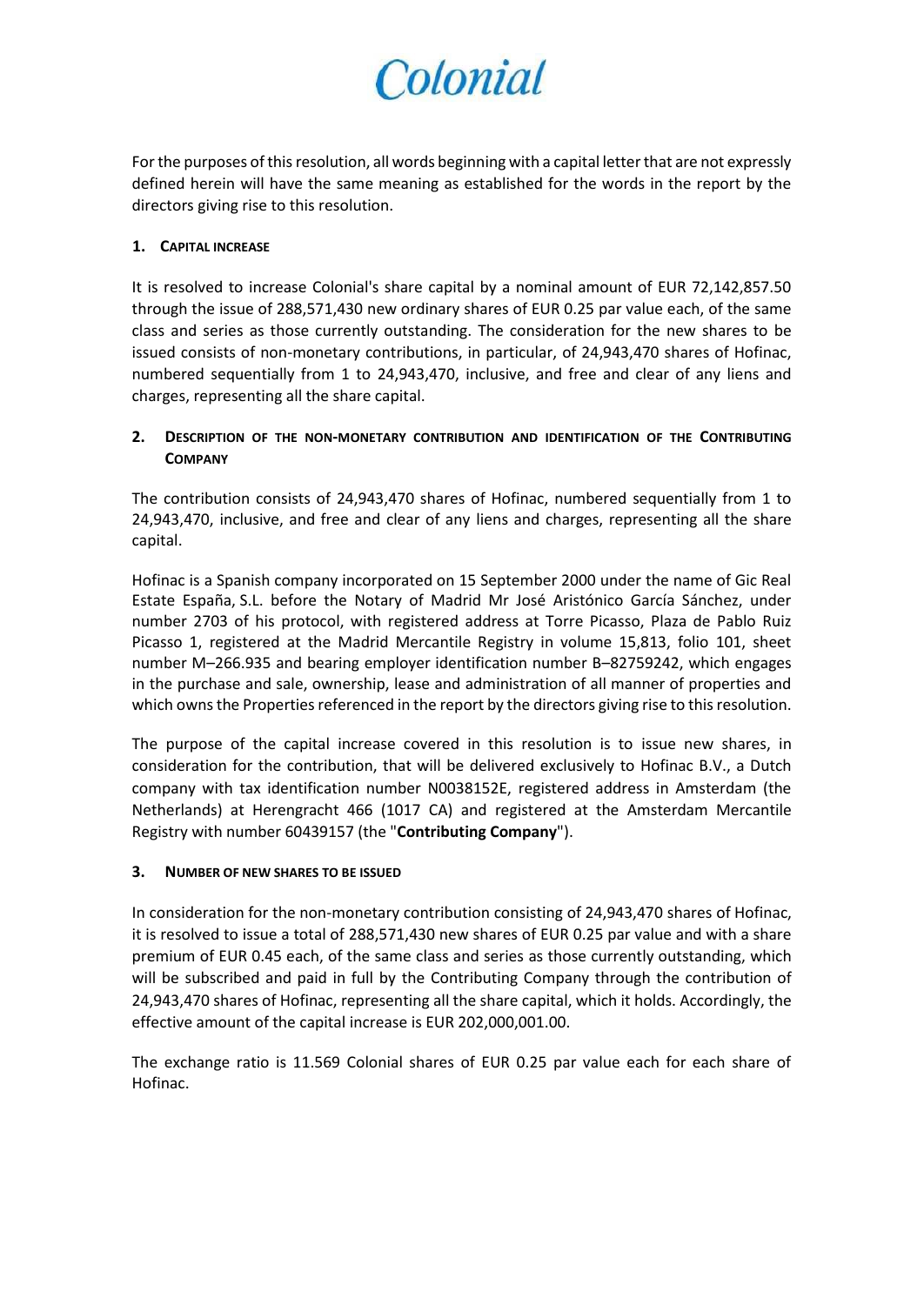

#### **4. ISSUE PRICE**

The new Colonial shares will be issued at a unit par value of EUR 0.25 each, plus a share premium of EUR 0.45 per share. Accordingly, the issue price is set at EUR 0.70 per share.

#### **5. SUBSCRIPTION AND PAYMENT**

The new Colonial shares will be subscribed by the Contributing Company and the par value and share premium of the shares will be fully paid on execution of the capital increase deed.

#### **6. INCOMPLETE SUBSCRIPTION**

In accordance with Article 311 of *Legislative Royal Decree 1/2010, of 2 July, approving the Consolidated Spanish Limited Liability Companies Law* (**"Spanish Limited Liability Companies Law"**), the possibility of the incomplete subscription of the capital increase covered in this resolution is expressly provided for. Consequently, the capital increase (with the limit set forth herein) will be limited to the amount relating to the nominal amount of the new Colonial shares effectively subscribed and paid in consideration for the shares of Hofinac effectively contributed.

#### **7. INEXISTENCE OF PRE-EMPTION RIGHTS**

Under Article 304 of the Spanish Limited Liability Companies Law and since the consideration for the capital increase consists of non-monetary contributions, the Company's shareholders will not have pre-emption rights to subscribe the shares to be issued pursuant to the capital increase with a charge to non-monetary contributions covered in this resolution.

#### **8. RIGHTS OF THE NEW SHARES**

The new shares will confer on their holders the same voting and dividend rights as the Company's currently outstanding shares from the date on which they are registered in their name in the related accounting records. In particular, as regards dividend rights, the new shares will entitle holders to receive interim or final dividends, the payment of which is agreed on as from such date.

#### **9. REPRESENTATION OF THE NEW SHARES**

The newly issued shares will be represented through book entries, of which the recording for accounting purposes will be assigned to Sociedad de Gestión de los Sistemas de Registro, Compensación y Liquidación de Valores, S.A. (**"Iberclear"**) and its investees.

#### **10. LISTING OF THE NEW SHARES**

It is resolved to request the admission to trading of the new Colonial shares on the Madrid and Barcelona Stock Exchanges and on any other Spanish or international market on which the Company's shares are listed at the time of execution of this resolution, and the inclusion thereof on the Spanish Stock Market Interconnection System.

It is expressly put on record that, should a request subsequently be made to delist the Company's shares, such delisting will take place in adoption of the legal formalities and meeting the requirements provided in current legislation.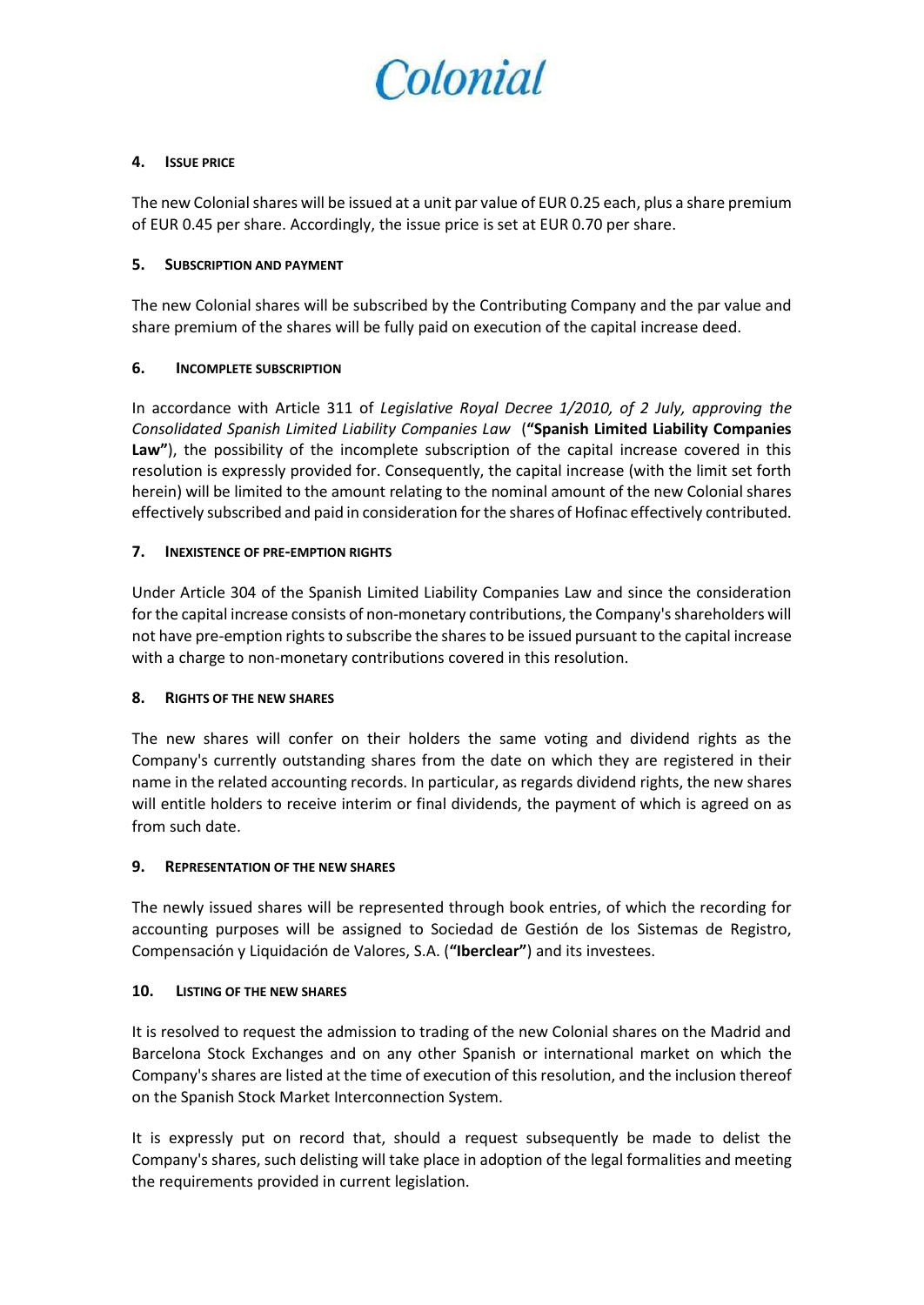

#### **11. GUARANTEES OF THE NON-MONETARY CONTRIBUTIONS**

No special guarantees were arranged, given the nature of the assets contributed. Notwithstanding the foregoing, there is a commitment on the part of the Contributing Company to contribute the shares referenced in section 2.

#### **12. AMENDMENT OF ARTICLE 5 OF THE BYLAWS**

The Board of Directors is expressly empowered to redraft Article 5 of the Company's bylaws with regard to the shares that are subscribed and paid.

#### **13. DELEGATION OF POWERS**

Notwithstanding the specific delegations of powers contained in the foregoing sections (which should be understood to have been granted with express powers to replace the persons indicated herein), it is resolved to empower the Board of Directors, as permitted by law and with the express power to replace the Chairman, CEO and Secretary and Deputy Secretary of the Board, so that any of them, indistinctly and with a single signature, may execute this resolution within one year from the date of this Annual General Meeting. Should this period elapse without the resolution being executed, it shall become null and void and, in particular, the following may be performed, for information purposes and without limitation:

- Declare the share capital relating to the capital increase to be subscribed and paid, even in the event that, in accordance with Article 311 of the Spanish Limited Liability Companies Law, all the securities issued were not subscribed and an incomplete subscription took place, in which case the capital increase may be declared to have been completed at the amount of the subscriptions made; Adopt for such purpose all the agreements legally required to formalise the agreement or agreements to perform the capital increase and the related amendments to the final article of the bylaws relating to the Company's share capital;
- Expand and develop this resolution, setting the terms and conditions of the issue in all matters that are not provided for, including, without limitation, establishing the date on which the capital increase should become effective;
- **Prepare, subscribe and submit, as appropriate, before the Spanish National Securities** Market Commission ("**CNMV**") and/or any other supervisory authority as may be appropriate, in respect of the issue and admission to trading of the new shares issued under this resolution, (i) such prospectuses and supplementary materials as may be required, taking responsibility therefor; and (ii) such documents and information required pursuant to *Directive 2003/71/EC of the European Parliament and of the Council of 4 November 2003 on the prospectus to be published when securities are offered to the public or admitted to trading and amending Directive 2001/34/EC*, to *Legislative Royal Decree 4/2015, of 23 October, approving the Consolidated Spanish Securities Law*, to *Royal Decree 1310/2005, of 4 November, concerning the admission to listing (or trading) of securities in official secondary markets, initial and secondary public offerings and the required prospectus for these purposes* and any other Spanish or foreign regulations as may be applicable for execution of this resolution; and to perform on behalf of the Company any action, statement or formality as may be required before the CNMV, IBERCLEAR, stock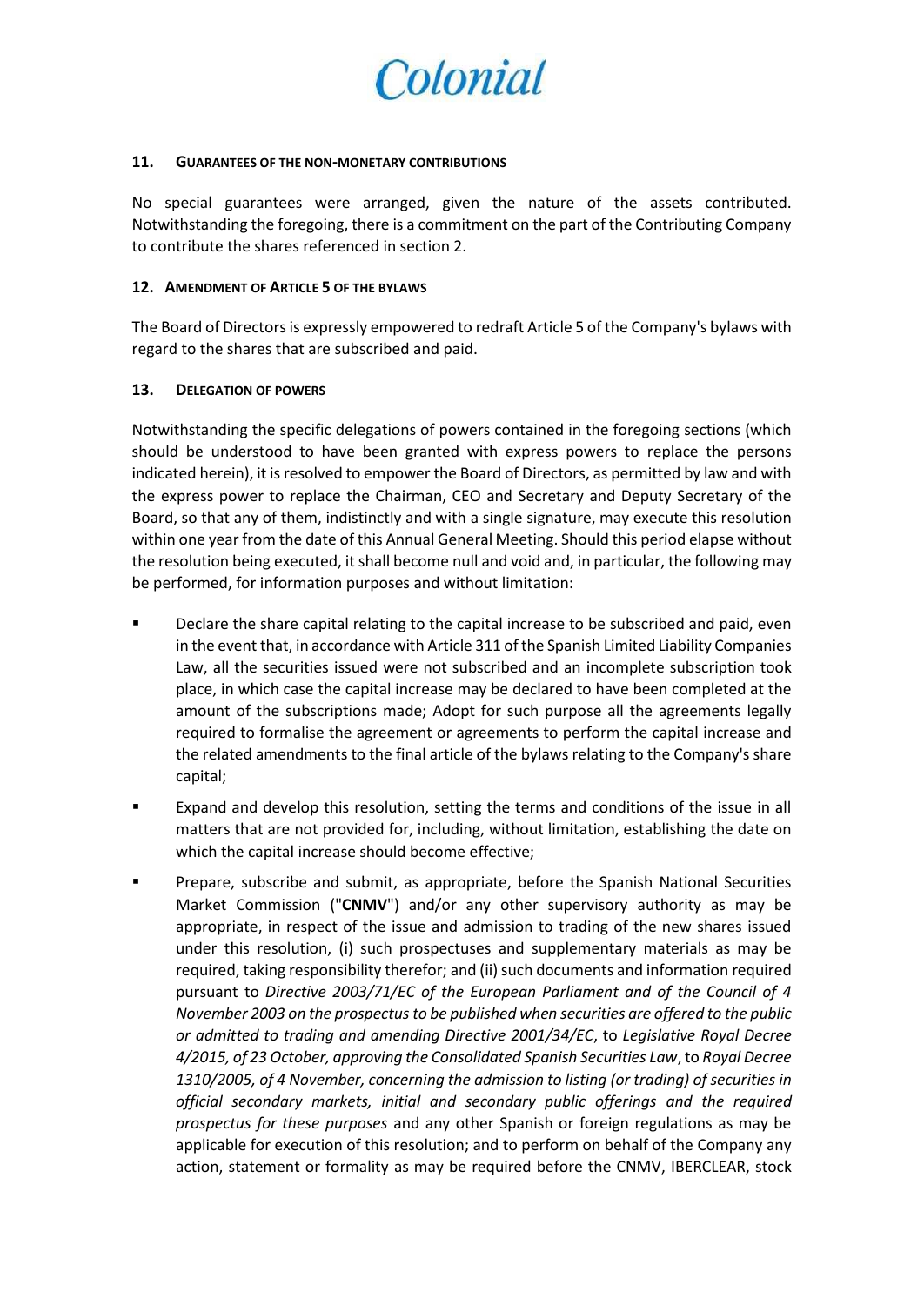exchange governing companies and any other Spanish and international public or private body, entity or registry in order to achieve the authorisation, verification and subsequent performance of the capital increase under this resolution and the admission to trading of the new shares on the Madrid and Barcelona Stock Exchanges and on any other Spanish or international market on which the Company's shares are listed at the time of execution of this resolution, and the inclusion thereof in the Spanish Stock Market Interconnection System (SIBE);

- **Negotiate and execute, as appropriate and in the terms it deems most appropriate, the** agreements required for the proper performance of the capital increase covered in this resolution;
- Request the admission to trading on the Madrid and Barcelona Stock Exchanges and/or on any other market on which the Company's shares are listed at the time of execution of this resolution, and the inclusion thereof on the Spanish Stock Market Interconnection System;
- Execute on behalf of the Company such public or private documents as required or appropriate to issue the new shares covered in this resolution and to admit such shares to trading and, in general, perform such legal formalities as required for execution thereof and rectify, clarify, interpret, specify or supplement the resolutions adopted by the shareholders at the Annual General Meeting, in particular, such defects, omissions or errors, in substance or in form, arising from the oral or written assessment, that may prevent registration of the resolutions and related consequences at the Mercantile Registry, the official registries of the CNMV or any other registries.

*Ninth.- Authorization to the Board of Directors, in accordance with article 297.1.b) of the Consolidated Text of the Spanish Limited Liability Companies Law, to increase, within a maximum period of five years, share capital, in the form of cash contributions, by up to half the existing amount of share capital, on one or more occasions, when and for the amounts deemed appropriate. Within the maximum amount permitted, the Board will be granted the power to exclude the pre-emptive subscription right under certain circumstances, limited to a maximum nominal amount, overall, equal to 20% of the share capital. Revoking the authorisation granted through resolution nine at the Company's General Shareholders' Meeting held on 30 June 2014.*

It is agreed to grant the Board of Directors, in accordance with article 297.1.b) of the Spanish Limited Liability Companies Law, the broadest powers as necessary under Law, so that within the five-year period from the date of this General Shareholders' Meeting, it may increase share capital through cash contributions, on one or more occasions and at any time, without the need to call a General Shareholders' Meeting beforehand or to receive its subsequent approval.

The delegation includes the power to issue new shares and put them into circulation, whether they are ordinary shares or any other type permitted by law, with or without a share premium and with or without voting rights, and to establish the characteristics of the shares and the terms and conditions of the capital increase, with the possibility also of freely offering the unsubscribed new shares within the pre-emptive subscription period and determine, if the shares are not fully subscribed, that capital will be increased only by the amount of the subscriptions made. The power to redraft the article of the Company Bylaws relating to share capital is also delegated.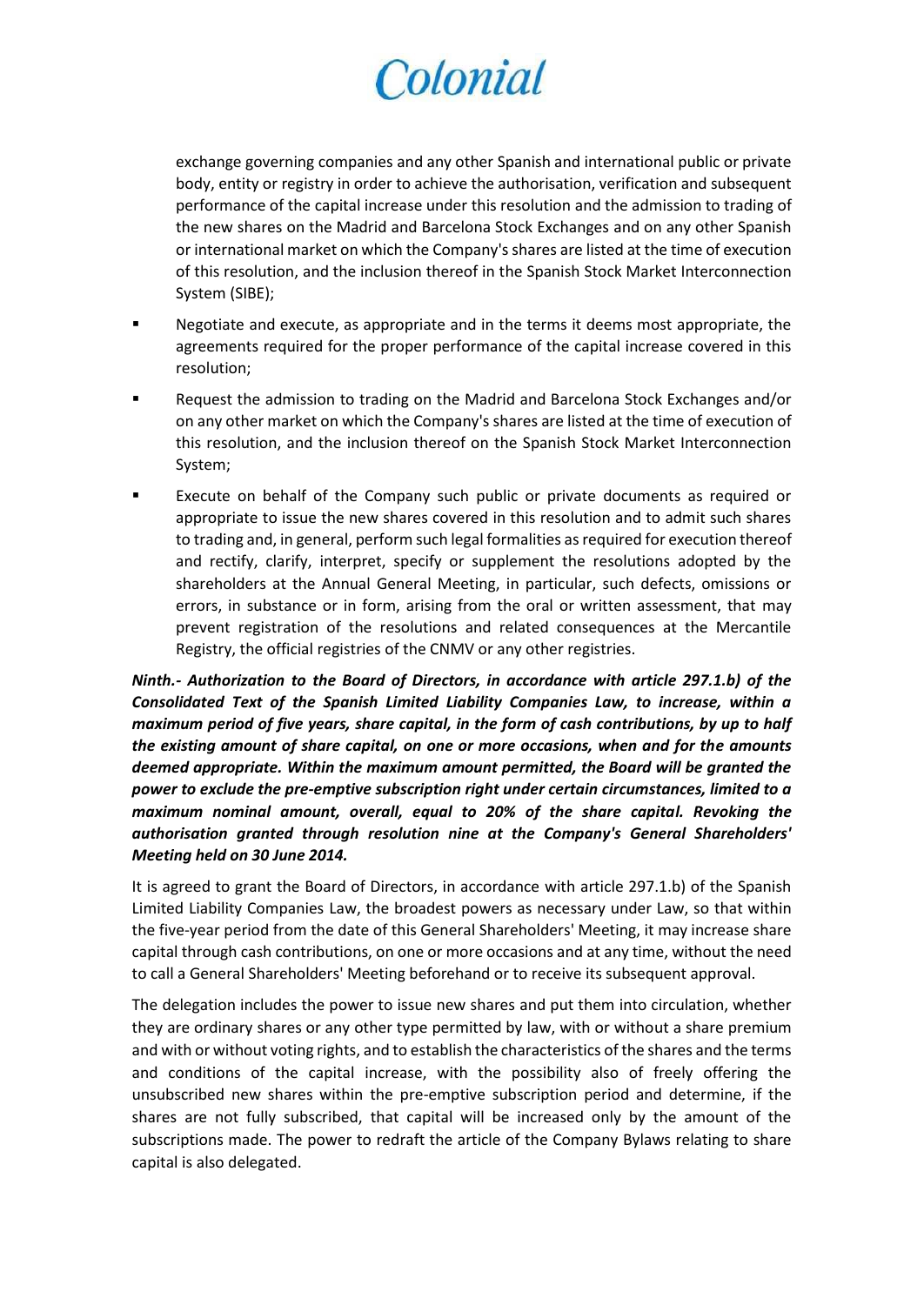Any capital increase agreed by the Board of Directors shall not, in any case, be greater than half the existing share capital at the time of authorization. Likewise, the Board is authorized to exclude, totally or partially, pre-emptive subscription rights under the terms of article 308 –in relation to article 506– of the Spanish Limited Liability Companies Law and other related regulations. However, in line with trends and recommendations of good corporate governance, this power granted to the Board of Directors to increase capital with the exclusion of preemptive subscription rights is limited to a maximum of 20% of the share capital existing at the time of authorization. The capital increase with the exclusion of pre-emptive subscription rights, with the maximum amount permitted, will be an exceptional measure imposed for urgent reasons, based on the situation and circumstances of the market and justified for specific reasons that are in the best interests of the Company and its shareholders. The coincidence of these circumstances and the best interest of the Company and its shareholders must be evidenced through a mandatory report by the Board of Directors. A favorable vote of two thirds of the members of the Board is required in order to execute the delegation of powers in relation to this capital increase.

Authority was also delegated to allow the setting of particular aspects and conditions of each issue, according to the nature of each operation that the Board decides to carry out under the authorization given by the present agreement. Also, once the capital increase has been agreed and exercised it has the power to redraft the article of the Company Bylaws relating to share capital and to carry out as many procedures as necessary so that the new shares resulting from the capital increase may be admitted for trading on those stock exchanges, either Spanish or foreign, on which the Company is listed, in accordance with the procedures of each of these bourses.

Without prejudice to the specific delegations of powers established in the present resolution (which should be understood to have been granted with express powers to delegate in turn to the persons specified here), it is agreed to grant the Board of Directors the fullest powers that may be required by law, and with the express power to sub-delegate this power to the Chairman of the Board of directors, the Chief Executive Officer, the Secretary or the Deputy Secretary, so that any of them, with their signature alone, may execute the present resolution. In particular, they may, by way of indication but not limitation:

 Broaden and develop the present resolution, focusing on all aspects not foreseen in it in relation to the terms and conditions of the issues that may be carried out. In particular, but not limited thereto, establish the date the resolution became effective in relation to the various capital increases, setting, where appropriate, the start of the period of preemptive subscription rights, the premium for the new shares and, as a result their total issue price; establish, foreseeing the possibility of an incomplete subscription, the number of shares to be issued and the nominal value of each capital increase in function of the issue price, term, form, and subscription and payment procedure in each of the subscription periods; the exchange ratio, where appropriate, for the exercise of preemptive subscription rights, including the power to propose to one or more shareholders that they waive the number of pre-emptive subscription rights to which they are entitled as necessary to ensure that the number of shares to be issued maintains the exact proportion resulting from applying the exchange ratio agreed; make provision for circumstances where the new share issue may have to be suspended, where it may be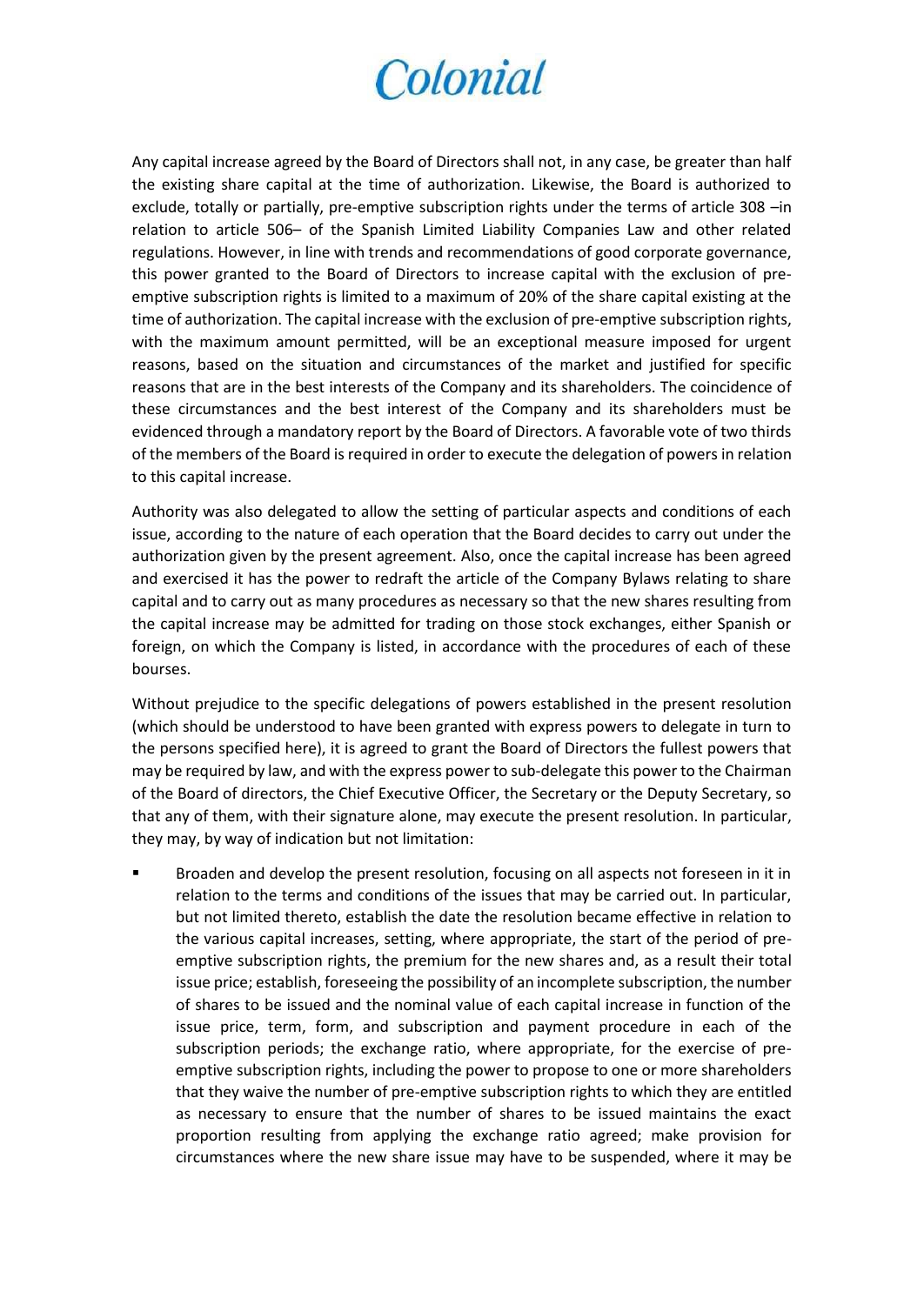necessary or appropriate to do so, and, in general, any other circumstances necessary for carrying out the increase and the issue of shares against monetary contributions;

- Agree the procedure for the placement of the shares, setting the start date and, where appropriate, modifying the duration of the pre-emptive subscription period above the legal minimum and, where relevant, set the duration of the additional and discretionary allocation periods, with the ability to declare the early closure of the placement period and of the issue. Likewise, the power to set the conditions and procedure for the subscription of shares is delegated, where appropriate, in the additional and discretionary allocation periods, with shares being able to be allocated, in this latter period, to any third party in accordance with placement procedure that is freely set;
- Prepare, subscribe and present, where appropriate, to the Spanish National Securities Markets Commission (the **"CNMV"**) or any other supervisory authorities related to the issue and admission to trading of the new shares issued under the present resolution, the prospectus and as much supplementary information to it as may be required, assuming the responsibility for these and the other documents and information that are required to comply with the requirements of *Royal Legislative Decree 4/2015, of 23 October, approving the Consolidated text of the Spanish Securities Markets Law*, and *Royal Legislative Decree 1310/2005, of 4 November, relating to the admission for trading of securities on official secondary markets, public offerings or subscriptions and the prospectus required for each of them,* and any other legislation, national or foreign, that is applicable for the execution of the present resolution;
- Carry out any action, statement or measure, or prepare, subscribe and present any necessary documentation or information to the CNMV, Iberclear, the governing bodies of the Stock Exchanges, or any other body, entity or register, public or private, both national or international, to obtain the authorizations, verifications and subsequent executions of the capital increases carried out under this present resolution; and in addition, the admission for trading of the new shares on the Madrid and Barcelona Stock Exchanges, and on any other market, national or international, in which the Company's shares may be listed at the time that any of the capital increases included under the present resolution is implemented, and their inclusion in the Spanish Stock Market Interconnection System (SIBE);
- **Prepare, subscribe and present, where necessary or appropriate, an international** prospectus with the purpose of assisting the dissemination of information relating to the capital increases among international shareholders and investors, assuming, in the name of the Company, responsibility for its content;
- Negotiate and sign, where appropriate, in the terms deemed most suitable, the agreements that are required for the successful execution of the share capital increases, including the agency agreement and, where appropriate, any placement and/or underwriting agreements that may result;
- Declare the capital increases executed, issuing and putting into circulation the new shares that have been subscribed and paid up, and redrafting the article of the Bylaws relating to share capital, in function of the capital effectively subscribed and paid up, rendering null and void that part of the capital increase not subscribed or paid up in the established terms; and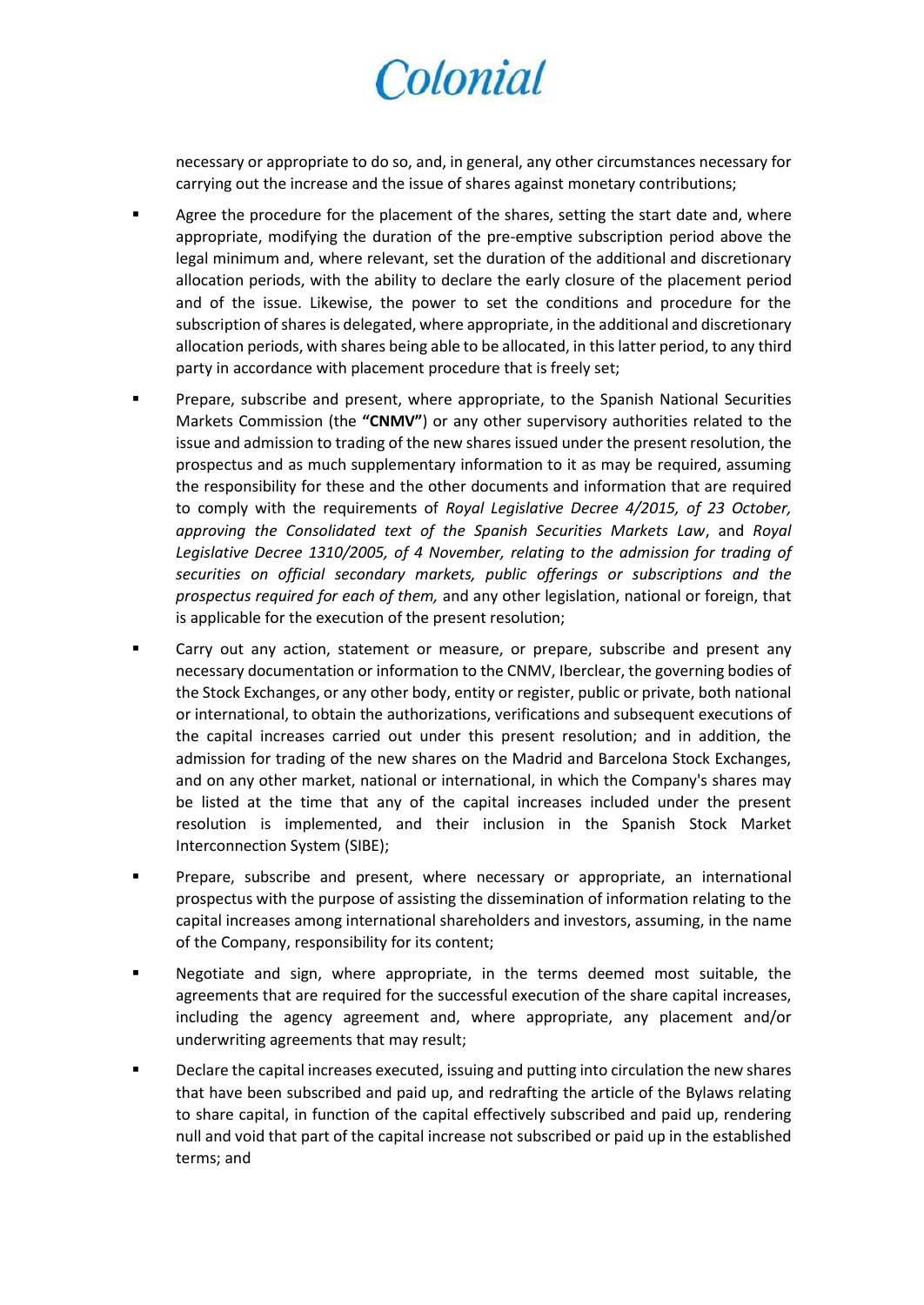Issue in the name of the Company as many public or private documents as are considered necessary or appropriate for the issue of the new shares carried out under this present resolution and their admission for trading, and, in general, carry out any procedures that may be required for their execution, such as rectify, clarify, interpret, specify or complement the resolutions adopted by the General Shareholders' Meeting and, in particular, any defects, omissions or errors, of content or format, resulting from the verbal or written assessment, that may impede the access of these resolutions and the consequences thereof with regard to the Mercantile Register, the CNMV Official Register, or any other registers.

From the moment this resolution is approved by the General Shareholders' Meeting, it shall imply that the unused part of the above-mentioned authorization agreement with the Board of Directors, approved under item nine of the agenda of the Company's General Shareholders' Meeting of 30 June 2014, is completely null and void.

#### **III. Items regarding the appointment and remuneration of Board members of the Company**

#### *Tenth.- Determination of the number of members of the Board of Directors.*

It is resolved to set the number of members who make up the Board of Directors of Inmobiliaria Colonial, S.A. at 12, within the minimum and maximum number provided in the bylaws.

## *Eleventh.- Ratification and appointment of Sheikh Ali Jassim M. J. Al-Thani as Director of the Company, with the category of proprietary director.*

It is agreed, following the proposal by the Board of Directors and prior report by the Appointments and Remuneration Committee to ratify and appoint Sheikh Ali Jassim M. J. Al-Thani as Member of the Board of Directors of Colonial, S.A. with the category of proprietary director for the statutory term of four years, counted from the date adoption of the present resolution.

## *Twelfth.- Appointment of Adnane Mousannif as Director of the Company, with the category of proprietary director.*

It is agreed, following the proposal by the Board of Directors and prior report by the Appointments and Remuneration Committee to appoint Adnane Mousannif as Member of the Board of Directors of Inmobiliaria Colonial, S.A. with the category of proprietary director for the statutory term of four years, counted from the date adoption of the present resolution.

### *Thirteenth.- Appointment of Carlos Fernández González as Director of the Company, with the category of proprietary director.*

It is agreed, following the proposal by the Board of Directors and prior report from the Appointments and Remuneration Committee to appoint Carlos Fernández González as Member of the Board of Directors of Inmobiliaria Colonial, S.A. with the category of proprietary director for the statutory term of four years, counted from the date adoption of the present resolution.

## *Fourteenth.- Voting, on a consultative basis, of the 2015 Annual Directors' Remuneration Report of Inmobiliaria Colonial, S.A.*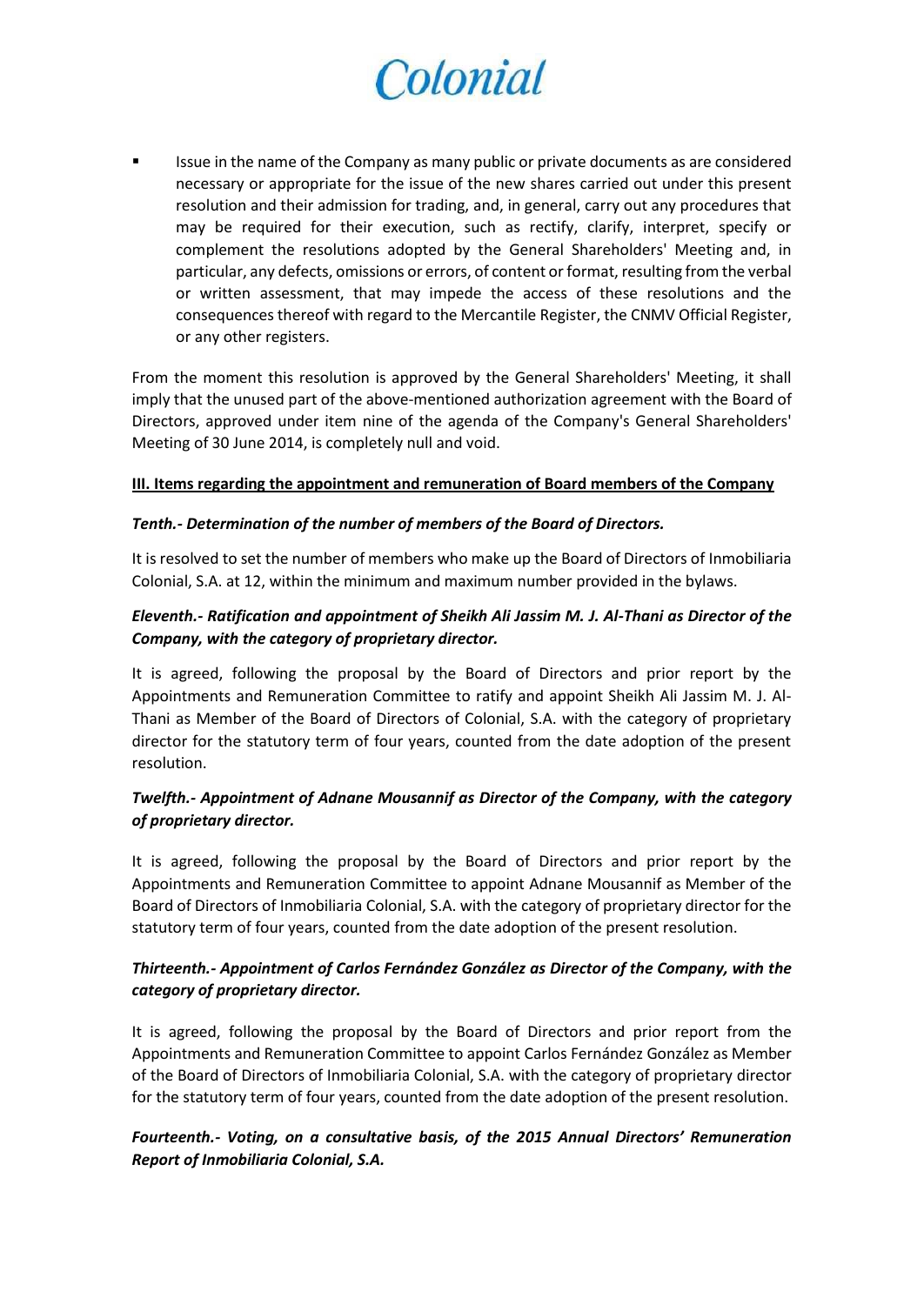

It is resolved to ratify, on a consultative basis, the 2015 Annual Directors' Remuneration Report of Inmobiliaria Colonial, S.A. for the year ended 31 December 2015, which was made available to all the shareholders at the time of convening the General Meeting.

### *Fifteenth.- Directors' Remuneration Policy of Inmobiliaria Colonial, S.A.*

The General Meeting of Shareholders of Inmobiliaria Colonial, S.A. (the **"Company"**) resolves to ratify the Directors' Remuneration Policy, which was made available to the shareholders at the time of convening the General Meeting. It is hereby stated that, for the purposes of article 217 of the Limited Liability Companies Law, the Policy in question expressly includes the maximum amount of the remuneration of the Directors in their capacity as such.

**IV. Items regarding the amendment of the Company Bylaws and the Regulations of the Shareholders' Meeting.**

*Sixteenth.- Amendments to the Company Bylaws for the adaptation thereof to the latest legislative developments during 2015.*

**16.1 Amendment to article 2 of the Company Bylaws to adapt them to** *Royal Legislative Decree 1/2010 of 2 July, approving the Consolidated Text of the Spanish Limited Liability Companies Law* **after the amendments introduced by** *Law 9/2015, of 25 May on urgent bankruptcy measures***.** 

With the purpose of adapting the content of the Company Bylaws to the latest reforms of *Royal*  Legislative Decree 1/2010 of 2 July, approving the Consolidated Text of the Spanish Limited *Liability Companies Law*, and in particular, incorporate into the Company Bylaws the latest measures introduced through *Law 9/2015, of 25 May on urgent bankruptcy measures*, it is agreed to approve the modification of the text of article 2 of the Company Bylaws, which will literally read as follows:

### *"Article 2 - Registered office, branches and corporate website*

*The Company is of Spanish nationality and its registered office is in Barcelona, Avenida Diagonal, n°532.*

*By decision of the Governing Body, it may change its registered office within the national territory and establish, close or transfer any delegations, branches, offices and representations as deemed convenient or necessary to improve the development of the corporate purpose, both in Spain or overseas.*

*The Company shall have a corporate website approved by the General Meeting which will be entered in the Mercantile Registry. The Board of Directors can agree to the amendment, suppression and transfer of the corporate website."*

### **16.2 Amendment to article 22 of the Company Bylaws to adapt them to** *Royal Legislative Decree 1/2010 of 2 July, approving the Consolidated Text of the Spanish Limited Liability*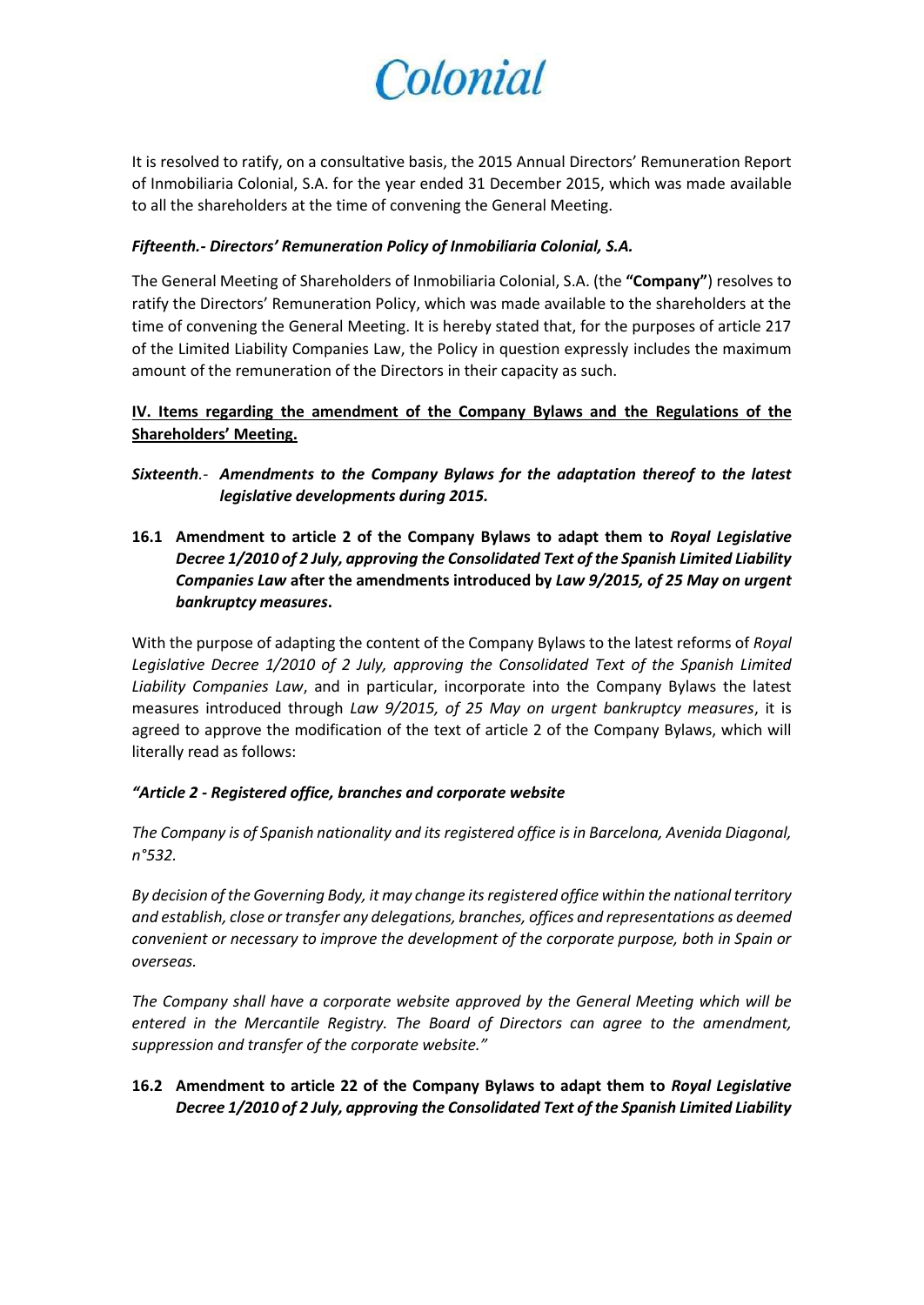## *Companies Law* **after the amendments introduced by** *Law 5/2015, of 27 April on the development of business financing*.

With the purpose of adapting the content of the Company Bylaws to the latest reforms of *Royal*  Legislative Decree 1/2010 of 2 July, approving the Consolidated Text of the Spanish Limited *Liability Companies Law*, and in particular, incorporate into the Company Bylaws the latest measures introduced through *Law 5/2015, of 27 April on the development of business financing*, it is agreed to approve the modification of the text of article 22 of the Company Bylaws, which will literally read as follows:

#### *"Article 22.- Special constitution*

*Notwithstanding the provisions of the previous article, which stipulates that for a General Meeting held at first call to pass valid resolutions on capital increases and decreases, amendments to the Bylaws, the issue of bonds, convertible into shares or which attribute to the bondholder a share of the company's earnings, the removal of or limits to the pre-emptive rights to acquire new shares, as well as the conversion, merger, spin-off or division of the Company and the transfer of the registered office to outside Spain, or any other matter determined by Law, shareholders present or represented must hold at least fifty per cent of the subscribed share capital with voting rights. If held at second call, the attendance of shareholders holding twentyfive per cent of the capital shall be sufficient."*

## **16.3 Amendment to article 32 of the Company Bylaws to adapt them to** *Royal Legislative Decree 1/2010 of 2 July, approving the Consolidated Text of the Spanish Limited Liability Companies Law* **after the amendments introduced by** *Law 22/2015, of 20 July on Accounts Audits*.

With the purpose of adapting the content of the Company Bylaws to the latest reforms of *Royal Legislative Decree 1/2010 of 2 July, approving the Consolidated Text of the Spanish Limited Liability Companies Law*, and in particular, incorporate into the Company Bylaws the latest measures introduced through *Law 22/2015, of 20 July on Accounts Audits*, it is agreed to approve the modification of the text of article 32 of the Company Bylaws, which will literally read as follows:

#### *"Article 32: Audit and Control Committee*

*The Audit and Control Committee shall be formed by a minimum of three and a maximum of eight directors, all of which must be non-executive directors, appointed by the Board of Directors. The Audit and Control Committee will also include the number of independent directors stipulated by law at any given time and at least one of them will be appointed taking into account the director's knowledge and experience regarding accounting and/or auditing.*

*All the members of the Audit and Control Committee shall have the pertinent technical knowledge relating to the sector to which the Company belongs.*

*The Audit and Control Committee will appoint a Chairman from among its members, who in any case must be an independent director. The Chairman of the Audit and Control Committee shall be replaced every four years, and may be re-elected after one year has elapsed from the date on which his/he term of office expired.*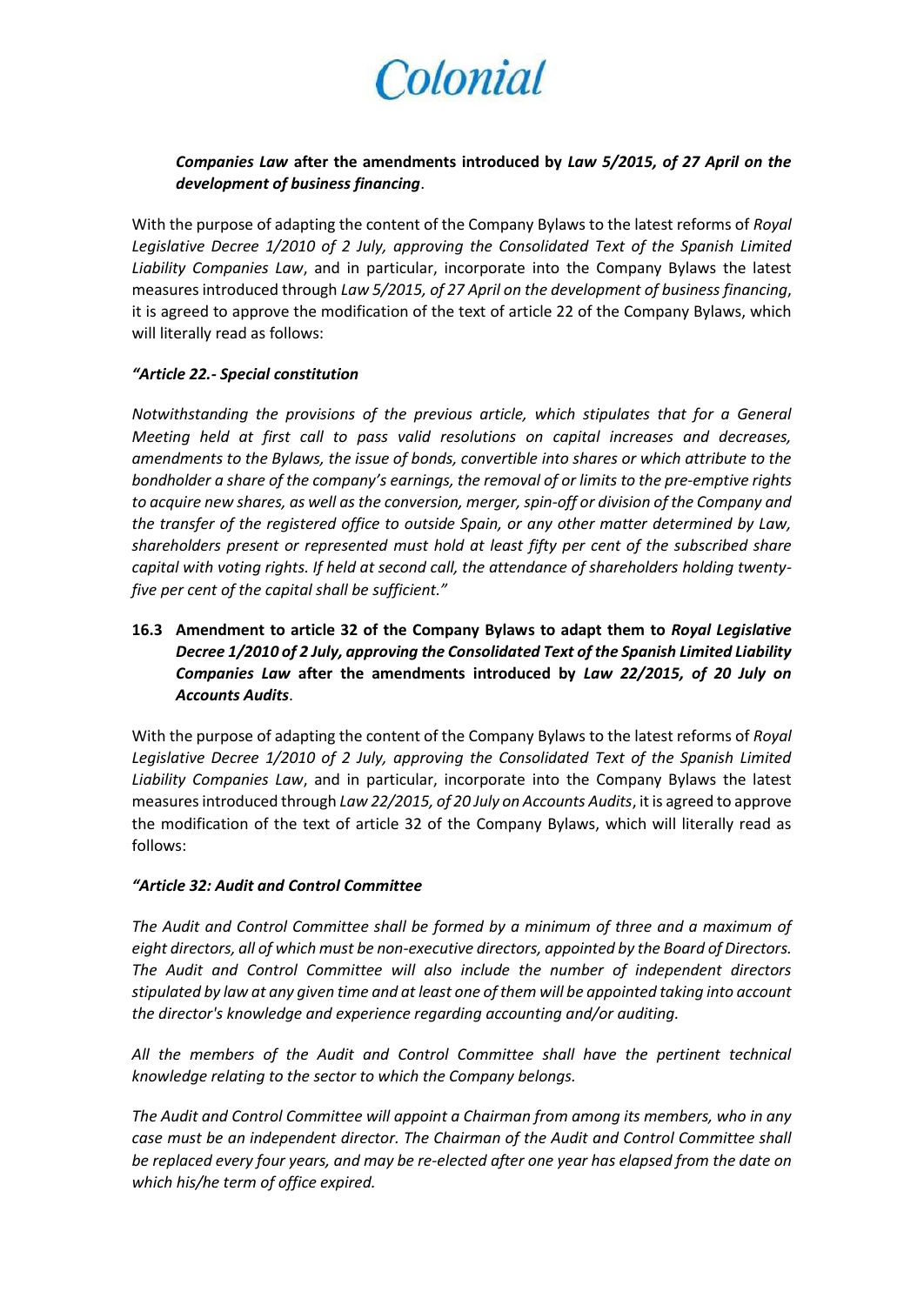*The Committee will also appoint a Secretary from among its members, or may designate the Secretary of the Board to fill this position. If the Secretary of the Committee is absent, the Secretary of the Board or, where applicable, the Deputy Secretary thereof will carry out these duties. The Committee may appoint, where applicable, a Deputy Chairman who must also be an independent director.*

*In any case, the Committee may avail itself of the technical assistance of the Secretary or the Deputy Secretary of the Board at its meetings, at the request of the Chairman of the Committee.*

*The members of the Committee shall be relieved of their duties once their tenure as a director ceases, or when agreed by the Board of Directors.*

*Without prejudice to any other functions attributed thereto by law, the Bylaws or the Regulations of the Board of Directors, the Audit and Control Committee must at least carry out the following:*

- *1. Report to the General Shareholders' Meeting on any questions posed in relation to those matters for which the Committee is responsible and, in particular, on the results of the audit explaining how this has contributed to the integrity of the financial information and the role the committee has played in this process.*
- *2. Monitor the effectiveness of the Company's internal control, internal audit and risk management systems, and discuss with the external auditors any significant weaknesses detected in the internal control system during the course of the audit, without infringing their independence. To this end, and where applicable, they may present recommendations or proposals to the Board of Directors and the corresponding period for their monitoring.*
- *3. Supervise the process of drawing up and presenting the required financial information and present recommendations or proposals to the Board of Directors, aimed at safeguarding their integrity.*
- *4. Propose to the Board of Directors the selection, appointment, re-election and replacement of the auditor, taking responsibility for the process pursuant to the provisions of the legislation in force as well as the terms of its engagement, and regularly gather information therefrom regarding the audit plan and the implementation thereof, in addition to preserving its independence in the performance of its duties.*
- *5. Establish the appropriate relationships with the external auditor to receive information on any issues which may be considered a threat to its independence and which will be studied by the Committee, and any other information relating to the audit, and where applicable, the authorisation of the services other than those prohibited, within the terms contemplated in the legislation in force, relating to rules on independence, as well as any other communications provided for in the legislation relating to auditing and the technical rules thereof. In any case, written confirmation must be received, on an annual basis, from the external auditor of its independence with respect to the Company or entities directly or indirectly connected thereto, as well as detailed and individual information on any type of additional services provided and the related fees received from these entities by the external auditor or by persons or entities related to the auditor pursuant to that provided in the regulatory standards of the activity of accounts audits.*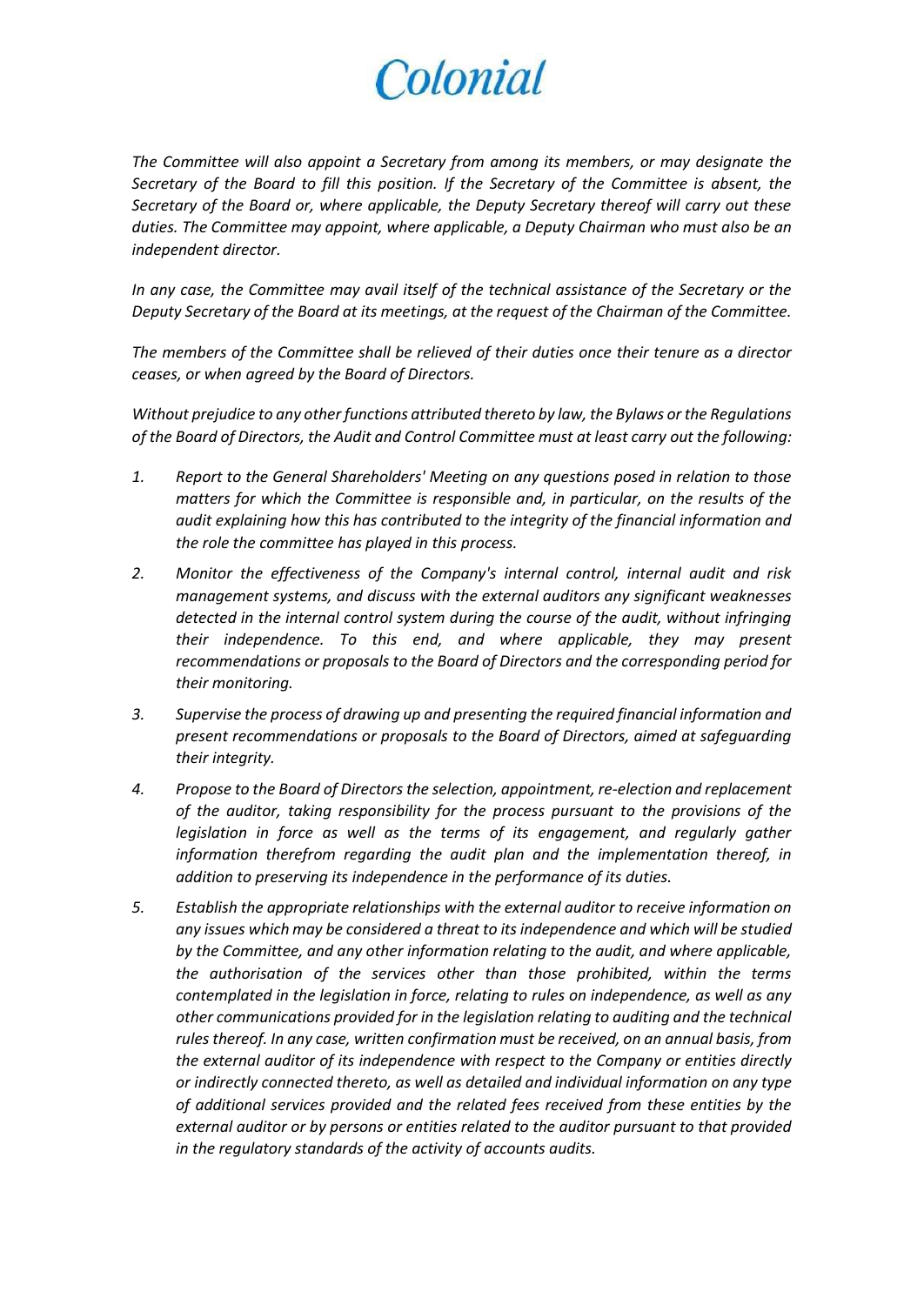- *6. Issue, on an annual basis and prior to the issuance of the auditor's report, a report expressing an opinion on whether the independence of the auditors or auditing companies*  has been compromised. Such report shall, in all cases, contain the reasoned evaluation of *the provision of each and every one the additional services mentioned in the section above, considered individually and as a whole, other than legal audit services in relation to the*  rules on independence or in accordance with regulatory standards of the activity of *accounts audits.*
- *7. Inform the Board of Directors of all matters established by Law, the Bylaws and the Regulations of the Board of Directors.*
- *8. Prepare an annual report on the activities of the Audit and Control Committee, which must be included in the management report.*
- *9. Propose to the Board of Directors any other matters that it deems relevant for which it is responsible.*
- *10. Any other functions that may be attributed thereto by the Bylaws or the Regulations of the Board of Directors.*

*The Audit and Control Committee shall meet whenever requested to do so by at least two of its members, or at the behest of the Chairman, who is responsible for convening it. The call notice shall be valid provided it is sent by any means that allow acknowledgement of its receipt.*

*The Audit and Control Committee shall be validly convened when the majority of its members are present or represented, adopting resolutions by majority of those present or represented. The Committee member affected must abstain from participating in the deliberation and voting on resolutions or decisions in which such member or a person related thereto has a direct or indirect conflict of interest. Votes from directors affected by a conflict of interest and required to absent themselves from the meeting shall be deducted from the calculation of the majority of votes necessary. Proxies are granted in writing and specifically for each meeting and solely to other Committee members. The Chairman shall have a casting vote in the event of a tie.*

*Minutes will be taken of all Committee meetings and will be made available to all members of the Board of Directors.*

*The Regulations of the Board of Directors set forth these rules regarding the Audit and Control Committee, always favouring the independence of its functioning."*

*Seventeenth.- Amendments to the Regulations of the Shareholders' Meeting, primarily to adapt them to the latest legislative changes carried out in 2015*

**17.1 Amendment to articles 5, 16 and 22 of the Company's Regulations of the Shareholders' Meeting, to adapt them to** *Royal Legislative Decree 1/2010 of 2 July, approving the Consolidated Text of the Spanish Limited Liability Companies Law* **following the modifications introduced by** *Law 5/2015 of 27 April, supporting business financing*

In order to adapt the content of the Company's Regulations of the Shareholders' Meeting to the latest reforms of *Royal Legislative Decree 1/2010 of 2 July, approving the Consolidated Text of*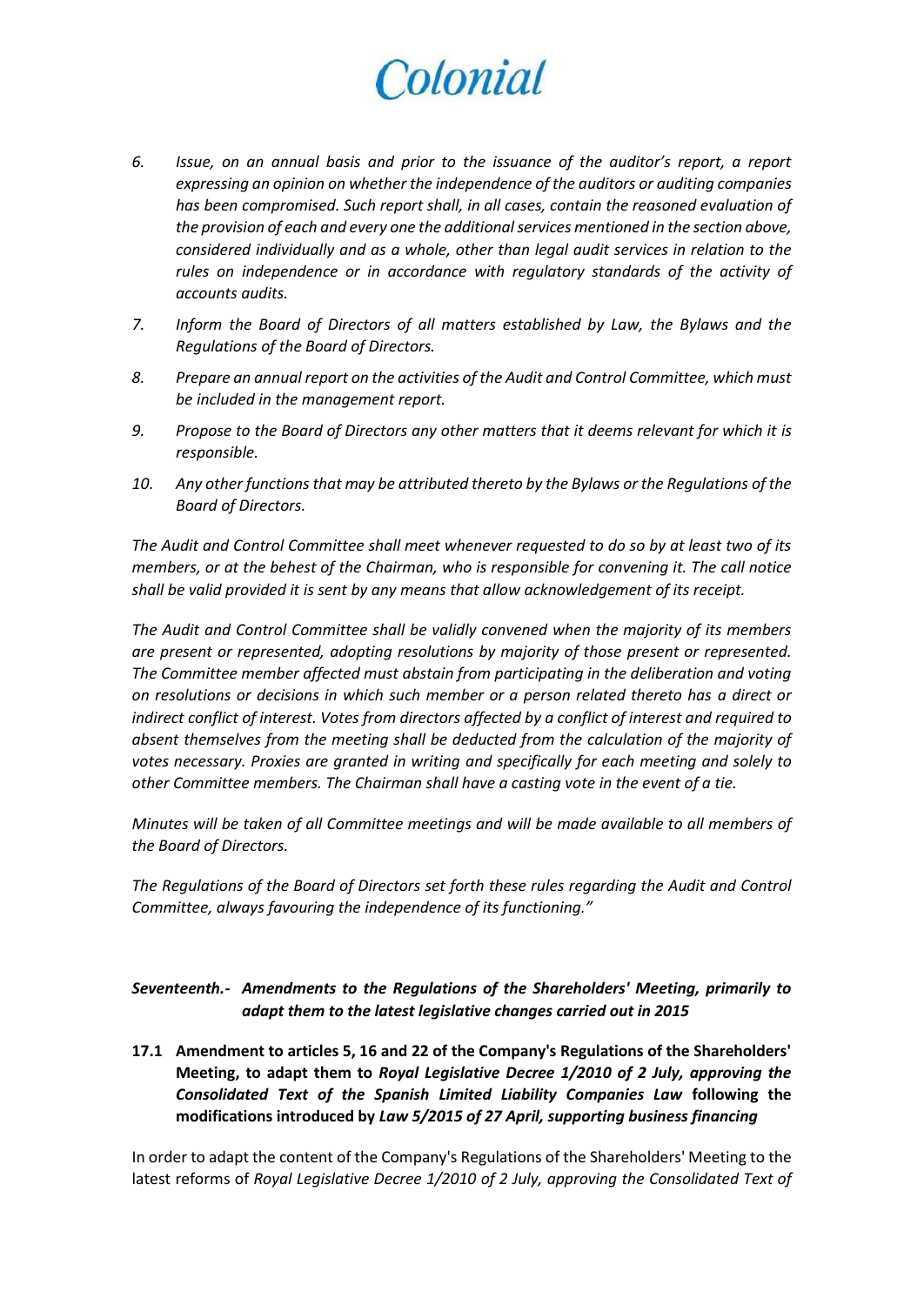*the Spanish Limited Liability Companies Law*, and in particular, to incorporate into those Regulations the latest measures introduced through *Law 5/2015 of 27 April, supporting business financing*, it is hereby resolved to approve the amendment of the text of articles 5, 6 and 22 of the Company's Regulations of the Shareholders' Meeting, to read as follows:

#### *"Article 5: Powers*

*As the sovereign body of the Company, the shareholders at their General Meeting shall adopt all pertinent resolutions in accordance with prevailing legislation and the Company Bylaws. In particular, the shareholders in General Meeting are entrusted with deliberating and reaching resolutions on the following matters:*

- *Approval of the Company's annual individual and consolidated financial statements, the distribution of profits or the application of losses, and approval of the Company's management*
- *Appointment and removal of directors, liquidators and, where applicable, the statutory auditors, bearing responsibility for the Company's actions vis-à-vis such individuals*
- *Amendment of the Company's Bylaws*
- *Capital increases or decreases, without prejudice to any powers delegated to the Board of Directors in that regard*
- *Removal or limitation of preferential subscription rights, without prejudice to any powers delegated to the Board of Directors in that regard*
- *Acquisition, disposal or contribution to another company of core assets. Assets are deemed to be core assets when the transaction amount exceeds 25% of the carrying amount of the assets on the last approved balance sheet.*
- *Transfer to subsidiaries of core activities previously carried out by the Company, even while the latter retains full control of the former. Activities and operating assets are deemed to be core activities and operating assets, respectively, when the transaction amount exceeds 25% of total assets shown on the balance sheet.*
- *Transformation, merger, spin-off or global transfer of assets and liabilities, and the relocation of the Company's registered offices to outside Spain*
- *Issue of bonds convertible into shares or that attribute a share of the Company's earnings to the bondholders, without prejudice to any powers delegated to the Board of Directors in that regard*
- *Authorisation to acquire treasury shares within the legal limits, except for cases of unrestricted acquisition foreseen in prevailing legislation*
- *Winding up of the Company*
- *Transactions that effectively add up to liquidation of the Company*
- *Approval of the final liquidation balance sheet*
- *The policy for remunerating Board members, in accordance with prevailing legislation*
- *Approval and amendment of these Regulations*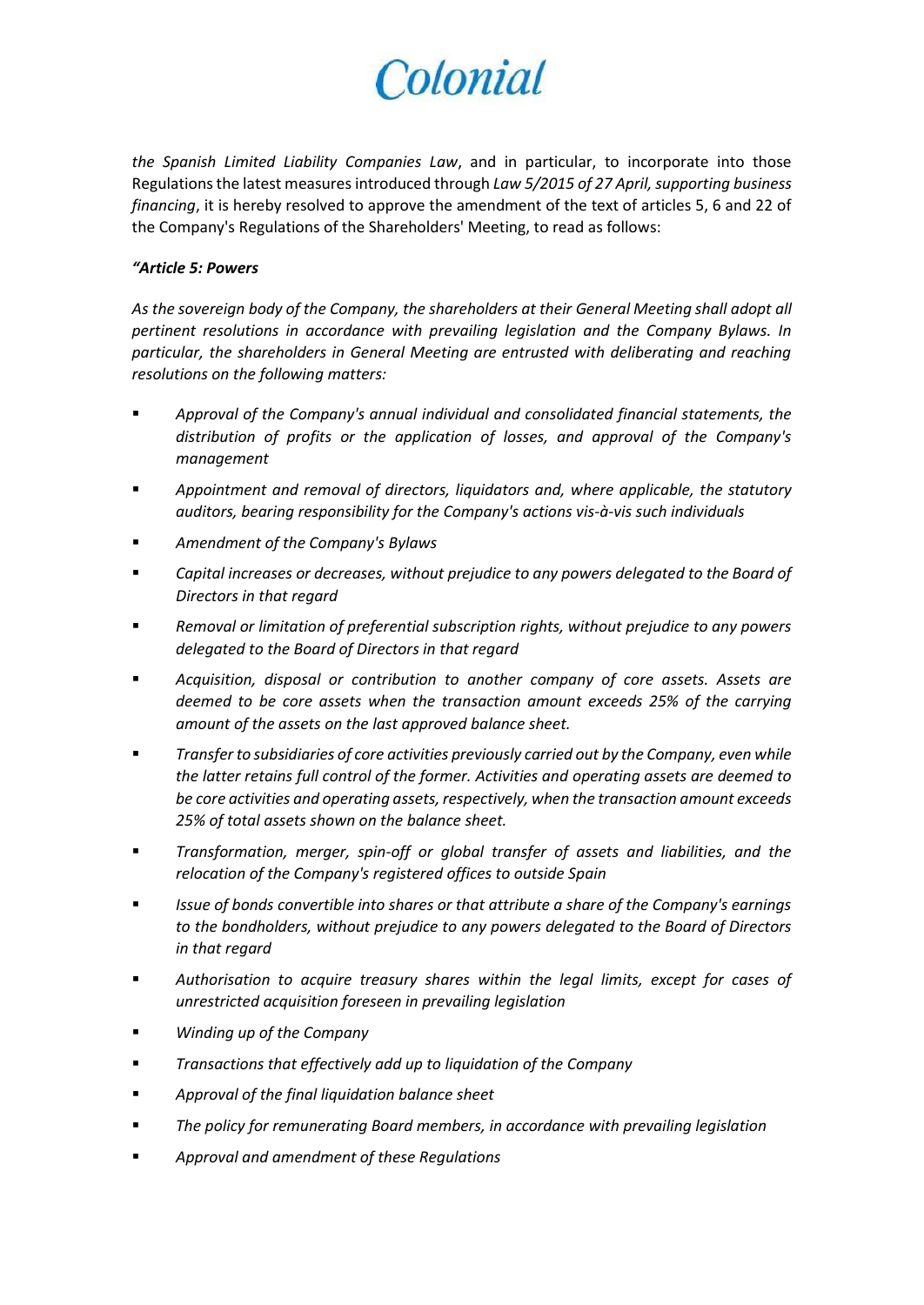

*Any other matters determined by Law or the By-laws"*

#### *"Article 16: Constitution of the Shareholders' Meeting*

*The General Shareholders' Meeting will be deemed validly convened on first call when shareholders present or represented hold at least 25% of subscribed share capital bearing voting rights. The General Shareholders' Meeting will be deemed validity convened on second call, regardless of the percentage of subscribed capital represented therein.*

*Notwithstanding the provisions of the previous paragraph, which stipulates that for a General Meeting held at first call to pass valid resolutions on capital increases and decreases, amendments to the Bylaws, the issue of bonds that are convertible into shares or bonds that attribute a share in the Company's earnings to bondholders, the removal of or limits to the preemptive rights to acquire new shares, as well as the conversion, merger, spin-off or division of the Company and the relocation of the registered office to outside Spain, or any other matter determined by Law, shareholders present or represented must hold at least 50% of the subscribed share capital with voting rights. If held at second call, the attendance of shareholders holding twenty-five per cent of the capital shall be sufficient.*

*The content of this article is without prejudice to the reinforced quorums for constitution or voting established by law or in the Bylaws.*

*Shareholders voting remotely, pursuant to the terms of the corresponding meeting notice, shall be considered in attendance for the purposes of constituting the General Meeting.*

*Should shareholders leave the meeting once it has been deemed properly constituted, this will not affect the validity of the meeting.*

*The Board of Directors need not be in attendance for the General Meeting to be deemed validly convened."*

#### *"Article 22: Adoption of resolutions*

*Once all shareholders have finished their presentations, a vote will be held on the proposed resolutions on agenda item matters and on those matters not legally required to be stated on the agenda.*

*Adoption of a resolution at the General Shareholders' Meeting requires the favourable vote of a simple majority of the shareholders present or represented therein. A resolution will be considered adopted when more votes are cast in favour than against, out of the capital present or represented.*

*For a General Meeting to pass valid resolutions on capital increases and decreases, amendments to the Bylaws, the issue of bonds that are convertible into shares or bonds that attribute a share in the Company's earnings to bondholders, the removal of or limits to the pre-emptive rights to acquire new shares, as well as the conversion, merger, spin-off or division of the Company and the relocation of the registered office to outside Spain, or any other matter determined by Law, a resolution may be taken by an absolute majority vote, providing the capital present or represented exceeds 50% of all subscribed capital. However, the favourable vote of shareholders*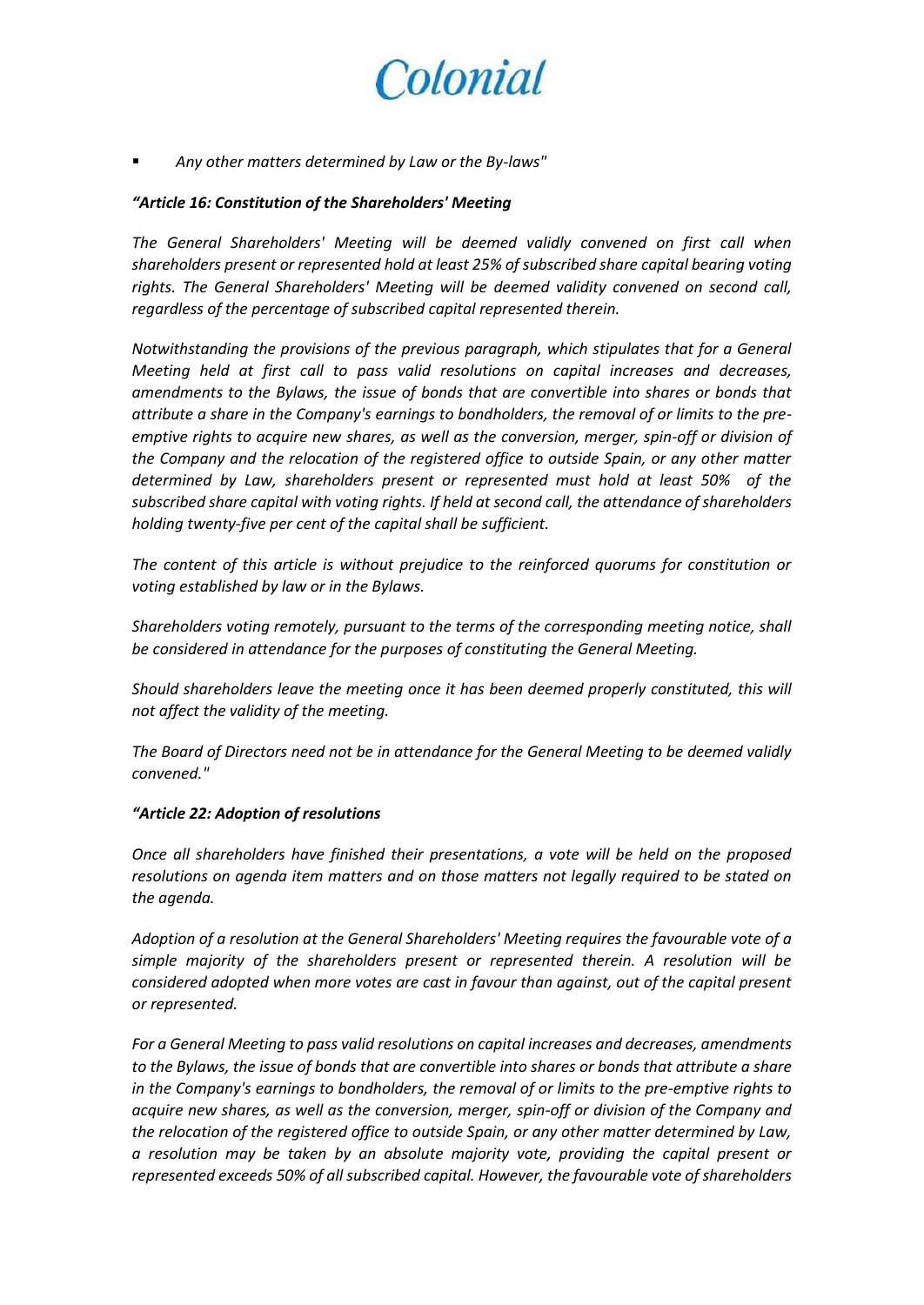*holding two-thirds of the share capital attending the meeting in person or by proxy will be required when, on second call, at least 25% but less than 50% of the subscribed share capital with voting rights is in attendance.*

*Each share carries the right to one vote.*

*Separate votes should be taken at the General Meeting on materially separate items, so shareholders can express their preferences in each case. In any event, even if listed as the same agenda item, separate votes should be taken on the following matters: (i) the appointment, ratification, re-appointment or removal of each director; (ii) when amending the Bylaws, each article or group of articles that can be considered independently; and (iii) those matters for which separate voting is required by Law or the By-laws.*

*Entities duly registered as shareholders through book annotations but that act on behalf of different individuals, may split their vote and exercise it in conflicting senses, in order to comply with any contradictory voting instructions received.*

*These intermediaries may also delegate their vote to each of the indirect owners or third parties designated thereby, without a limit to the number of delegations granted.*

*For each agenda item, the proposed resolutions formulated by the Board of Directors shall be put to vote and, subsequently and where applicable, a vote will be held for any other proposals put forward, in the order they were made. In any event, once a proposed resolution is adopted, all other proposals on that same matter that are incompatible with the adopted resolution shall be automatically dismissed and no votes shall be taken thereon.*

*The Secretary will not be required to set out or read those proposed resolutions whose texts had been made available to the shareholders prior to the General Meeting, except where, for all or some of the proposals, such a reading is requested, either in part or in full, by any shareholder, or where the Chairman deems that such a reading is advisable. In any event, the shareholders will be informed of the agenda item corresponding to the proposed resolution being voted on.*

*The Secretary may set out or read a summary of the proposed resolutions whose texts have been made available to the shareholders prior to the General Meeting.*

*As a general rule to ensure smooth functioning of the General Meeting, resolutions will be voted on in accordance with the following procedure, on the understanding that any shareholder leaving the meeting room prior to a vote without indicating his or her intention to leave and the agenda item at which the absence occurred effectively votes in favour of the proposals presented or assumed by the Board of Directors in connection with the agenda items during the absence:*

*a) In the case of resolutions on matters included in the agenda, the votes of all shareholders in attendance or represented, as indicated in the attendance list, will be considered to be in favour of the proposal presented or assumed by the Board and subject to vote, less: 1) those votes corresponding to shares whose owners or proxy representatives had indicated to the Secretary, or to the individual designated thereby, that they were leaving the meeting prior to the vote; 2) any votes against; 3) abstentions; and 4) scratch ballots.*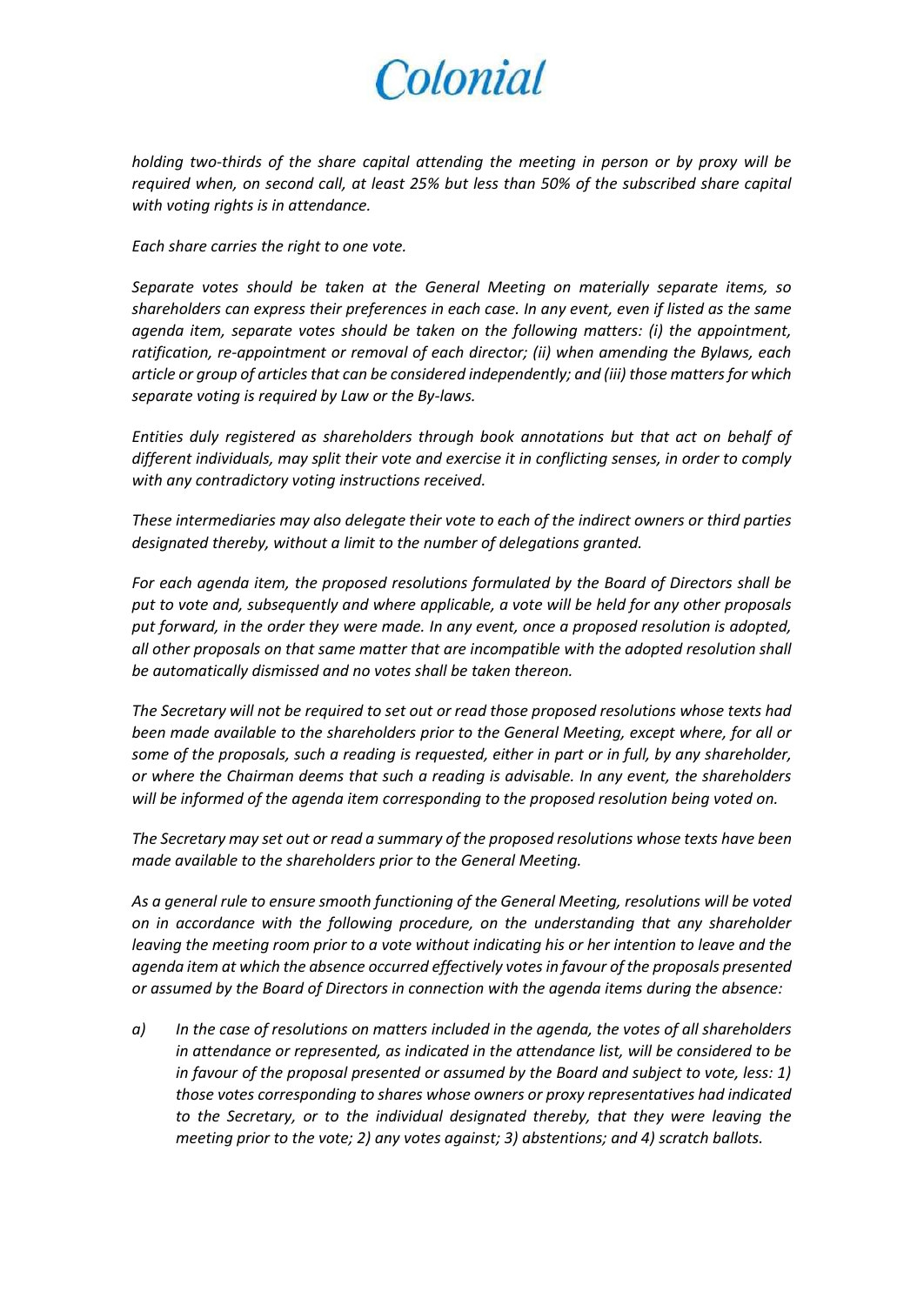*For the purposes of the vote, the Chairman, or the person designated thereby, will call for the votes against and subsequently for any abstentions. Therefore, it is unnecessary to call for any votes in favour.*

*Scratch ballots will only be taken into account when the casting shareholder expressly requests as much. In this case, the Chairman, or the person designated thereby, may not raise any questions in that regard.*

*b) In the case of resolutions on matters not included in the agenda or on proposals not assumed by the Board, the votes of all shareholders in attendance or represented, as indicated in the attendance list, will be considered to be votes against, less: 1) those votes corresponding to shares whose owners or proxy representatives had indicated to the Secretary, or to the individual designated thereby, that they were leaving the meeting prior to the vote; 2) any votes for; 3) abstentions; and 4) scratch ballots. Nevertheless, when any shareholder duly exercises the right to add to the agenda or to present new proposed resolutions prior to the General Meeting date, all such items or* 

*alternative proposals must be subject to a vote, applying the same voting rules as for those items or proposals put forth by the Board of Directors, in particular including the assumptions or deductions of votes for and against.*

*For the purposes of the vote, the Chairman, or the person designated thereby, will call for the votes in favour and subsequently for any abstentions. Therefore, it is unnecessary to call for any votes against.*

*Scratch ballots will only be taken into account when the casting shareholder expressly requests as much. In this case, the Chairman may not raise any questions in that regard.* 

*A shareholder or proxy representative leaving the meeting room must inform the Secretary, or the person designated thereby, through a written, signed notice, indicating the number of shares owned and/or represented and the next agenda item to be voted on after the shareholder or proxy leaves the room. To that end, the written vote card given to the shareholder or proxy representative upon registering for the attendance list may be used.*

*Notwithstanding the above, if the Chairman deems appropriate, any other voting system may be established, provided it indicates that the number of favourable votes needed for approval were issued and allows the result of the vote to be cited in the minutes. This includes written votes using ballots provided at the General Meeting, employing the tables and systems used for recording attendance, or any technical means available for voting at a general meeting. In any case and independently of the voting system used, any shareholder may have his or her opposition to a resolution noted in the minutes. If the vote was not verbal, the shareholder must expressly indicate this desire to the Secretary and to any notary public in attendance for keeping the minutes.*

*In the event two shareholder tellers were not previously designated by the shareholders in General Meeting, the Chairman and the Secretary shall be responsible for counting the votes.*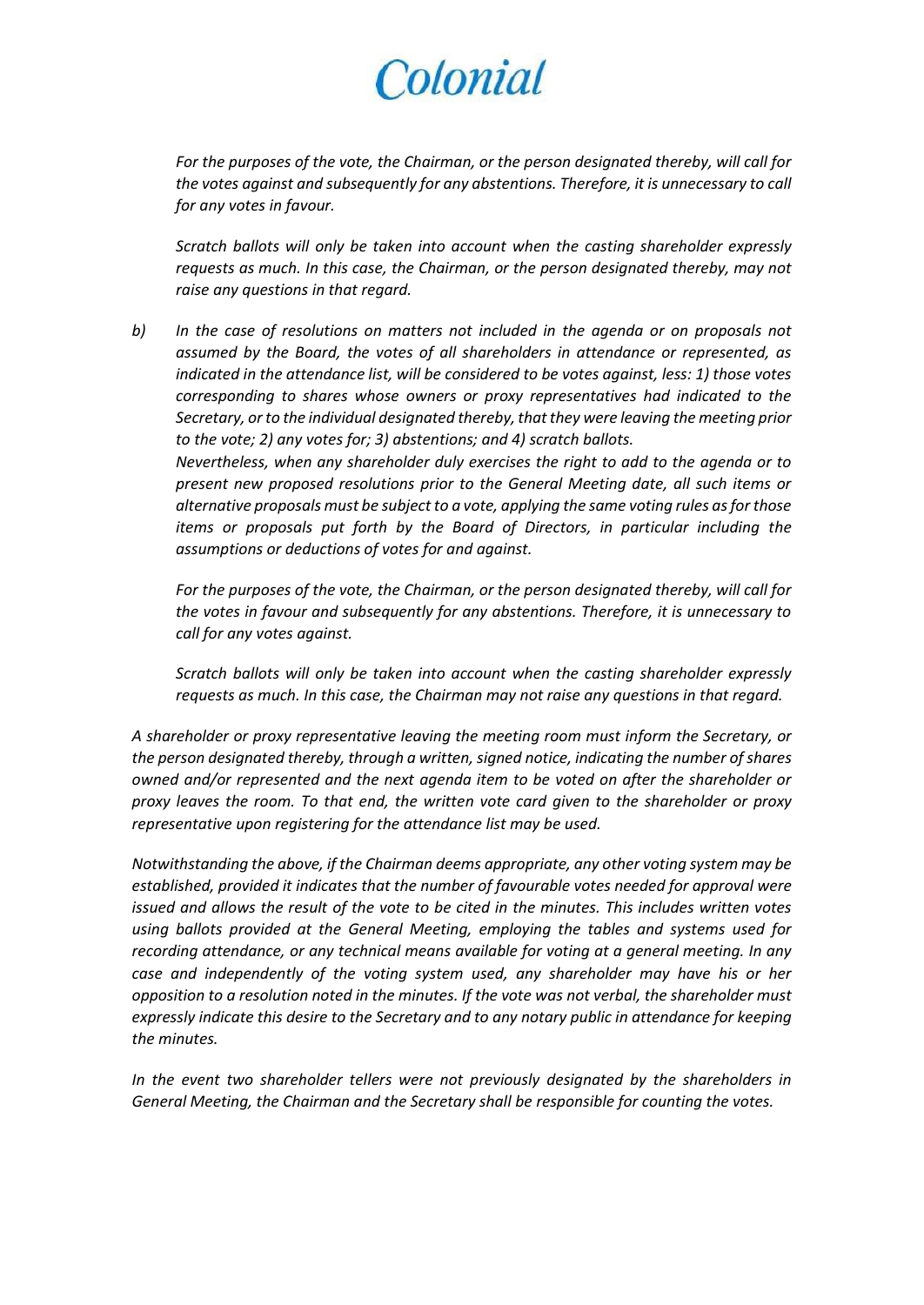*For each proposed resolution, the number of shares against which valid votes were issued will be calculated, along with the portion of total capital represented by these votes, the total number of valid votes, the number of votes for and against each proposal and any abstentions."*

## **17.2 Amendment to article 8 of the Company's Regulations of the Shareholders' Meeting, to adapt them to** *Royal Legislative Decree 1/2010 of 2 July, approving the Consolidated Text of the Spanish Limited Liability Companies Law,* **following the modifications introduced by** *Voluntary Jurisdiction Law 15/2015 of 2 July*

In order to adapt the content of the Company's Regulations of the Shareholders' Meeting to the latest reforms of *Royal Legislative Decree 1/2010 of 2 July, approving the Consolidated Text of the Spanish Limited Liability Companies Law*, and in particular, to incorporate into those Regulations the latest measures introduced through *Voluntary Jurisdiction Law 15/2015 of 2 July*, it is hereby resolved to approve the amendment of the text of article 8 of the Company's Regulations of the Shareholders' Meeting, to read as follows:

#### "*Article 8. Meeting ordered by the court or by the registry*

*In the event the Ordinary General Shareholders' Meeting is not convened within the period specific by law, the Commercial Court clerk or the Mercantile Registrar corresponding to the Company's registered address may convene the meeting at the request of the shareholders and after holding a hearing with the directors. The clerk or the registrar may also designate the individual to preside the meeting.*

*The above also applies to the Extraordinary General Shareholders' Meeting, when so requested by the number of shareholders determined in article 6.3 of these Regulations."*

**17.3 Amendment to article 18 of the Company's Regulations of the Shareholders' Meeting, to adapt its content to the provisions of several articles of the Regulations of the Shareholders' Meeting and the Company Bylaws in relation to the right to attend the General Shareholders' Meeting**

In order to bring the content of article 18 of the Regulations of the Shareholders' Meeting into line with article 12 of that same text and with article 19 of the Bylaws, in relation to the right to attend the General Shareholders' Meeting, it is hereby resolved to approve the amendment of the text of article 18 of the Company's Regulations of the Shareholders' Meeting, to read as follows:

### *"Article 18: Attendance list*

*Prior to addressing the agenda items, a list of attendees will be prepared, stating the nature or proxy representation of each person in attendance and the number of shares owned or represented thereby.* 

*The right to attend the meeting may be evidenced through the corresponding attendance card or validly-issued certificate and by presenting the pertinent identity documents and, where applicable, ownership or proxy representation for the shares required, at least five days prior to the meeting date.*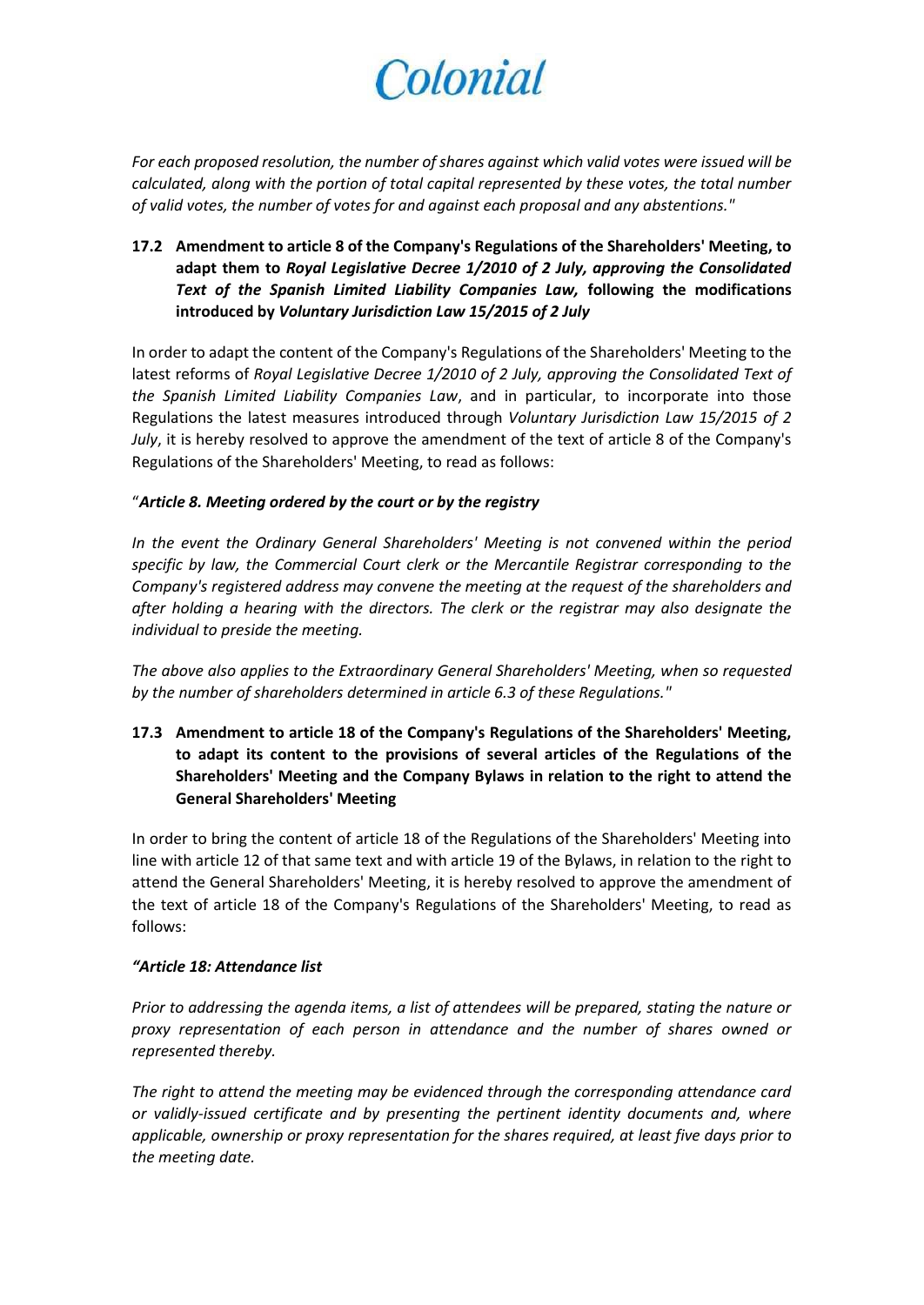*Shareholders wishing to vote remotely, providing this possibility is foreseen in the meeting notice, must evidence their identity and shareholder status, as stipulated by the Board of Directors in the meeting notice.* 

*Shareholders or shareholder proxies arriving at the General Meeting place after the shareholders in attendance have already begun to examine and deliberate on the agenda items will not be included in the attendance list.*

*Nevertheless, the Chairman may decide to delay the closure of the attendance list for a number of minutes, in order to allow for last-minute bottlenecks of arriving shareholders. In this case, the list may provisionally be closed in order to calculate whether a quorum has been reached to validly convene the General Meeting. In any event, the list must be definitively closed and the definitive quorum determined prior to beginning any debates on the agenda items.*

*At the end of the list, the number of shareholders present or represented will be indicated, along with the amount of capital they own or represent, specifying the amount of shares that carry voting rights.*

*The Secretary shall include the attendance list at the head of the minutes or attach the list thereto as an appendix, duly approved by the Chairman. If the minutes are taken by a notary public, the attendance list need only be attached to the minutes.*

*The attendance list may also be included as an electronic file."*

### **V. Items regarding the grouping of shares and the delegation of powers**

*Eighteenth.- Grouping and cancellation of the shares into which the company's capital is divided at the time when the resolution is implemented, for the exchange of the existing shares for new shares (reverse split), in the ratio of 1 new share for 10 old shares, increasing the current face value of €0.25 to €2.50 without affecting the total amount of the company's capital. Delegation of powers.*

The General Shareholders' Meeting of Inmobiliaria Colonial, S.A. (**"Colonial"** or the **"Company"**) resolves to carry out a grouping of the shares for the exchange of the existing shares for new shares, in accordance with the terms and conditions set out below.

For the effects of the present resolution, all the words beginning with a capital letter, which are not expressly defined, will have the same meaning as in the directors' report giving rise to the present resolution.

#### **1.** *REVERSE SPLIT*

It is resolved to group and cancel all the shares into which the Company's capital is divided at the time of the implementation of the resolution, for the exchange of the existing shares for new shares, in the ratio of 1 new share for 10 old shares, increasing the current face value of €0.25 to €2.50 without affecting the total amount of the company's capital, and hence reducing the number of shares representing the Company's capital in circulation.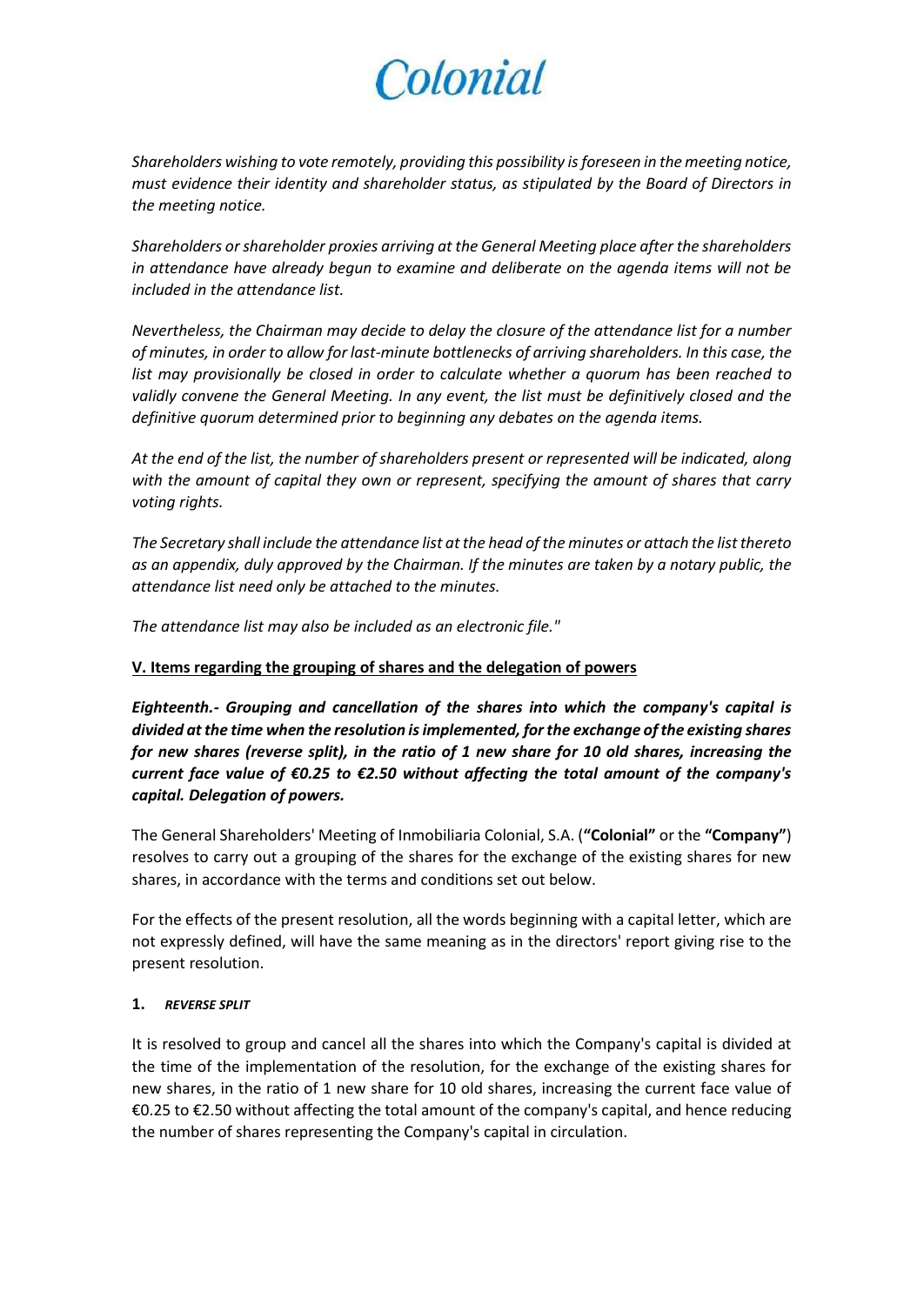The new shares will be represented by book entries, corresponding to the accounting entries in Sociedad de Sistemas de Registro, Compensación y Liquidación de Valores, S.A.U. (**"IBERCLEAR"**) and its members.

#### **2. EXCHANGE PROCEDURE**

The Company's shareholders will receive 1 new share, with a face value of  $\epsilon$ 2.50, for every 10 old shares, with a face value of €0.25 each; thus the Company's capital, presently divided into shares with a face value of €0.25 each, will be grouped and cancelled for the purpose of exchanging them for new shares, with a face value of  $E$ 2.50, represented by book entries.

The exchange will take place as of the date set by the Board of Directors which will be indicated in the announcements to be published in the Official Bulletin of the Mercantile Registry (BORME in Spanish), in a national newspaper, and in the bulletins of the Spanish stock exchanges.

Those shareholders who are recorded as such in the books of IBERCLEAR and its members at the market close of the trading day immediately preceding the effective date of the grouping will have the right to receive 1 new share for every 10 old shares, with the exchange being carried out automatically.

The exchange will be carried out in accordance with the procedures applicable to securities represented by book entries, through the corresponding stock exchange members.

### **3. TREATMENT OF FRACTIONAL SHARES**

Those shareholders whose holding does not number a multiple of 10 will have the options of:

- i) purchasing or selling a number of shares to bring their total to a multiple of that established in the exchange ratio; or
- ii) forming groups among themselves for the exchange of existing shares for new ones.

If, at the end of the session on the day prior to that when the exchange of shares is to be effected, there remain shareholders with a number of shares which is not a multiple of 10 in accordance with the fixed exchange ratio, the Board of Directors will be empowered to designate an entity of its choice to act as agent, and grant said agent a mandate to acquire the outstanding shares. The purchase price will be the closing price of the share on that day, with no sales cost being incurred by the holders of these shares, except the costs and brokerage that may be applied by the depositary banks.

The amounts corresponding to the purchase of these fractional shares will be paid by the IBERCLEAR members for payment into the accounts of the shareholders who have deposited their shares in the Company with these institutions. This payment will be coordinated by an entity acting as agent.

### **4. APPLICATION FOR LISTING**

The power to request the simultaneous de-listing of the old shares and listing of the new shares is delegated to the Board of Directors. This will take place once the public deed formalising the grouping of the shares outstanding at the time of the execution of the resolution and exchange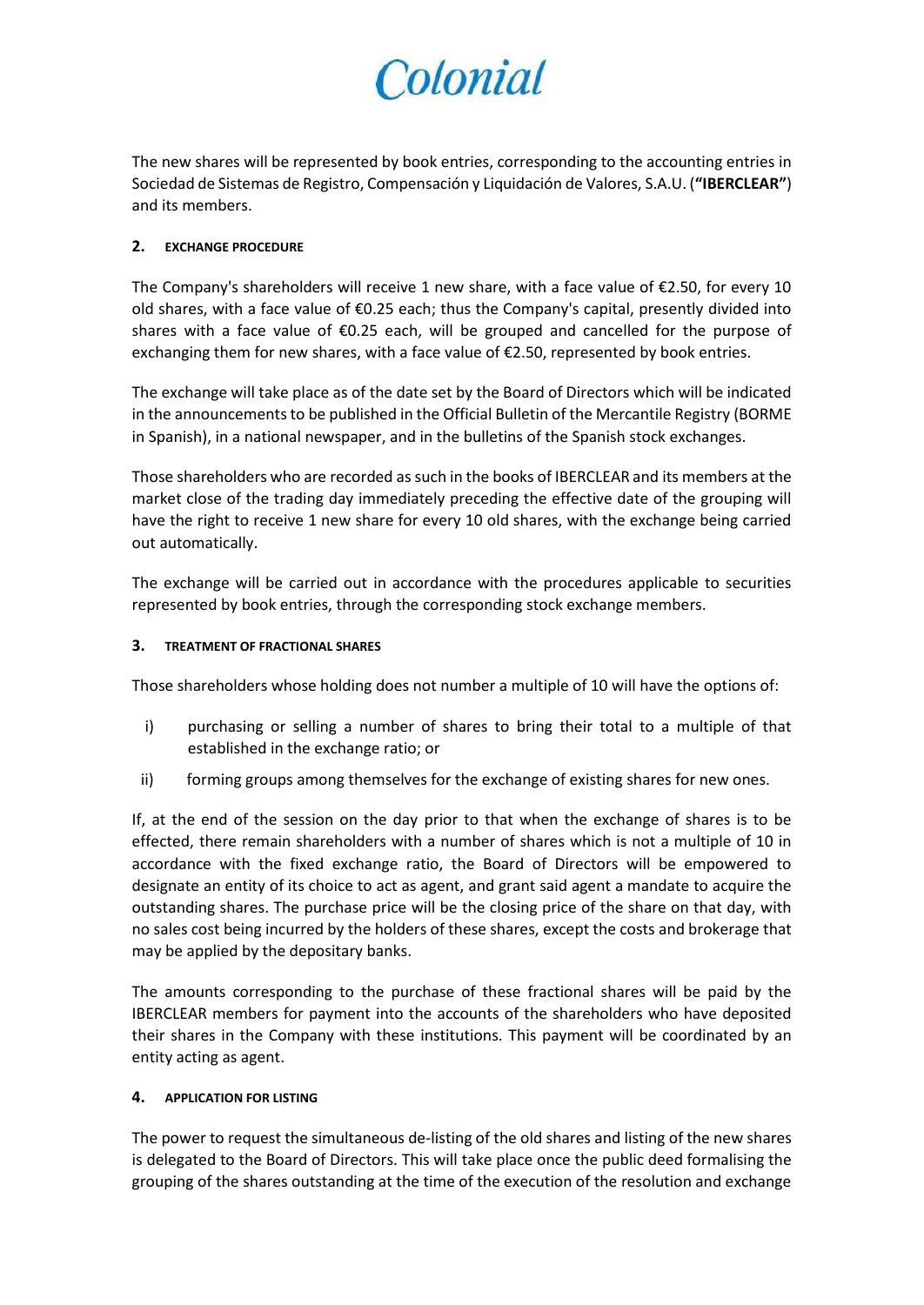of said shares for new ones with a different face value. The power refers to the listing of the shares on the Madrid and Barcelona stock markets and any other national or international market on which the Company's shares may be listed when the present resolution is executed, and to their inclusion in the Spanish Stock Market Interconnection System (SIBE in Spanish). The Board is expressly empowered to delegate this power to the Chairman of the Board of directors, the Chief Executive Officer, the Secretary or the Deputy Secretary.

It is expressly stated that, if the de-listing of the Company is subsequently requested, this will be adopted in compliance with the formalities and requirements of the legislation in force.

#### **5. AMENDMENT OF ARTICLE 5 OF THE BYLAWS.**

The power to rewrite article 5 of the Company's Bylaws in regard to the number and nominal value of the shares, once the grouping and exchange of shares referred to in the present resolution is completed, is expressly delegated to the Board of Directors.

#### **6. CONDITION FOR THE EXECUTION OF THE PRESENT RESOLUTION**

It is agreed that the implementation of the reverse split shall be conditional on the company's capital being divided at that time into a number of shares such that the reverse split may be carried out, i.e. that the number of the Company's shares is a multiple of 10.

#### **7. DELEGATION OF POWERS.**

Without prejudice to the specific delegations of powers established in the preceding sections (which should be understood to have been granted with express powers to delegate in turn to the persons specified here), it is agreed to grant the Board of Directors the fullest powers that may be required by Law, and expressly empower it to delegate this power to the Chairman of the Board of directors, the Chief Executive Officer, the Secretary or the Deputy Secretary, so that any of them, with his/her signature alone, may execute the present resolution within the term of one year from the date of the present General Meeting, after which period, if this has not been put into effect, it will become null and void. In particular, they may, by way of indication but not limitation:

- i) Declare that the condition to which the present resolution on the reverse split is subject, detailed in section 6 above, has been fulfilled;
- ii) Carry out all the actions necessary for the purpose of complying with the requirements of *Royal Legislative Decree 1/2010, of 2 July, approving the Consolidated text of the Spanish Limited Liability Companies Law*, *Royal Legislative Decree 4/2015, of 23 October, approving the Consolidated text of the Spanish Securities Markets Law*, *Royal Decree 878/2015, of 2 October, on the clearing, settlement and recording of transferable securities represented in book-entry form, on the legal regime of the central securities depositaries and central counterparties, and on the transparency requirements for issuers of securities admitted to trading in a regulated market* and other applicable legislation, including the publication of the corresponding announcements that may be mandatory;
- iii) Carry out, in the name of the Company, any action, statement or measure, draw up, subscribe and present any necessary documentation or information to the Spanish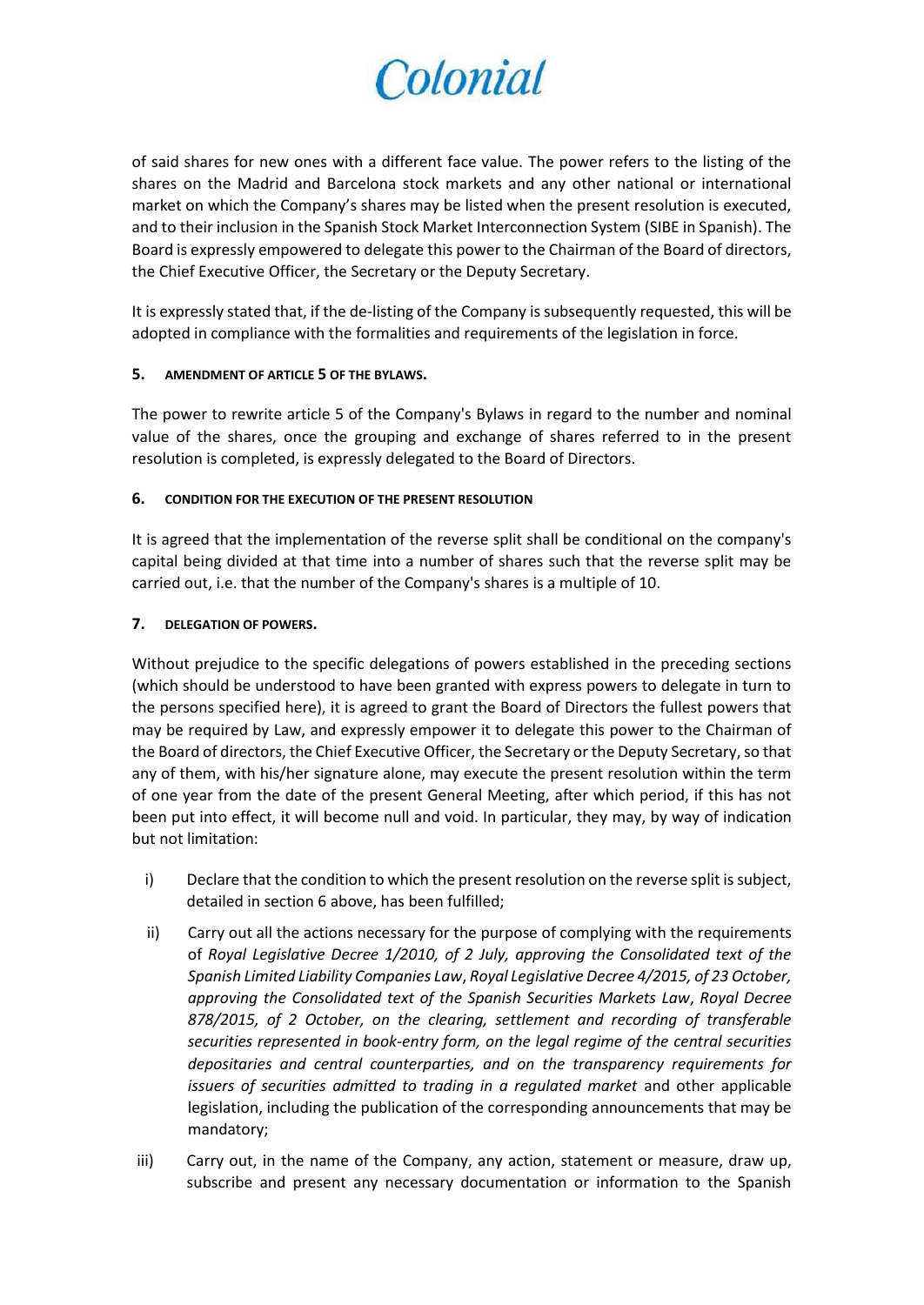National Securities Markets Commission (the **"CNMV"** in Spanish), the Sociedad de Gestión de los Sistemas de Registro, Compensación y Liquidación de Valores, S.A.U., the governing bodies of the Stock Exchanges or any other body, entity or register, public or private, Spanish or foreign, with regard to the execution of the reverse split to which this resolution refers;

- iv) Appear before the Notary Public of their choice to certify the resolution modifying the face value of the shares, do whatever may be necessary, and approve and formalise whatever public and private documents are necessary or useful for the resolution to be fully effective in any of its aspects or contents and, in particular, to make good, clarify, interpret, complete or specify, if necessary, the resolution adopted and, in particular, to make good any defects, errors or omissions that may be noticed in the Company Register's verbal or written authorisation;
- v) Request the de-listing of the old shares and the simultaneous listing of the new shares on the Madrid and Barcelona Stock Exchanges and/or in any other market in which the Company's shares may be listed when the present resolution is implemented, and their inclusion in the Spanish Stock Market Interconnection System (SIBE);
- vi) Determine the procedure for the exchange of the shares with regard to all the aspects not covered by the present resolution, including fixing the date when the grouping will take effect;
- vii) Designate and grant, as appropriate, a mandate to an agent to purchase the fractional shares of those shareholders who at the effective date of the grouping are holders of a number of old shares that does not entitle them to receive a whole number of new shares in exchange;
- viii) Declare that the present reverse split resolution has been executed in full and, in consequence, modify the wording of article 5 of the Bylaws in the terms approved by the present General Meeting, and

In general, take whatever actions are necessary or useful for the correct implementation of the present resolution.

#### *Nineteenth.- Delegation of powers.*

To expressly empower the Chairman of the Board, Mr. Juan José Brugera Clavero, the Chief Executive Officer, Mr. Pedro Viñolas Serra, the Secretary to the Board, Mr. Francisco Palá Laguna, and the Deputy Secretary to the Board, Ms. Nuria Oferil Coll, so that, with regard to the motions adopted by this General Shareholders Meeting, they may:

- notarise said motions, empowering them especially and severally in everything necessary for their implementation and execution;
- **sign whatever public or private documents may be necessary, and perform whatever** actions may be required for their execution, including the publication of legal announcements, before any public or private bodies or channels, until they are registered in the relevant Mercantile Registry and the Property Registers; they may even execute deeds of ratification, rectification, remediation and clarification, according to the verbal suggestions or written authorisation of the Mercantile Registry (and may even request